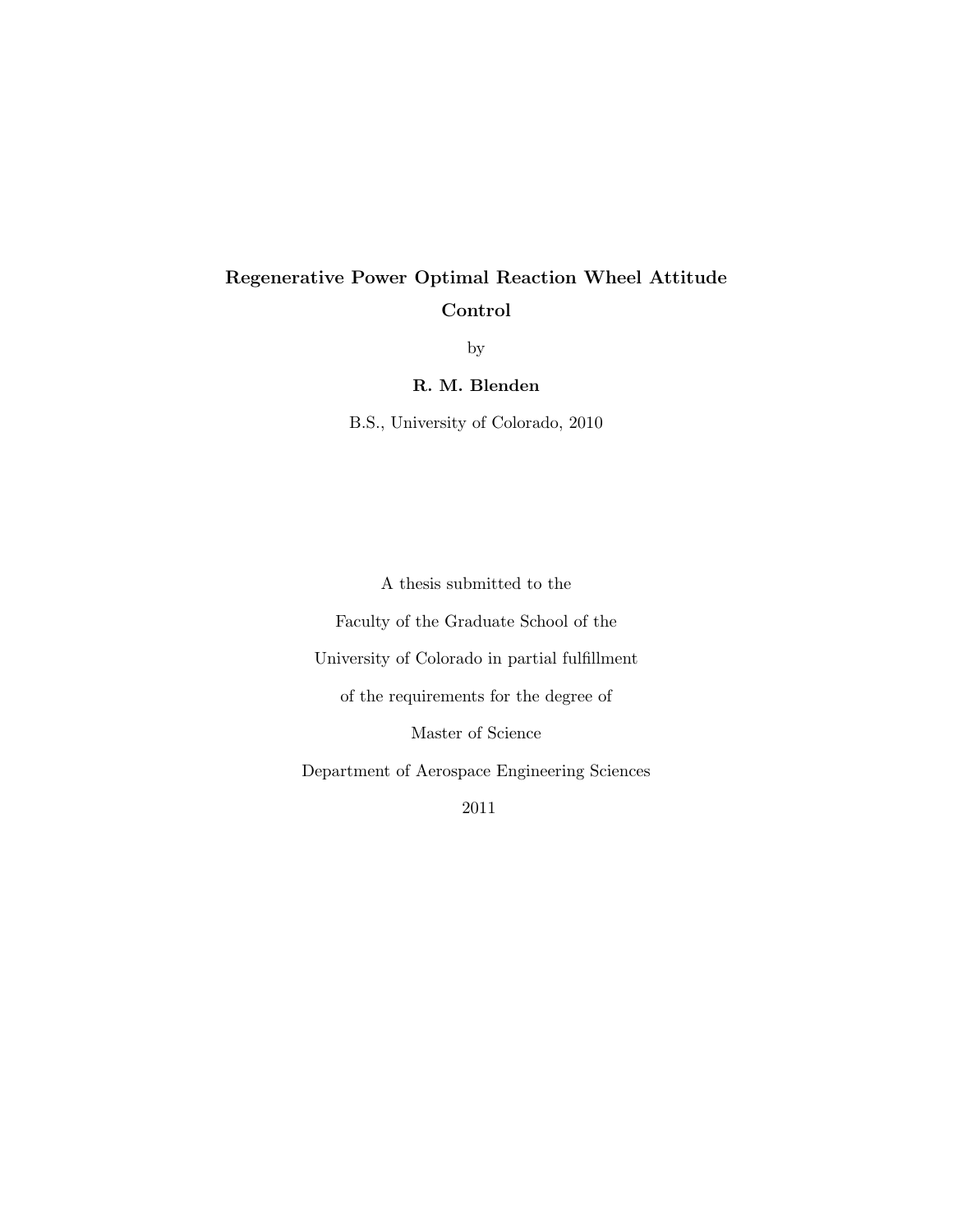This thesis entitled: Regenerative Power Optimal Reaction Wheel Attitude Control written by R. M. Blenden has been approved for the Department of Aerospace Engineering Sciences

Hanspeter Schaub

Penina Axelrad

Eric Frew

Date  $\equiv$ 

The final copy of this thesis has been examined by the signatories, and we find that both the content and the form meet acceptable presentation standards of scholarly work in the above mentioned discipline.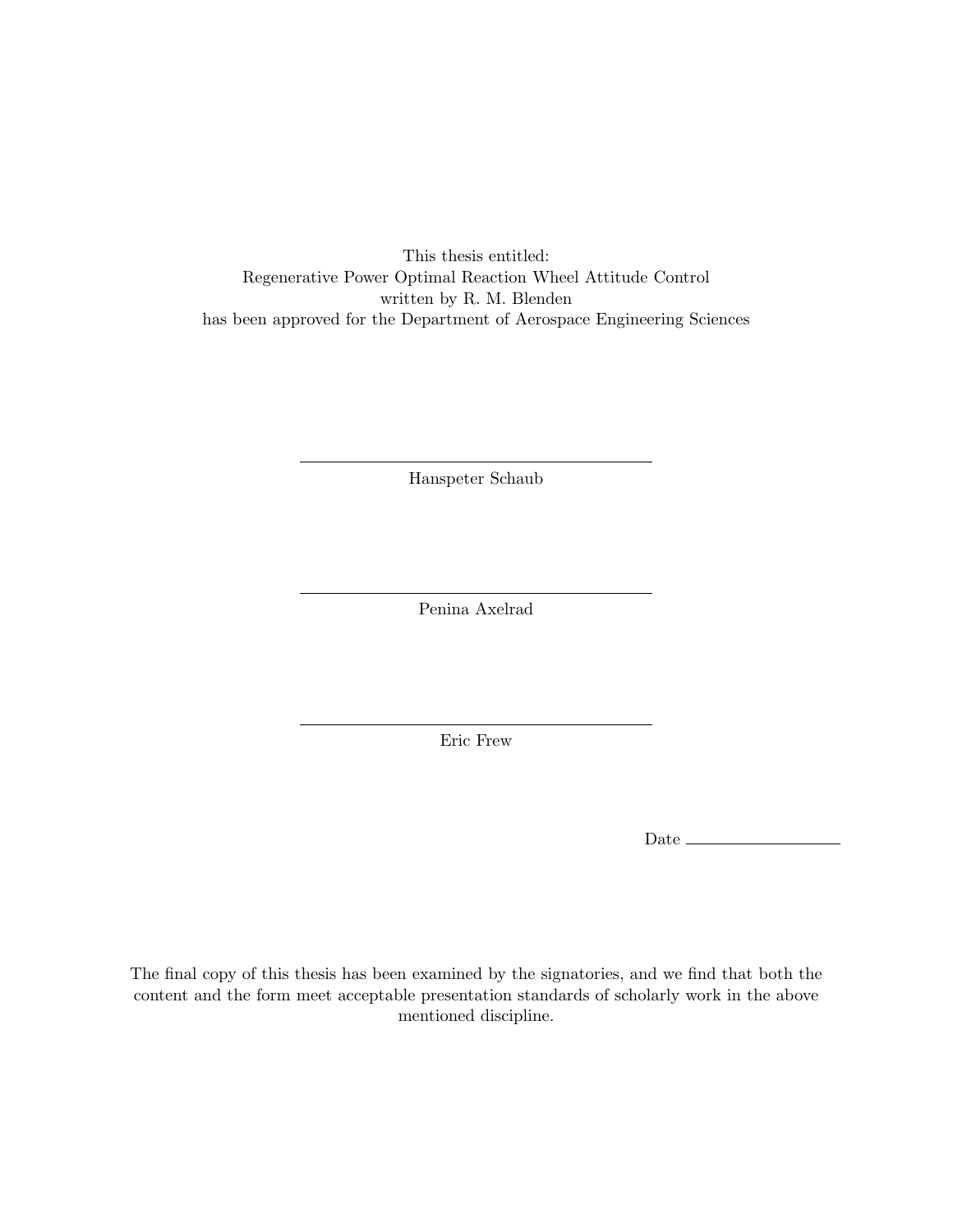Blenden, R. M. (M.S., Aerospace Engineering Sciences)

Regenerative Power Optimal Reaction Wheel Attitude Control

Thesis directed by Prof. Hanspeter Schaub

The thesis work develops an instantaneous power optimal attitude control for a spacecraft utilizing an integrated reaction wheel - flywheel system allowing for energy storage and return. The control is generally formulated to utilize an arbitrarily large number of reaction wheels, and is applicable to any system with redundant wheels spanning three-dimensional space. This is accomplished by manipulation of the wheel torque null motion such that the resulting attitude dynamics are not affected. By application of physical constraints on the wheel motor performance, the solution method to find the null torques is reduced to a hyperdimensional vector geometry problem, and the proper control torques are uniquely determined. The resulting power optimal control guarantees that the instantaneous maximum power is returned from the reaction wheels at all times. This control is then applied to a variety of control laws, demonstrating its behavior for a variety of control applications and initial spacecraft states. These include a velocity regulator control and attitude a velocity tracking control. Comparison to other relevant reaction wheel controls demonstrates the analytically developed instantaneous power optimal and minimum energy state seeking behavior. Finally, future developments are suggested, including the incorporation of wheel power return inefficiency and application of the developed methodology for integrated energy storage and power tracking.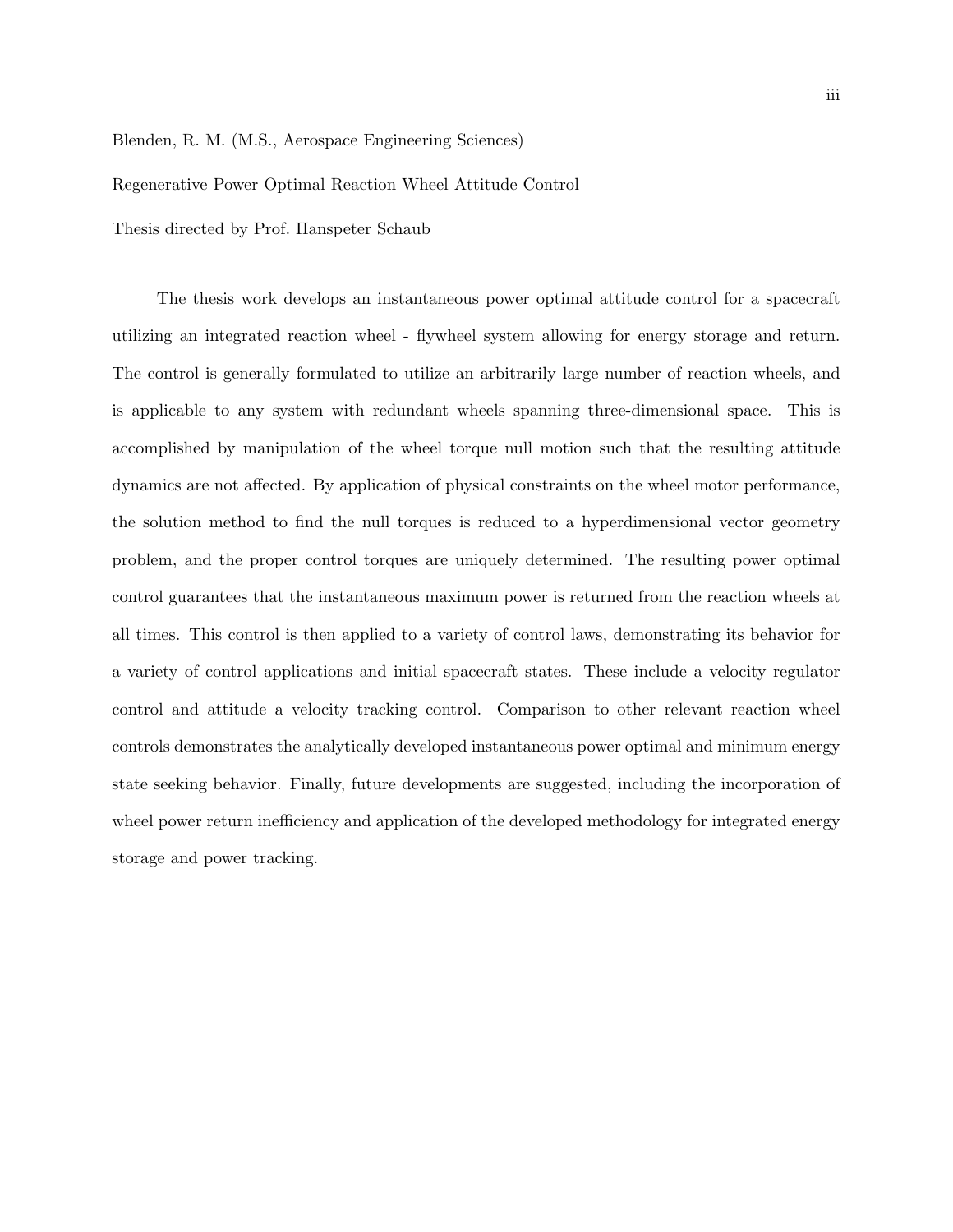## Contents

## Chapter

| $\mathbf{1}$ | Introduction and Literature Review |                                                                                                                                                                                                                                |                 |  |
|--------------|------------------------------------|--------------------------------------------------------------------------------------------------------------------------------------------------------------------------------------------------------------------------------|-----------------|--|
|              | 1.1                                |                                                                                                                                                                                                                                | $\mathbf{1}$    |  |
|              | 1.2                                | Literature Review of Previous Power Optimal Control Research                                                                                                                                                                   | $\overline{2}$  |  |
|              | 1.3                                |                                                                                                                                                                                                                                | $6\phantom{.}6$ |  |
| $\bf{2}$     |                                    | General Control Law Development                                                                                                                                                                                                | 7               |  |
|              | 2.1                                |                                                                                                                                                                                                                                | 7               |  |
|              | 2.2                                | Velocity Regulator Control (Control) (Control) (Control) (Control) (Control) (Control) (Control) (Control) (Control) (Control) (Control) (Control) (Control) (Control) (Control) (Control) (Control) (Control) (Control) (Cont | 9               |  |
|              | 2.3                                |                                                                                                                                                                                                                                | 10              |  |
| 3            |                                    | Power Optimal Control Development                                                                                                                                                                                              | 13              |  |
|              | 3.1                                |                                                                                                                                                                                                                                | 13              |  |
|              | 3.2                                |                                                                                                                                                                                                                                | 15              |  |
|              | 3.3                                |                                                                                                                                                                                                                                | 16              |  |
|              | 3.4                                |                                                                                                                                                                                                                                | 22              |  |
| 4            |                                    | Numerical Simulations                                                                                                                                                                                                          | 25              |  |
|              | 4.1                                |                                                                                                                                                                                                                                | 25              |  |
|              | 4.2                                |                                                                                                                                                                                                                                | 27              |  |
|              | 4.3                                |                                                                                                                                                                                                                                | 30              |  |
|              | 4.4                                |                                                                                                                                                                                                                                | 32              |  |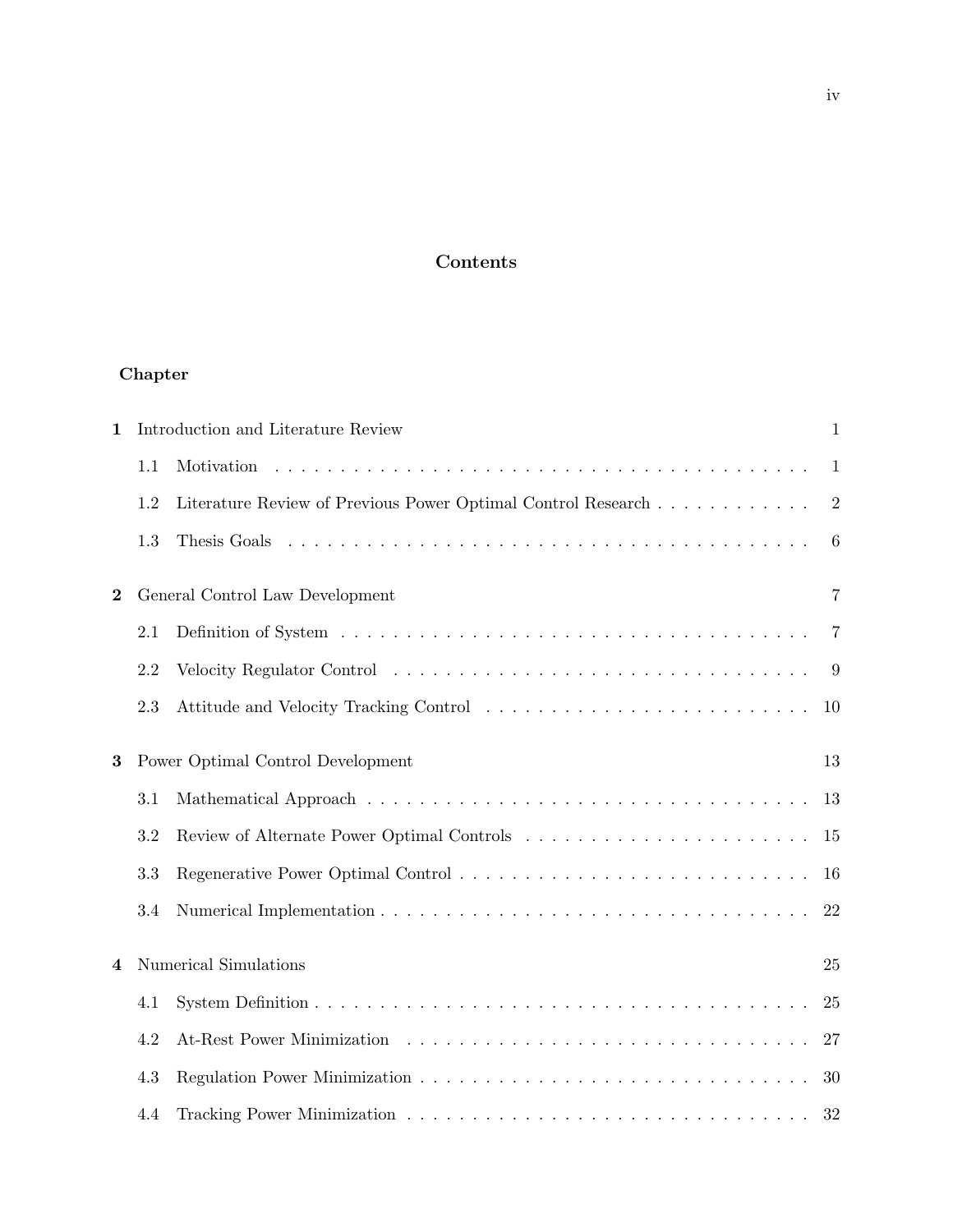| <b>5</b> Future Work and Conclusions |       |  | 35 |
|--------------------------------------|-------|--|----|
| 5.1                                  |       |  |    |
|                                      | 5.1.1 |  |    |
|                                      |       |  |    |
|                                      |       |  |    |

## Bibliography 39

v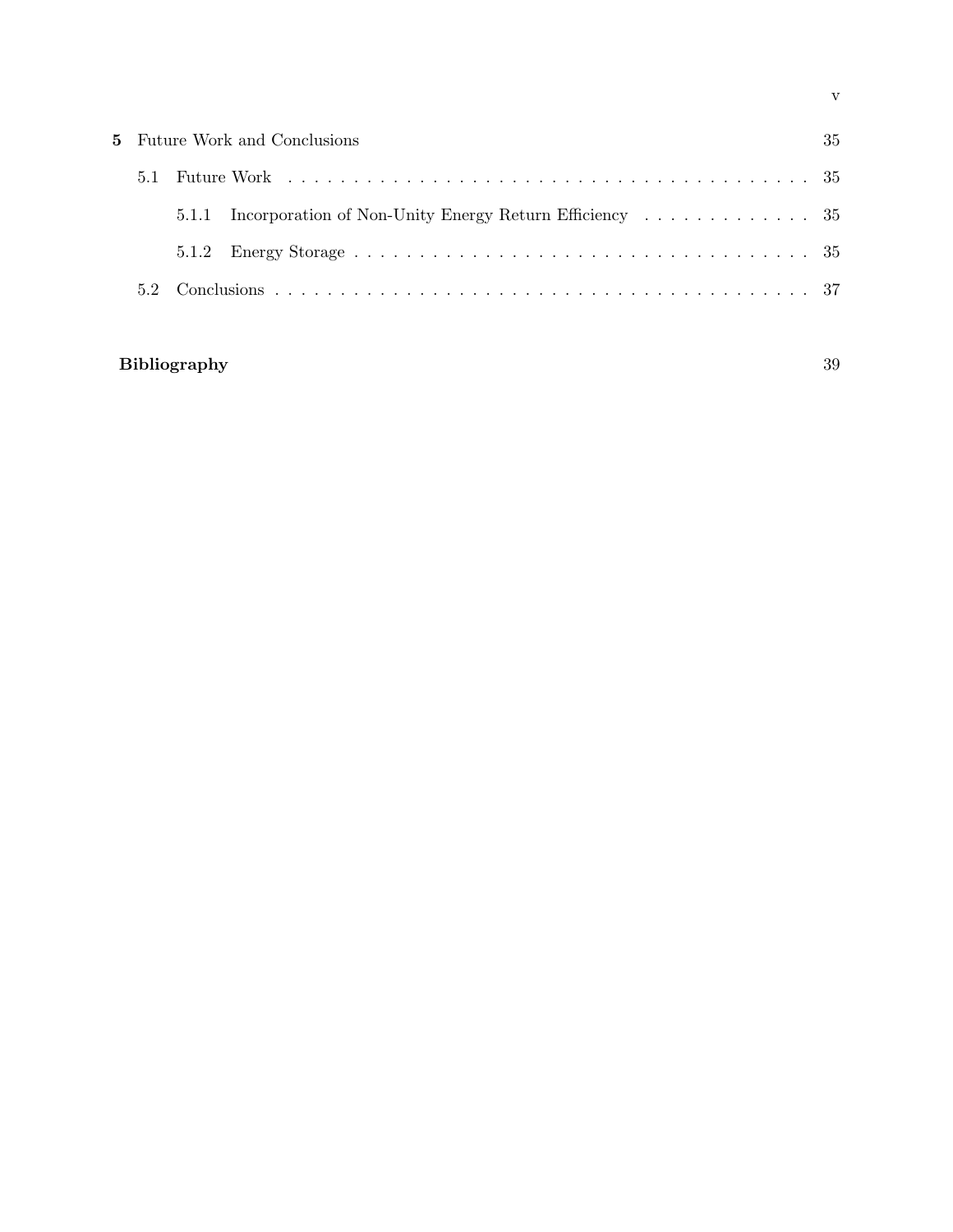# Figures

# Figure

| 1.1       |                                                    | $\boldsymbol{2}$ |
|-----------|----------------------------------------------------|------------------|
| $1.2\,$   |                                                    | $\overline{4}$   |
| 1.3       |                                                    | $\overline{5}$   |
| 2.1       |                                                    | 11               |
| 3.1       |                                                    | 18               |
| $\!3.2\!$ |                                                    | 20               |
| 3.3       | Supplementary Torque Vector-Hypercube Intersection | 20               |
| 3.4       |                                                    | 22               |
| 3.5       |                                                    | 23               |
| $3.6\,$   |                                                    | 23               |
| 4.1       |                                                    | 26               |
| $4.2\,$   |                                                    | 27               |
| 4.3       |                                                    | 28               |
| 4.4       |                                                    | 30               |
| $4.5\,$   |                                                    | 31               |
| 4.6       |                                                    | 31               |
| 4.7       |                                                    | 32               |
| 4.8       |                                                    | 33               |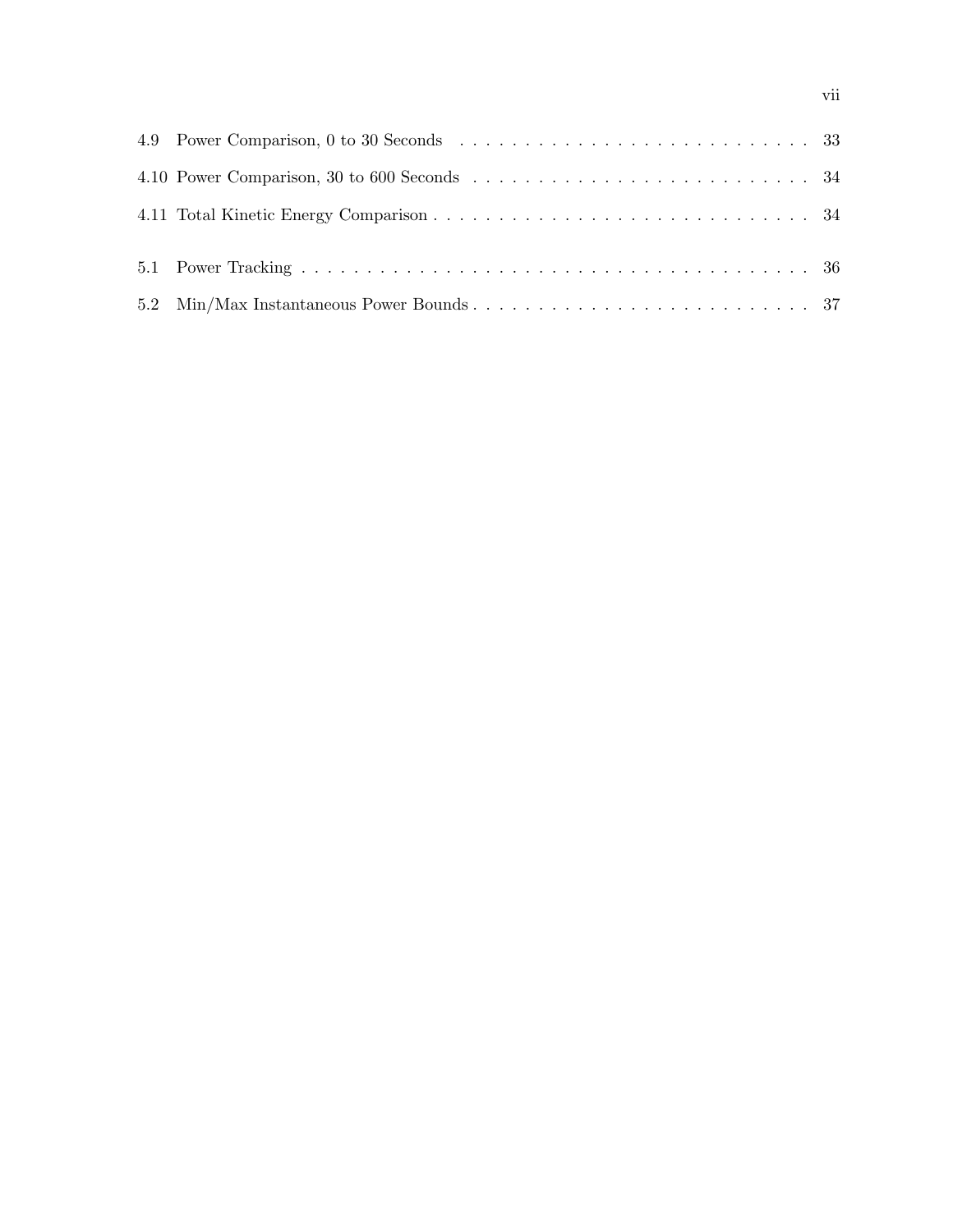## Chapter 1

#### Introduction and Literature Review

#### 1.1 Motivation

The attitude control system is a critical component of most spacecraft, responsible for pointing antennas, solar arrays, instruments and other payloads. This can be accomplished through a variety of means to reorient the spacecraft[1]. These systems fall into two basic categories; those which generate an external torque to orient the spacecraft, and those which perform internal momentum exchange. The former includes thruster systems, which are easily implemented but must carry fuel, and magnetic systems, which use the Earth's magnetic field to align either passively or actively (these are particularly popular on small spacecraft). The latter category consist of angular momentum exchange systems, which are the focus of the work below.

Momentum exchange systems are often favored because of the pointing precision and fuel-free operation. The two commonly used momentum exchange devices are reaction wheels and control moment gyroscopes. Both systems utilize a spinning momentum wheel, the difference being that the orientation of the reaction wheel is fixed with respect to the rest of the spacecraft, while the gyroscope's orientation changes. The reaction wheel exchanges momentum with the spacecraft body by accelerating or deccelerating the wheel, changing the wheel momentum magnitude, while the control moment gyroscope reorients the wheel, changing the wheel momentum direction (variable speed control moment gyroscopes are capable of both, and have many advantages). While control moment gyroscopes have the advantage of generating larger control torques (useful for larger and more agile spacecraft), they are complex and massive compared to reaction wheels $[1][2]$ . For this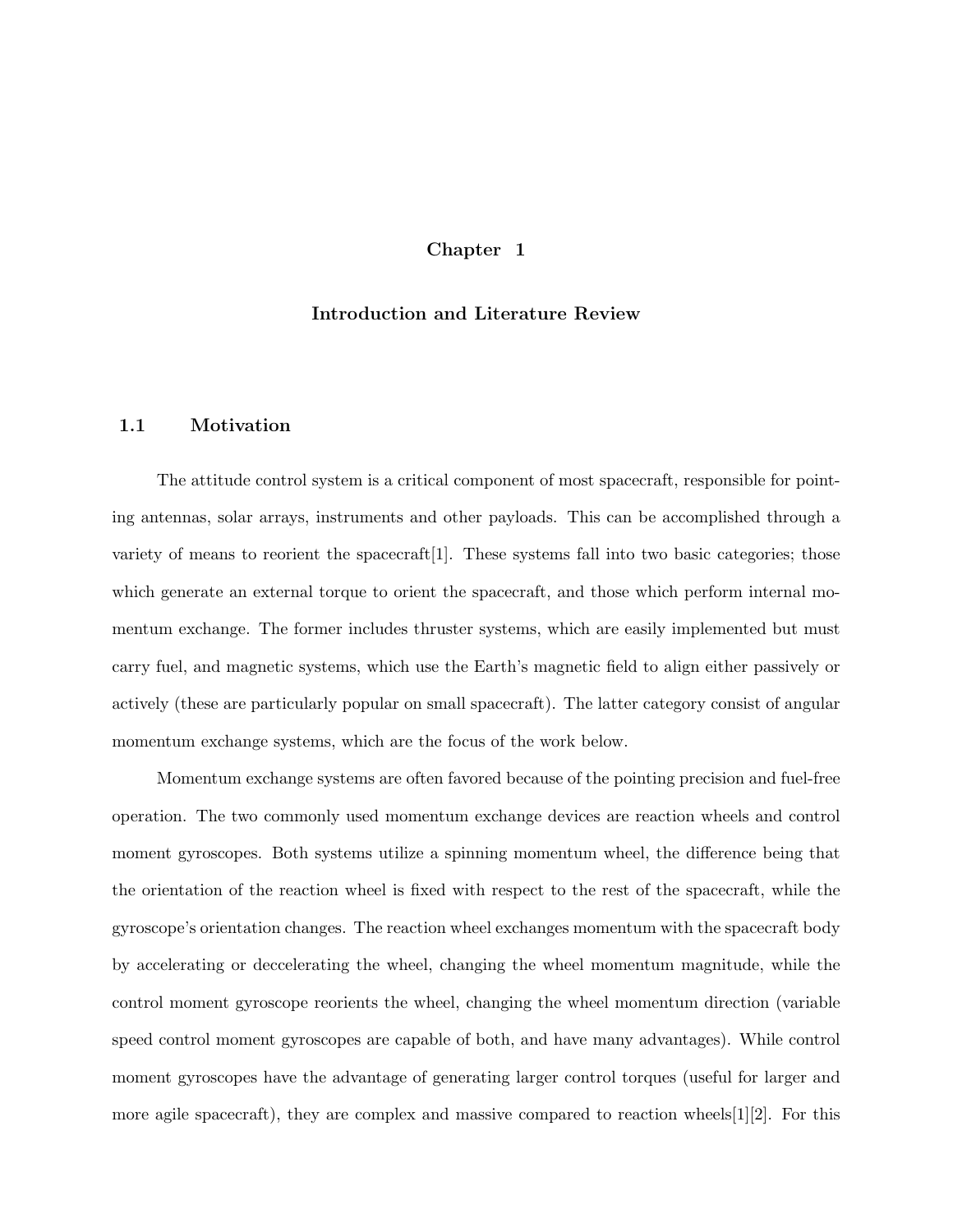

Figure 1.1: Generic Reaction Wheel Attitude Control System

reason, reaction wheels are favored for many applications.

Power is always a scarce resource on a spacecraft, and momentum exchange devices can be a considerable load[1]. While enhancing the performance of a particular subsystem generally requires designs trade-offs, optimal attitude control design can be applied to create power savings with no negative consequences. Power optimal controls are of particular relevance for small spacecraft, which are currently of great interest. Use of power optimal attitude controls systems, as well as integrated energy storage systems, can greatly increase the capability of such spacecraft in the near future[3][4].

## 1.2 Literature Review of Previous Power Optimal Control Research

There are many methods by which a given control goal may be achieved, allowing for substantial variation to optimize various aspects of the control performance. A common performance objective is the optimization of the attitude control system load on the power system. These power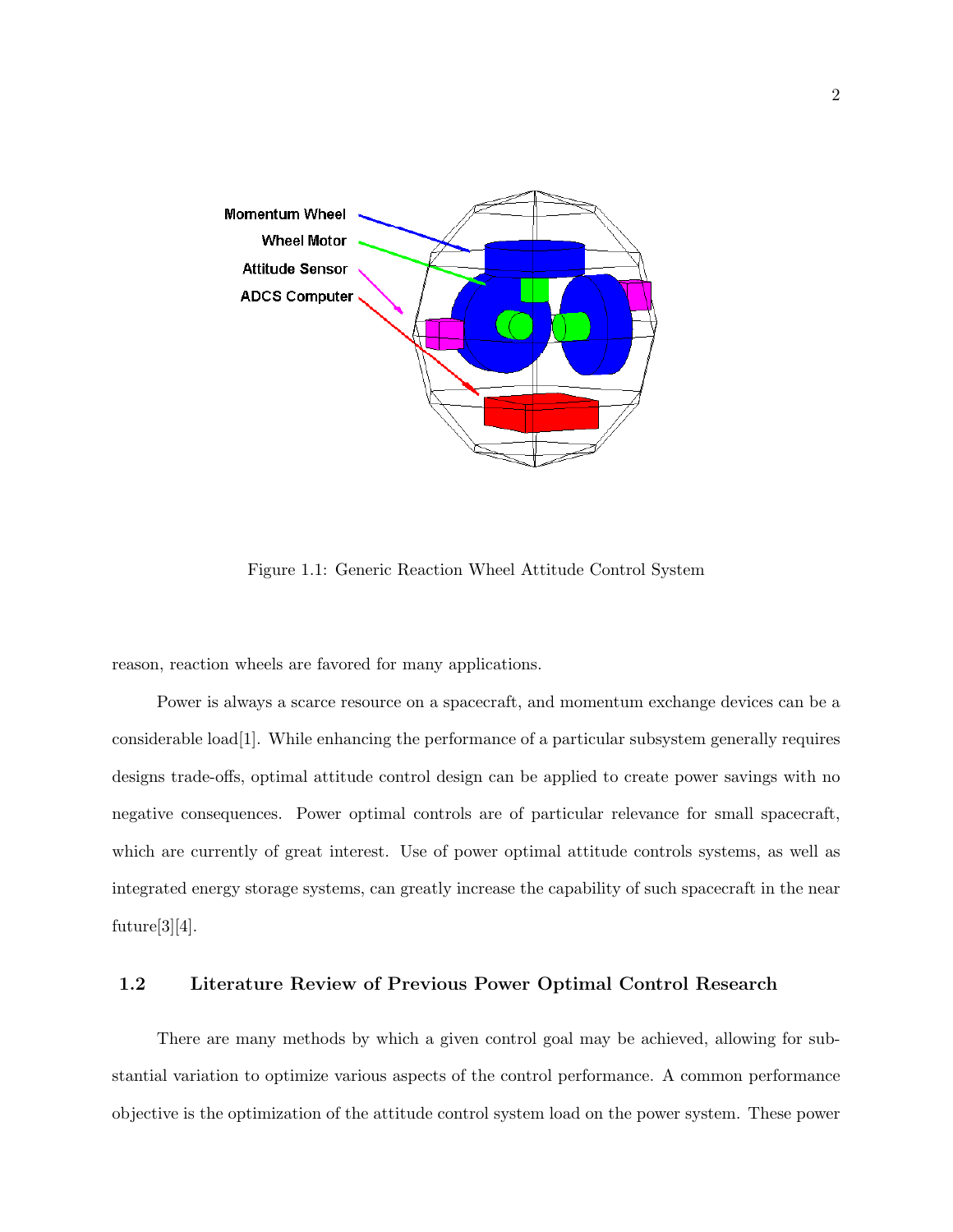optimal controls generally focus on minimizing the energy used over the course of an entire maneuver (see  $[5],[6],[7]$ ), although some aim to instantaneously minimize the power consumption (see [8]).

Most power optimal research applicable to reaction wheel systems has focused on minimizing the average power consumption over the course of a maneuver. Since the wheel motor power is the product of the wheel speed and wheel motor torque, this can be altered by changing either variable. Some strategies achieve this goal by working directly to minimize the integral of the wheel motor power over the course of a maneuver. By applying variational methods, the optimal wheel torque trajectory can be determined numerically[5].

While these controls are useful to directly control reaction wheel torques, other power optimization strategies work indirectly. While only three reaction wheels are needed to produce a general three axis control torque, many spacecraft carry at least one additional wheel for redundancy. Based upon design considerations, some, such as the Swift spacecraft shown in Fig.  $(1.2)$ , carry as many as  $six[9]$ . Due to this redundancy, there are an infinite number of wheel torque solutions to produce the same total control torque. This fact can be utilized to formulate a different set of power optimal controls for such redundant configurations.

A popular approach is to constantly minimize all wheel speeds. These controls generally work by integrating the wheel speed error with respect to a minimum value (since a zero rate may be undesirable), and adjusting the wheel torque solution to constantly drive this error to zero[10][11]. More recent research uses similar mathematical techniques to directly minimize the power consumption at any given instant. The instantaneous power optimal control strategy is distinct from the methods above, since it guarantees optimal power use at any arbitrary instant but no long term behavior. For practical applications, instantaneous and long term power optimal controls could be used in conjunction to produce the desired behavior, utilizing the best qualities of each. This instantaneous power optimal control is the basis of the work presented here, and is discussed in some detail below[8].

In addition to attitude control system power optimization, there has been considerable inter-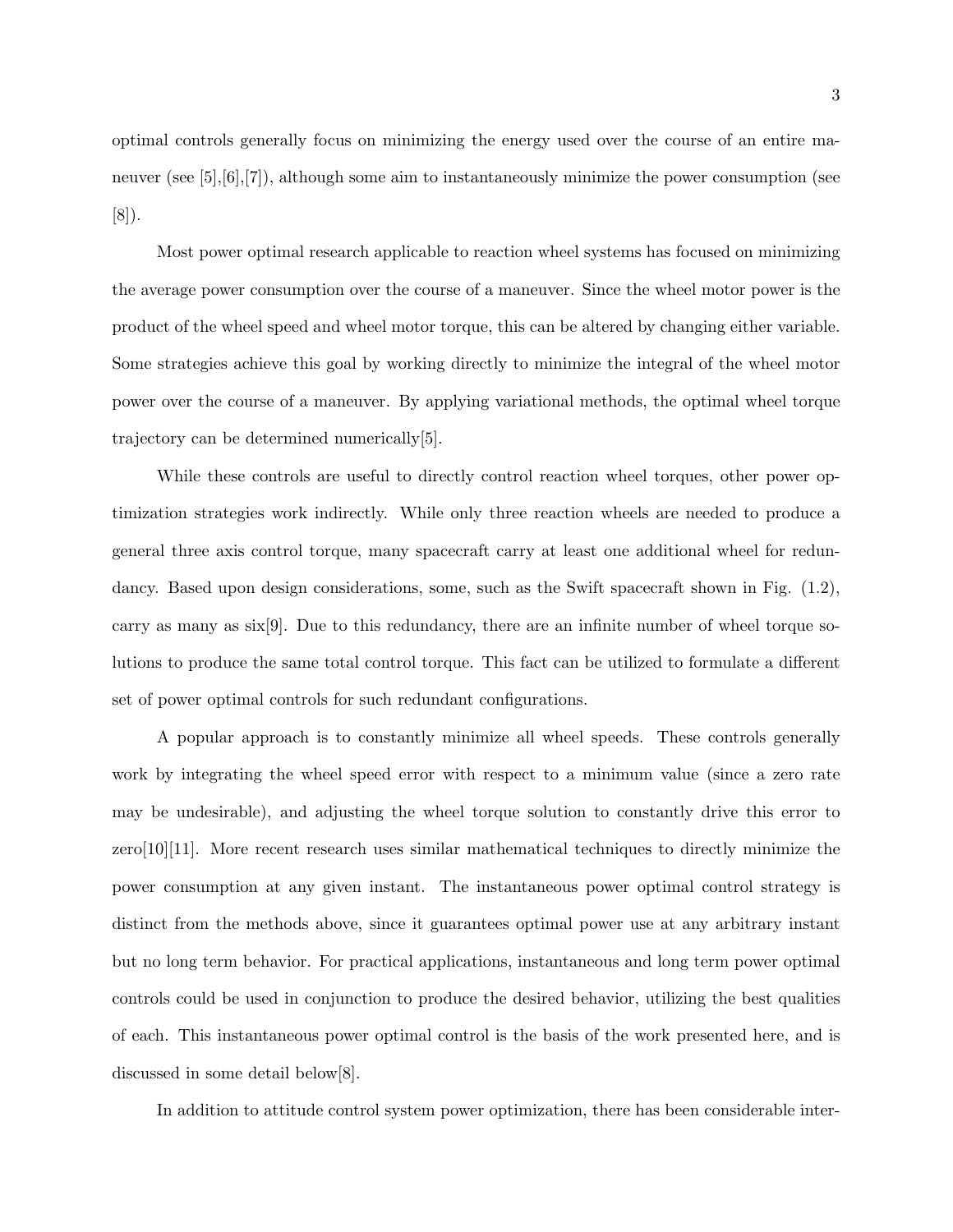

Figure 1.2: Swift Gamma-Ray Observatory<sup>1</sup>

est (dating to the 1960s) in incorporation of energy storage capability into commonly used attitude control systems, since the reaction wheels and variable speed control moment gyroscopes are ideal for use as flywheels. Flywheels are favorable when compared to chemical batteries for many other reasons, including extended lifetime and depth of discharge[4]. Application of integrated power and control systems (IPACS) could provide considerable spacecraft mass savings by eliminating some of the required capacity for chemical energy storage. Mechanical energy storage could provide a backup power system with no additional mass penalty, which would be of particular use during orbital eclipse and other periods of high demand on the energy storage systems. Due to dynamic constraints, flywheel systems are not generally well suited to replace chemical batteries altogether, but are useful for supplementing primary systems for power tracking and additional energy storage capacity[12][13][14]. A variety of control approaches have demonstrated the ability to simultaneously perform attitude control and useful power tracking[12]. By utilizing the redundancy of the reaction wheels, an arbitrary power profile may be tracked without interfering with the attitude control performance  $[4][15][16]$ . This is accomplished by decomposing the reaction wheel torques into two decoupled attitude control and power control components, using the same mathematical techniques as the power optimal controls above. By comparing power output against a desired power profile, this has been expanded to create a more robust power tracking feedback control

 $^1$  illustration: http://www.lanl.gov/news/index.php/fuseaction/nb.story/story\_id/\%2015738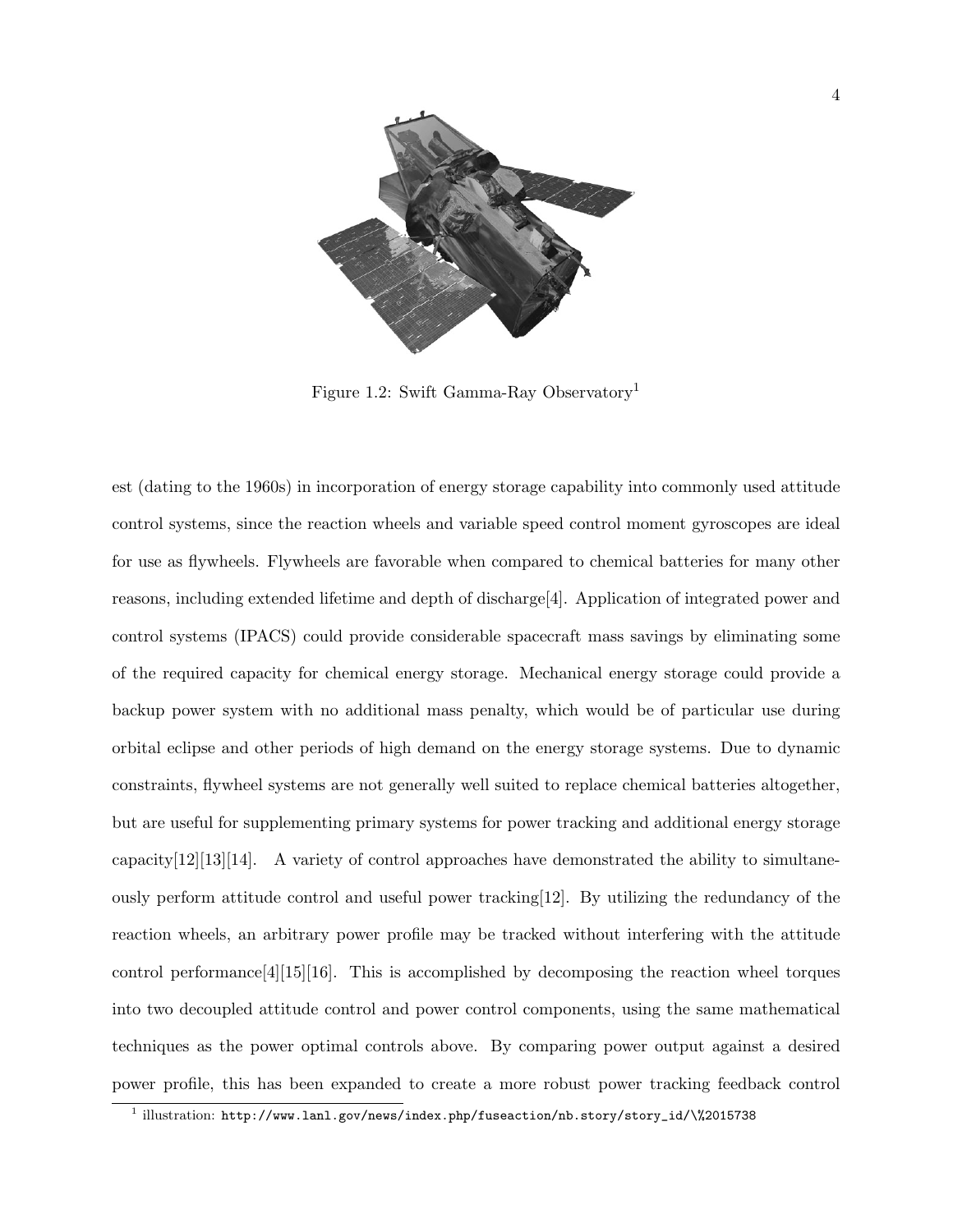

Figure 1.3: Spacecraft Flywheel Schematic<sup>2</sup>

law[12]. These techniques have also been applied to variable speed control moment gyroscopes, which provide an additional degree of flexibility. By adapting techniques developed for singularity avoidance using the VSCMG reaction wheel mode<sup>[2]</sup>, a similar result can be achieved<sup>[2]</sup>[6].

Both power optimal controls and IPACS are of particular interest when designing small spacecraft. Small spacecraft are inexpensive and versatile, and recent interest in their applications has spurred development of more advanced attitude control systems to improve their capabilities[17]. In such spacecraft (generally with a mass less the 500 kg, and sometimes as little as 1 kg), mass and power budgets are particularly strict. With such limited available power, momentum exchange systems for attitude control are difficult to implement, making instantaneous power optimal controls very important[8]. The incorporation of IPACS promises substantial mass savings (on the order of 50% for the combined power and attitude control systems), since chemical batteries generally consume a large portion of a small spacecraft's mass[18]. The work below is very relevant to small spacecraft, since it applies an IPACS-type system to produce instantaneous power optimal behavior not possible with a conventional reaction wheel system.

While spacecraft flywheel systems are a promising field of research, there are many technical challenges to be confronted. In addition to dynamics issues (such as power or attitude tracking

 $^2$  illustration: <code>http://soliton.ae.gatech.edu/labs/dcs1/research-ipacs.html</code>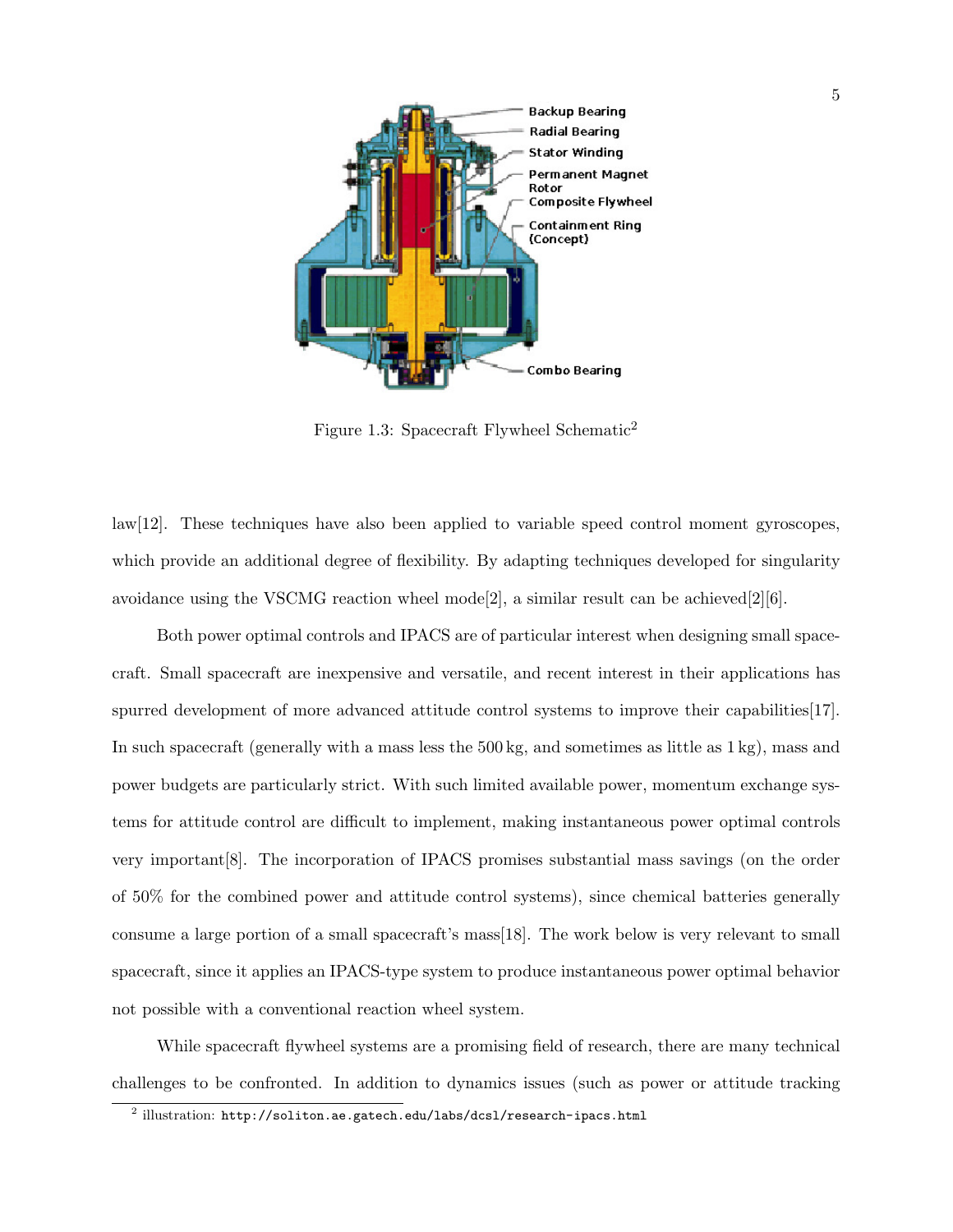singularities) affecting the control strategies described above, there are many hardware related obstacles. The high speeds required (upwards of 50, 000 rpm) are demanding of the materials selected for the wheel, and require use of composites to be feasible. The wheel bearings must also be exceptionally high performance, generally requiring magnetic bearings. IPACS and other flywheel energy storage systems are actively being developed by NASA and the USAF, among others, to tackle these challenges[15][4][12].

## 1.3 Thesis Goals

The work presented below derives a reaction wheel attitude control which minimizes the instantaneous total power returned by a hybrid reaction wheel - flywheel system that allows for energy return. This formulation is applicable to any such vehicle with an arbitrarily large number of redundant wheels, and can be applied to any generalized control law. The underlying mathematics are explained in detail and related to the physical behavior of the system when possible. After deriving the system dynamics and the regenerative reaction wheel control, a series of numerical maneuver simulations are presented. These demonstrate important aspects of the control's behavior for a variety of applications, comparing them to other relevant reaction wheel controls. Finally, important future developments of the work presented here are described briefly, including shortcomings and other potential applications.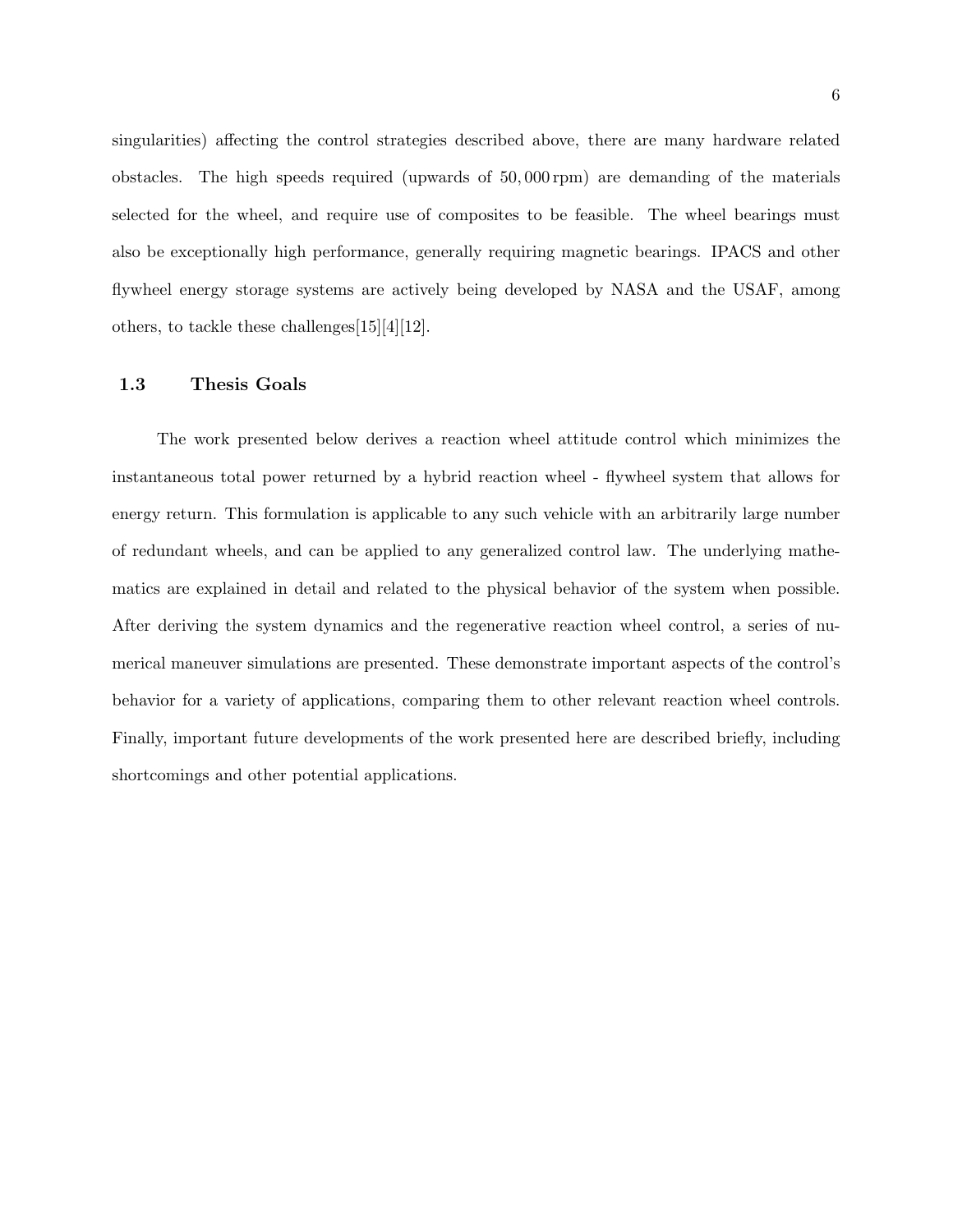## Chapter 2

### General Control Law Development

## 2.1 Definition of System

Before deriving any controls, power optimal or otherwise, it is first necessary to define the spacecraft dynamics and equations of motion. In this generalized rigid body dynamics problem, the spacecraft body fixed frame  $\beta$  is rotating with respect to the inertial frame  $\mathcal N$ . Its total angular momentum may be decomposed into the separate momenta of the static components of the spacecraft,  $H_b$ , and its n arbitrarily oriented reaction wheels,  $H_s[2]$ .

$$
\mathbf{H} = \mathbf{H}_b + \mathbf{H}_s \tag{2.1}
$$

Assuming that the spacecraft may be modeled as a rigid body with inertia tensor  $[I]$ , a constant when given in the  $\beta$  frame, the body angular momentum  $H_b$  is expressed in terms of [I] and the body angular velocity  $\omega$  (the B frame angular velocity with respect to the inertial N frame) as

$$
\mathbf{H}_b = [I] \boldsymbol{\omega} \tag{2.2}
$$

The inertia tensor  $[I]$  is assumed to account for all inertia components except for the reaction wheel inertia about their respective spin axes. Given that each wheel is aligned along the spin axis  $\hat{\mathbf{g}}_i$ , the wheel inertia component  $H_s$  can the be expressed by projecting the vector of individual wheel momenta  $h_s$  into the body frame

$$
\mathbf{H}_s = [G] \,\mathbf{h}_s \tag{2.3}
$$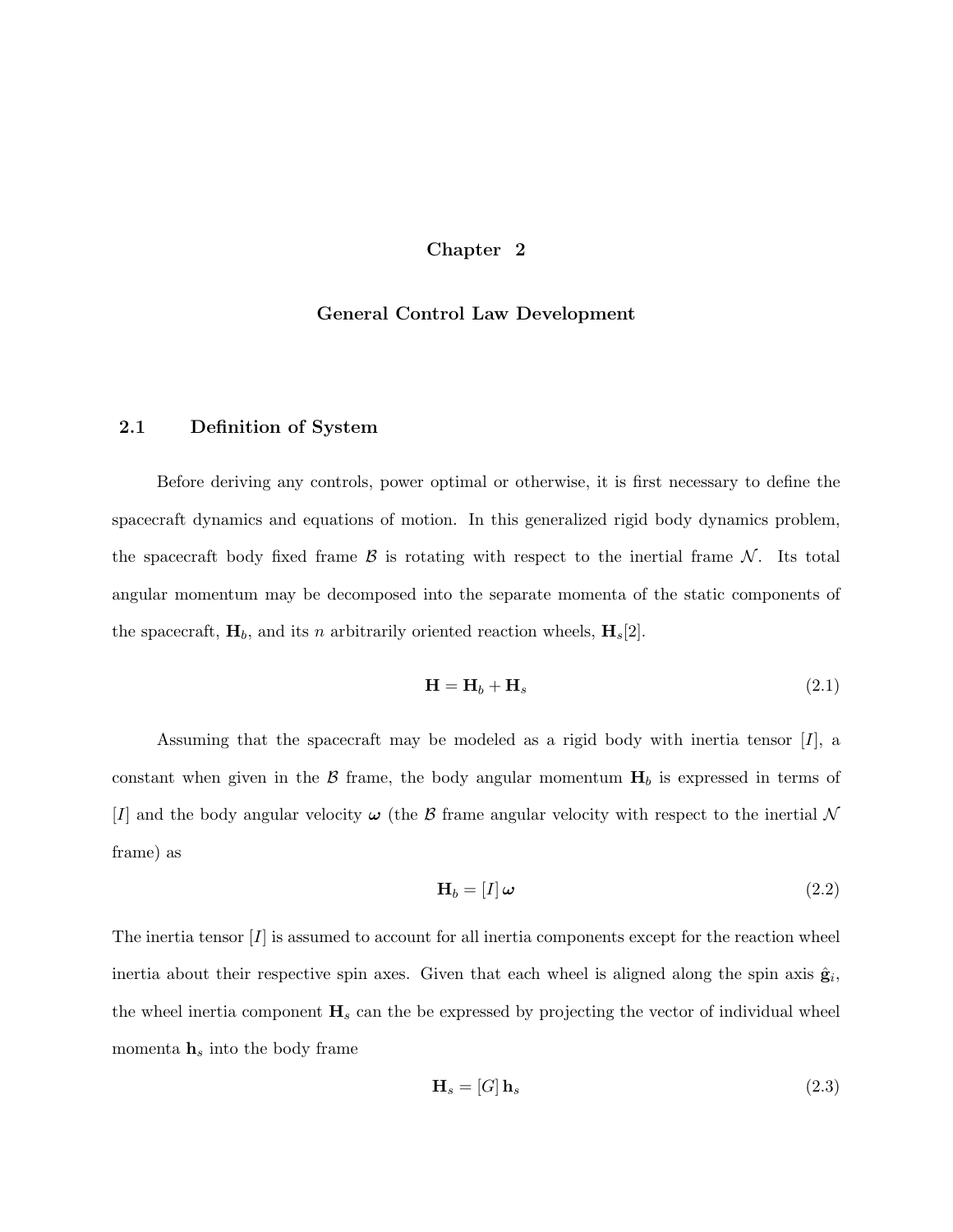The  $3 \times n$  matrix [G] projects the wheel momentum and torque vectors onto the body momentum space, and is defined in terms of the wheel spin axes as

$$
[G] = \left[ \begin{array}{ccc} \hat{\mathbf{g}}_1 & \hat{\mathbf{g}}_2 & \cdots & \hat{\mathbf{g}}_n \end{array} \right] \tag{2.4}
$$

The wheel momentum vector  $\bf{h}$  is defined in terms of the wheel inertias  $J_i$  and spacecraft angular velocities as

$$
\mathbf{h} = \begin{pmatrix} J_1(\omega_{s,1} + \Omega_1) \\ J_2(\omega_{s,2} + \Omega_2) \\ \vdots \\ J_n(\omega_{s,n} + \Omega_n) \end{pmatrix}
$$
 (2.5)

 $\omega_{s,i}$  is the component of the spacecraft angular velocity in the  $i^{th}$  wheel spin axis, defined as

$$
\omega_{s,i} = \boldsymbol{\omega} \cdot \hat{\mathbf{g}}_i \tag{2.6}
$$

The equations of motion are developed by finding the inertial derivative of Eqn. (2.1). Taking the derivative of Eqn.  $(2.2)$  as seen by the  $\mathcal N$  frame via application of the transport theorem yields[2]

$$
\dot{\mathbf{H}}_b = -\left[\tilde{\omega}\right]\left[I\right]\boldsymbol{\omega} + \mathbf{L} \tag{2.7}
$$

The external torque is neglected for the developments below, so  $\mathbf{L} = \mathbf{0}$ . The  $|\tilde{\omega}|$  is the matrix equivalent of a vector cross-product, and is defined as

$$
\begin{bmatrix} \tilde{\omega} \end{bmatrix} = \begin{bmatrix} 0 & -\omega_3 & \omega_2 \\ \omega_3 & 0 & -\omega_1 \\ -\omega_2 & \omega_1 & 0 \end{bmatrix}
$$
 (2.8)

This notation is used to clarify the resulting mathematics, but it can be trivially shown that  $[\tilde{\omega}]$  **a** =  $\omega \times$  **a**. Similarly, taking the inertial derivative of the wheel momentum vector **H**<sub>s</sub> gives

$$
\dot{\mathbf{H}}_{s} = -\left[\tilde{\omega}\right]\left[G\right]\mathbf{h}_{s} - \left[G\right]\mathbf{u}
$$
\n(2.9)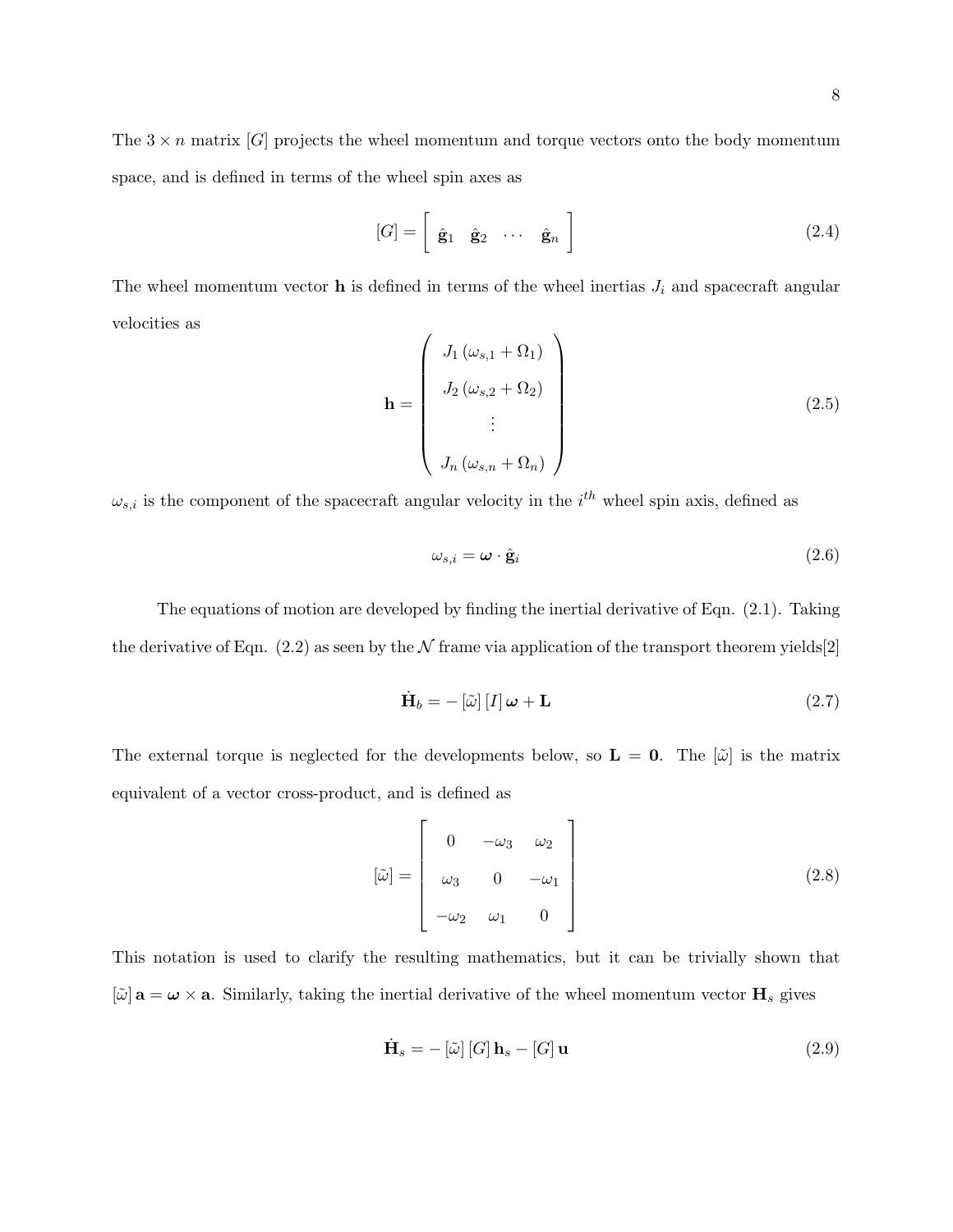The  $[G]$  matrix is also used here to project the wheel motor torques onto the body frame  $\mathcal{B}$ . The  $n$ -dimensional wheel torque vector  $\bf{u}$  is defined as

$$
\mathbf{u} = \begin{pmatrix} u_1 \\ u_2 \\ \vdots \\ u_n \end{pmatrix}
$$
 (2.10)

Substituting Eqn.  $(2.7)$  and Eqn.  $(2.9)$  into the derivative of Eqn.  $(2.1)$  yields the following equation of motion, a reaction wheel specific form of Euler's equation

$$
[I]\dot{\boldsymbol{\omega}} = -[\tilde{\omega}][I]\boldsymbol{\omega} - [\tilde{\omega}][G]\mathbf{h}_s - [G]\mathbf{u}
$$
\n(2.11)

Control laws to govern angular velocity, attitude, or both can then be derived using the equation of motion given in Eqn.  $(2.11)$ . The calculation of the wheel torques **u** which produce this torque is generally a distinct procedure, and is dealt with in detail below. Two feedback control laws governing the control torque  $[G]$ **u**, which are implemented in the numerical simulations, are derived below.

## 2.2 Velocity Regulator Control

The first control is a basic detumbling velocity regulator control, which drives the body angular velocity to zero. In order for the system to be guaranteed globally stable about a desired state, a continuously differentiable, positive definite, negative semidefinite Lyupanov function must exist for the system. To begin, the spacecraft kinetic energy (excluding the reaction wheels) is chosen as a possible Lyupanov function V

$$
V = \frac{1}{2}\boldsymbol{\omega}^T \left[ I \right] \boldsymbol{\omega} \tag{2.12}
$$

This is an excellent candidate, since it is positive definite in terms of the angular velocity for any inertia tensor  $[I]$ . Taking the time derivative of this function gives

$$
\dot{V} = \boldsymbol{\omega}^T \left[ I \right] \dot{\boldsymbol{\omega}} \tag{2.13}
$$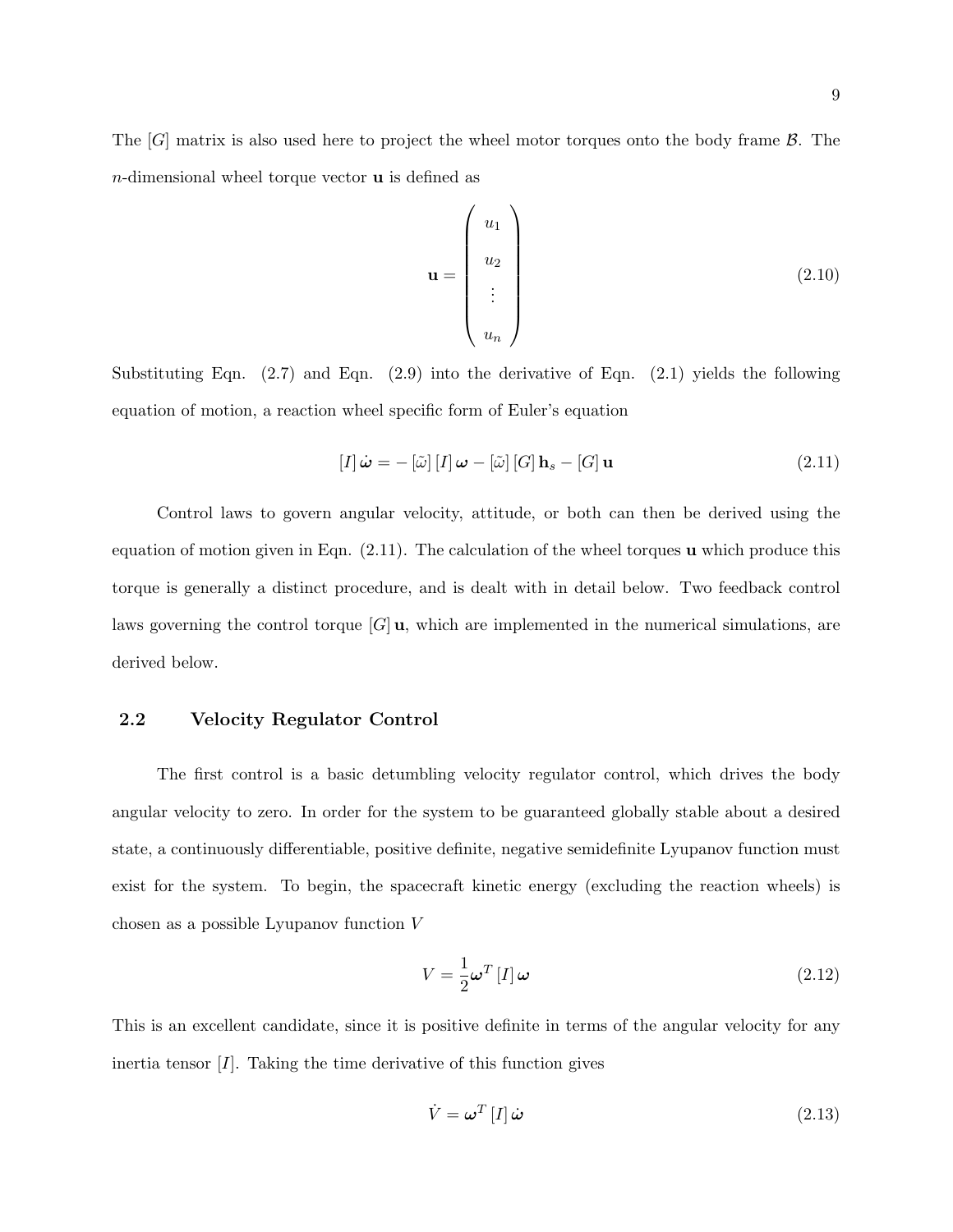Substituting Eqns. (2.11) and (3.1) yield the following expression for the Lyupanov function derivative, which now incorporates the system dynamics.

$$
\dot{V} = \boldsymbol{\omega}^T \left( -\left[\tilde{\omega}\right] \left[I\right] \boldsymbol{\omega} - \left[\tilde{\omega}\right] \left[G\right] \mathbf{h}_s - \left[G\right] \mathbf{u} \right) \tag{2.14}
$$

In order to guarantee that Eqn. (2.14) is negative semidefinite it is set equal to

$$
\dot{V} = -P\omega^T\omega\tag{2.15}
$$

P is a scalar feedback gain, which must be positive. Substituting the control into Eqn. (2.13) and solving for the control torque  $[G]$ **u** yields the following regulator control law

$$
[G] \mathbf{u} = P\boldsymbol{\omega} - [\tilde{\omega}] ([I] \boldsymbol{\omega} + [G] \mathbf{h}_s)
$$
\n(2.16)

This simple control guarantees that the spacecraft body angular velocity will always approach zero with respect to the inertial frame.

## 2.3 Attitude and Velocity Tracking Control

The other control implemented below is more general, and capable of tracking the angular velocity and attitude history of a reference frame  $\mathcal{R}$ . The inertial frame  $\mathcal{N} \{\hat{\mathbf{n}}_1, \hat{\mathbf{n}}_2, \hat{\mathbf{n}}_3\}$ , body frame  $\mathcal{B} \left\{ \hat{\mathbf{b}}_1, \hat{\mathbf{b}}_2, \hat{\mathbf{b}}_3 \right\}$ , and reference frame  $\mathcal{R} \left\{ \hat{\mathbf{r}}_1, \hat{\mathbf{r}}_2, \hat{\mathbf{r}}_3 \right\}$  are shown in Fig. (2.1). The body frame attitude is given by the modified Rodrigues parameter (MRP) vector  $\sigma$  (actually just a  $3 \times 1$  matrix), while the reference frame attitude is given by  $\sigma_r$ . The body frame and reference frame angular velocities with respect to the inertial frame are  $\omega$  and  $\omega_r$ , respectively.

The difference in the attitude of the  $\beta$  frame and the  $\beta$  frame is defined by attitude error vector  $\sigma_{\delta}$ . The MRP sets do not constitute a vector space, so they cannot be vectorially added or subtracted like the angular velocities. However, a subtraction formula can be derived by relating their resulting rotation matrices, and is directly expressed as[2]

$$
\boldsymbol{\sigma}_{\delta} = \frac{\left(1 - |\boldsymbol{\sigma}_r|^2\right)\boldsymbol{\sigma} - \left(1 - |\boldsymbol{\sigma}|^2\right)\boldsymbol{\sigma}_r + 2\boldsymbol{\sigma} \times \boldsymbol{\sigma}_r}{1 + |\boldsymbol{\sigma}_r|^2 |\boldsymbol{\sigma}|^2 + 2\boldsymbol{\sigma}_r \cdot \boldsymbol{\sigma}}
$$
\n(2.17)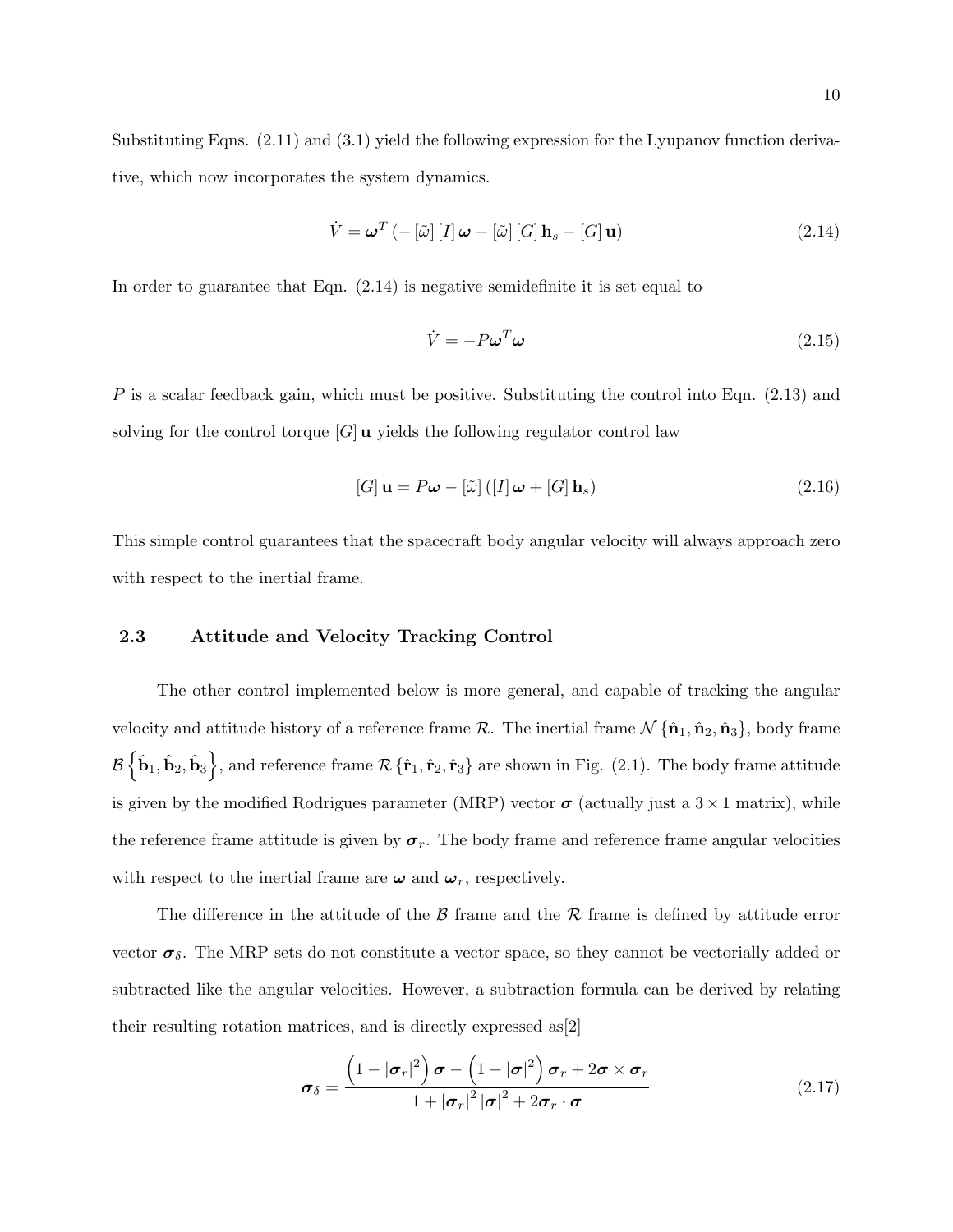

Figure 2.1: Tracking Control Coordinate Frames

The  $\sigma_{\delta}$  notation is chosen over the more obvious  $\delta\sigma$  to avoid any implication that it is simply a vectorial difference. The angular velocity error is defined in terms of the reference angular velocity  $\omega_r$  and body angular velocity  $\omega$  as

$$
\delta\omega = \omega - \omega_r \tag{2.18}
$$

The candidate Lyupanov function here is

$$
V = \frac{1}{2} \delta \omega^T [I] \delta \omega + 2K \ln \left( 1 + \sigma_\delta^T \sigma_\delta \right)
$$
 (2.19)

This energy-like function is positive definite in terms of angular velocity and attitude error (a necessary condition to drive both errors to zero). Taking the inertial derivative of Eqn. (2.19) yields

$$
\dot{V} = \delta \omega^T \left( [I] \frac{\partial^2 \mathbf{d}}{\partial t} \delta \omega + K \boldsymbol{\sigma}_{\delta} \right)
$$
\n(2.20)

As above, to ensure that this function is negative definite, it is set equal to

$$
\dot{V} = -P\delta\omega^T\delta\omega\tag{2.21}
$$

Selection of positive scalar gain  $P$  ensures that the function is negative semidefinite. Setting Eqns.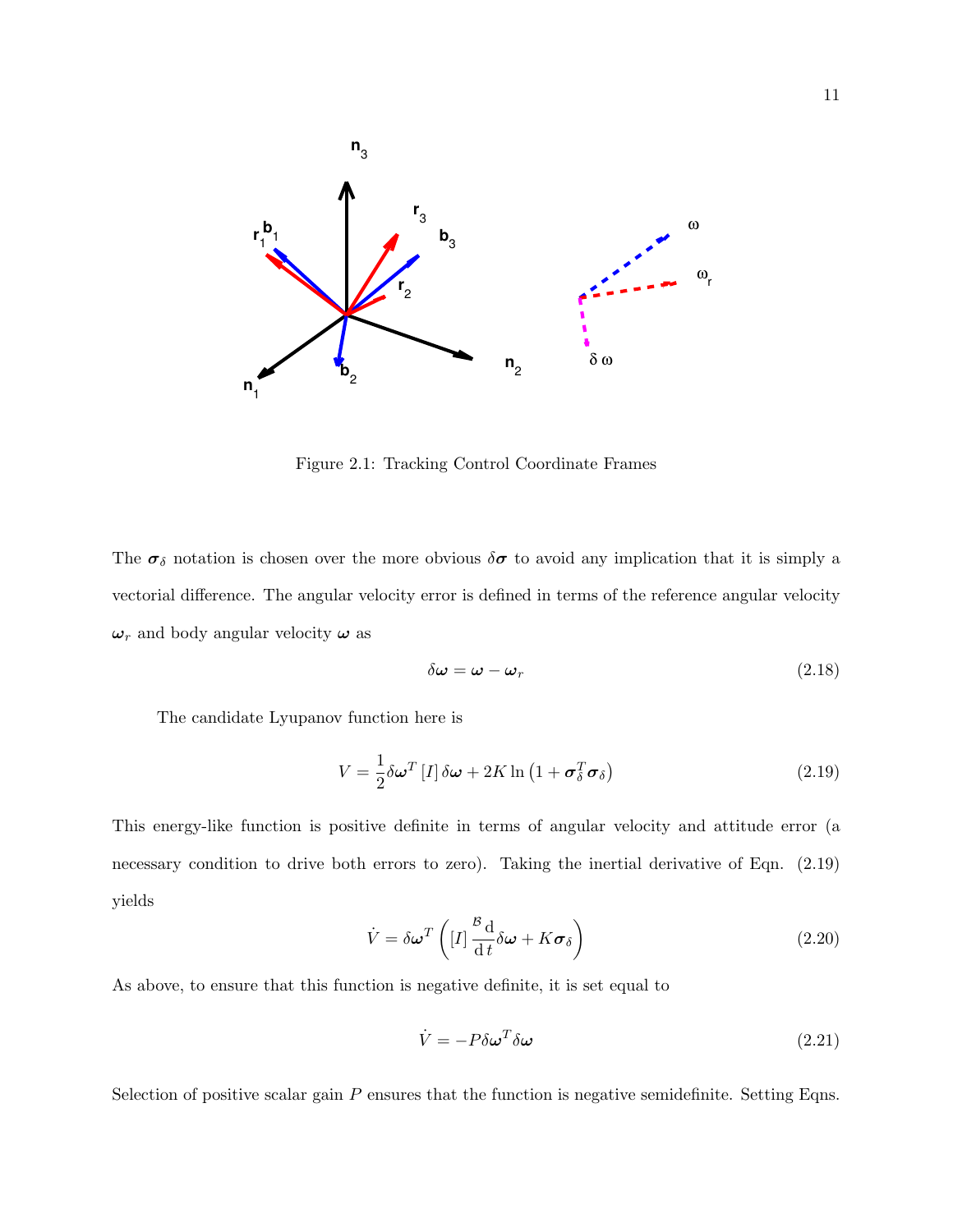$$
[I] \frac{\partial^2 \mathbf{d}}{\partial t} \delta \omega + P \delta \omega + K \sigma_{\delta} = \mathbf{0}
$$
 (2.22)

Since Eqn. (2.21) is expressed in terms of the body frame derivative  $\frac{B}{dt}\delta\omega$ , it cannot be directly substituted into the governing equation of motion per se.  $\delta\omega$  is explicitly expressed in the body frame  $\beta$  for any useful attitude control application, and derivatives are taken implicitly in the body frame as well. However, this quantity can easily be related to the actual inertial derivative seen in Eqn. (2.11) by applying the transport theorem

$$
\frac{\partial d}{\partial t}\delta\omega = \dot{\omega} - \dot{\omega}_r + \omega \times \omega_r \tag{2.23}
$$

Utilizing this relationship and substituting Eqn. (2.22) into Eqn. (2.11) yields the following tracking control law, which is also applied in the simulations below

$$
[G] \mathbf{u} = K\boldsymbol{\sigma} + P\delta\boldsymbol{\omega} - [\tilde{\omega}] ([I] \boldsymbol{\omega} + [G] \mathbf{h}_s - \boldsymbol{\omega}_r) - [I] (\dot{\boldsymbol{\omega}}_r - [\tilde{\omega}] \boldsymbol{\omega}_r)
$$
(2.24)

This control now guarantees that the attitude and velocity errors will be driven to zero.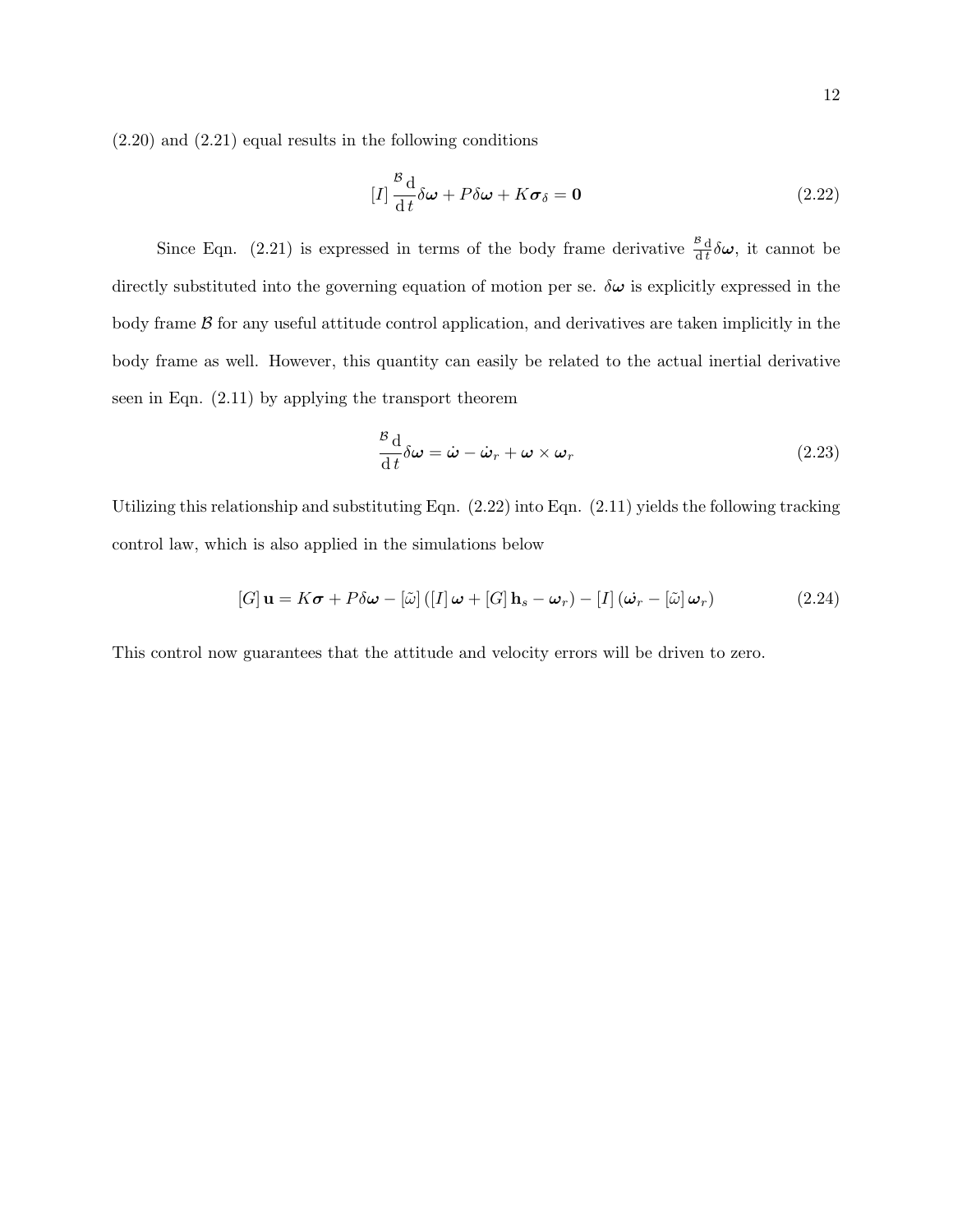## Chapter 3

### Power Optimal Control Development

## 3.1 Mathematical Approach

Based upon the current spacecraft state, the reaction wheel control laws above (as well as any similar law) specify the control torque  $\mathbf{L}_r$ , defined as

$$
\mathbf{L}_r = [G] \mathbf{u} \tag{3.1}
$$

at all times. Note that this is a projection of the internal wheel torques onto the body torque space, but not an external torque. Two properties are apparent from Eqn. (3.1). First, it is apparent that the wheel orientation vectors  $\hat{\mathbf{g}}_i$  must span three-dimensional space in order to generate an arbitrary control torque, so  $[G]$  must generally be full rank. Additionally, if there are more than three wheels, this system is underdetermined (a higher dimensional vector space projected onto a lower dimensional space), and has an infinite number of solutions.

After the desired control torque  $\mathbf{L}_r$  is known, it is then necessary to find the combination of wheel torques  $u_i$  which generates this result. One possible solution to Eqn. (3.1) is the minimum norm torque,  $\mathbf{u}^*$ . This is the projection of the wheel torque vector onto the control torque space which minimizes its  $L_2$  norm[19]

$$
\mathbf{u}^* = \left( \left[ G \right]^T \left[ G \right] \right)^{-1} \left[ G \right]^T \mathbf{L}_r \tag{3.2}
$$

This solution is not only useful mathematically but also popular for practical application, since wheel motor torques are often a limiting factor, particularly for larger spacecraft.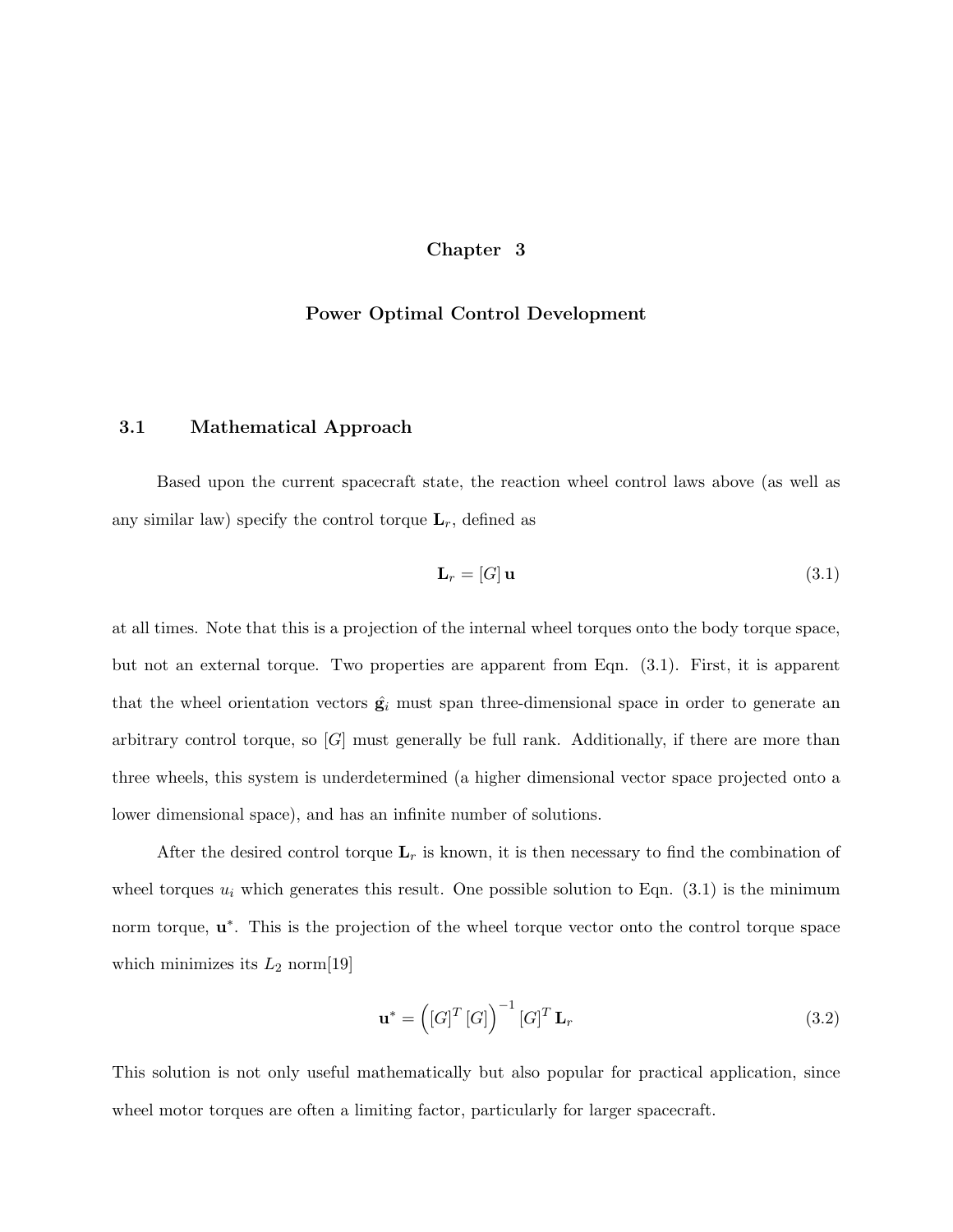Since the  $L_r$  torque product is determined by the control law, instantaneous optimal behavior is achieved by altering the solution for the wheel torque vector  $\bf{u}$ . As described above,  $\bf{u}^*$  is only one possibility out of an infinite number of wheel torque solutions. All other solutions to Eqn. (3.1) are expressed as

$$
\mathbf{u} = \mathbf{u}^* + \mathbf{u}_s \tag{3.3}
$$

The supplementary torque vector  $\mathbf{u}_s$  must be chosen carefully to avoid altering the control behavior. Since u must result in the same control torque (so that the behavior of the original control is not affected), the supplementary torque vector  $\mathbf{u}_s$  must be in the null space of  $[G]$  such that

$$
[G] \mathbf{u}_s = \mathbf{0} \tag{3.4}
$$

Because the supplementary torque vector  $\mathbf{u}_s$  exists in the null space of  $[G]$ , it is expressed as a linear combination of the null space basis vectors, which is to say that

$$
\mathbf{u}_s = \sum_{i=1}^m \tau_i \,\hat{\mathbf{n}}_i \tag{3.5}
$$

The m dimensional null space is defined in terms of the n dimensional vectors  $\hat{\mathbf{n}}_i$ . Physically, these basis vectors define ratios in which torque can be applied to individual wheels such that a zero net control torque results. Note that since the wheel orientation vectors in  $[G]$  are constant, so are the null space basis vectors. This is convenient when implementing the controls below, since it saves significant computational time. By defining the null space scaling vector  $\tau$  and null space matrix  $[N]$  as

$$
\boldsymbol{\tau} = \begin{pmatrix} \tau_1 \\ \tau_2 \\ \vdots \\ \tau_m \end{pmatrix}
$$
 (3.6)

$$
[N] = \left[\begin{array}{cccc} \hat{\mathbf{n}}_1 & \hat{\mathbf{n}}_2 & \cdots & \hat{\mathbf{n}}_m \end{array}\right] \tag{3.7}
$$

the supplementary torque vector can be expressed compactly as

$$
\mathbf{u}_s = [N] \,\boldsymbol{\tau} \tag{3.8}
$$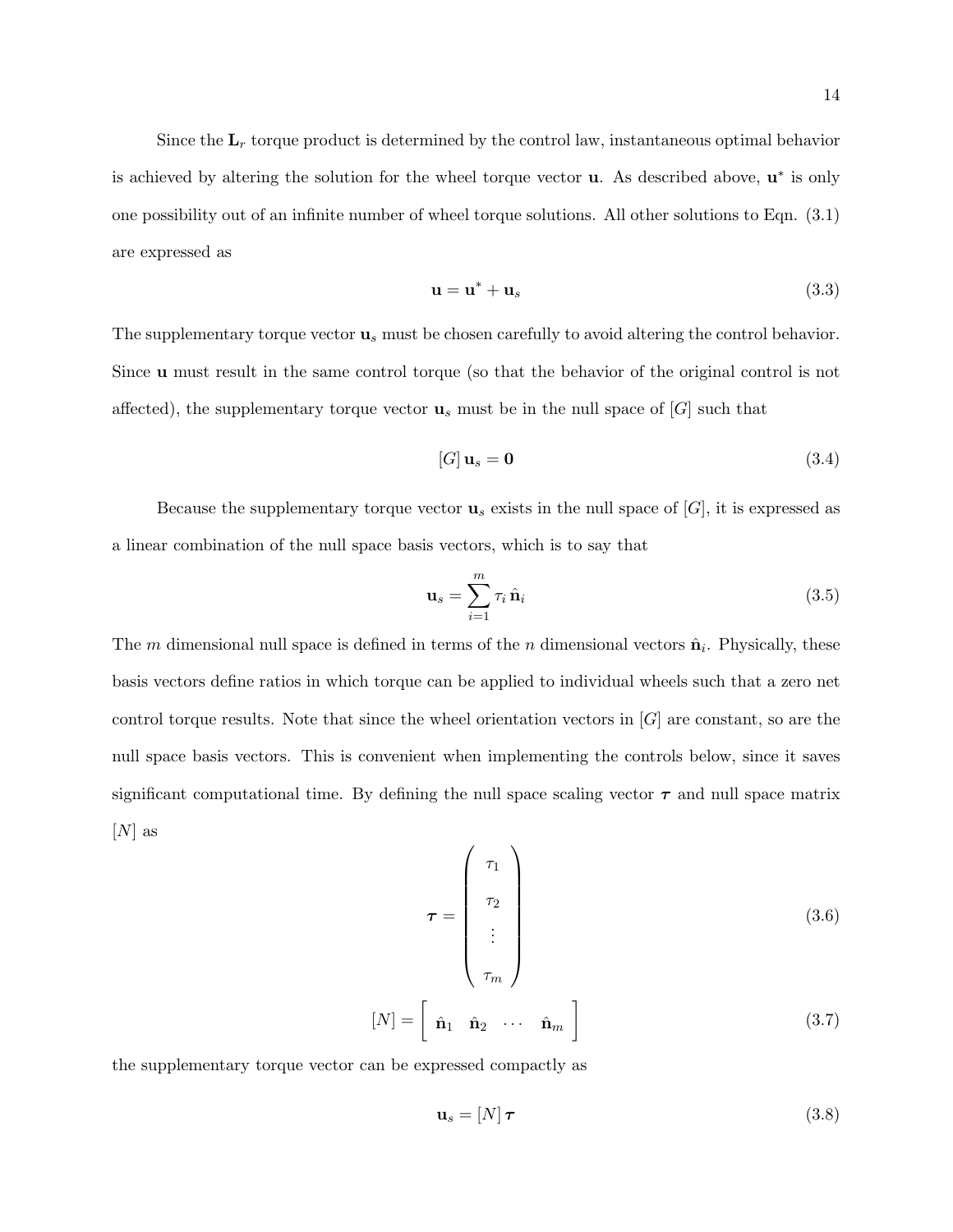Any value of  $\tau$  chosen will now result in the same control torque [G] u, and this null space scaling vector is used as the free parameter when developing the optimal controls below. By this method, the attitude control and supplementary torques can be effectively decoupled, allowing for considerable freedom to achieve optimal behavior.

## 3.2 Review of Alternate Power Optimal Controls

This mathematical groundwork can be applied to obtain desirable optimal wheel torque solutions for any given general control law. An instantaneous  $L_2$  power optimal control, which is the basis for the original work below, was derived by Schaub and Lappas[8], and is described briefly here.

To determine the power used by the wheel motors at any instant, the total system kinetic energy is first expressed as

$$
K = \frac{1}{2}\boldsymbol{\omega}^T \left[ I \right] \boldsymbol{\omega} + \frac{1}{2} J \sum_{i=1}^n J_i \left( \Omega_i + \omega_{s,i} \right)^2 \tag{3.9}
$$

Taking the derivative, or applying the work-energy theorem[2], yields the following general expression for total wheel power in the absence of an external torque

$$
P = \sum_{i=1}^{n} \Omega_i u_i \tag{3.10}
$$

However, in a traditional system, power is required to accelerate or deccelerate the wheels. The power for such a system is then the product of the wheel speed and torque magnitudes only, regardless of direction, such that

$$
P = \sum_{i=1}^{n} |\Omega_i u_i| \tag{3.11}
$$

Therefore, it is desirable to minimize the  $L_2$  norm of the wheel powers.

By defining the vector **P** of all of the individual powers  $\omega_i u_i$ , a scalar power-squared cost function is defined as

$$
J = \frac{1}{2} \mathbf{P}^T \mathbf{P} \tag{3.12}
$$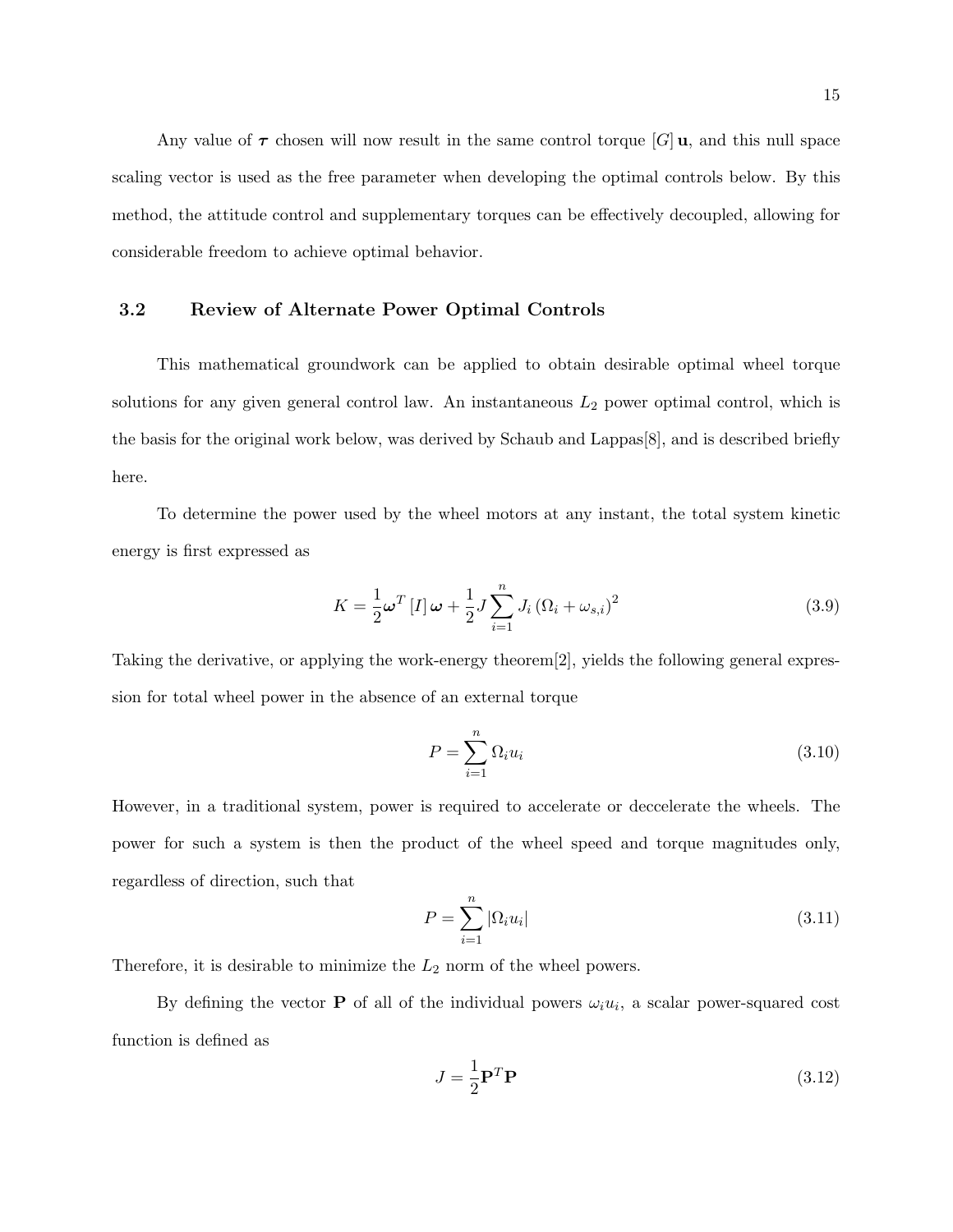Substituting Eqn. (3.10) and defining  $[\Omega] = diag(\Omega_i)$  gives

$$
J = \frac{1}{2} \left( [\Omega] \mathbf{u} \right)^T \left( [\Omega] \mathbf{u} \right) \tag{3.13}
$$

Substituting Eqns. (3.3) and (3.8) into the cost function in Eqn. (3.13) results in the following expression to be minimized

$$
J = \frac{1}{2} \left( \left[ \Omega \right] \left( \mathbf{u}^* + \left[ N \right] \boldsymbol{\tau} \right) \right)^T \left( \left[ \Omega \right] \left( \mathbf{u}^* + \left[ N \right] \boldsymbol{\tau} \right) \right) \tag{3.14}
$$

For the purposes of instantaneous power optimal control,  $\tau$  is the only free parameter in the cost function, since  $[N]$  is a constant,  $\mathbf{u}^*$  is governed directly by the desired control torque, and  $\Omega$ is a function of the (arbitrary) instantaneous wheel state. Therefore, the two necessary conditions to minimize the cost function are  $\frac{\partial J}{\partial \tau} = 0$  and  $\frac{\partial^2 J}{\partial \tau^2}$  $\frac{\partial^2 J}{\partial \tau^2} > 0$ . Taking the derivative of Eqn. (3.14) and setting it to zero yields

$$
\left[N\right]^{T}\left[\Omega\right]^{2}\left[N\right]\boldsymbol{\tau}=-\left[N\right]^{T}\left[\Omega\right]^{2}\mathbf{u}^{*}\tag{3.15}
$$

Assuming that  $[N]^T [\Omega]^2 [N]$  is invertible, this expression can be solved for  $\tau$ . There is the potential for a degenerate case in which  $\mathbf{\Omega} = \mathbf{0}$ , causing  $[N]^T [\Omega]^2 [N]$  to be rank-deficient (in fact, only m wheels must have nonzero spin rates to guarantee full rank). This case may be handled via an alternate formulation which is omitted here. Finally, the resulting supplementary torque vector  $\mathbf{u}_s$ is

$$
\mathbf{u}_s = -\left[N\right] \left(\left[N\right]^T \left[\Omega\right]^2 \left[N\right]\right)^{-1} \left[N\right]^T \left[\Omega\right]^2 \mathbf{u}^* \tag{3.16}
$$

This expression is substituted into Eqn. (3.3) to give the total wheel torque vector.

#### 3.3 Regenerative Power Optimal Control

A similar methodology is applied to develop the regenerative power optimal control, so-called because power can be regenerated from the wheels (no norm is applicable here). Assuming perfect power return efficiency, the power required to generate this wheel torque at any given set of wheel speeds is simply the summation of the individual wheel powers. With this in mind, Eqn. (3.10)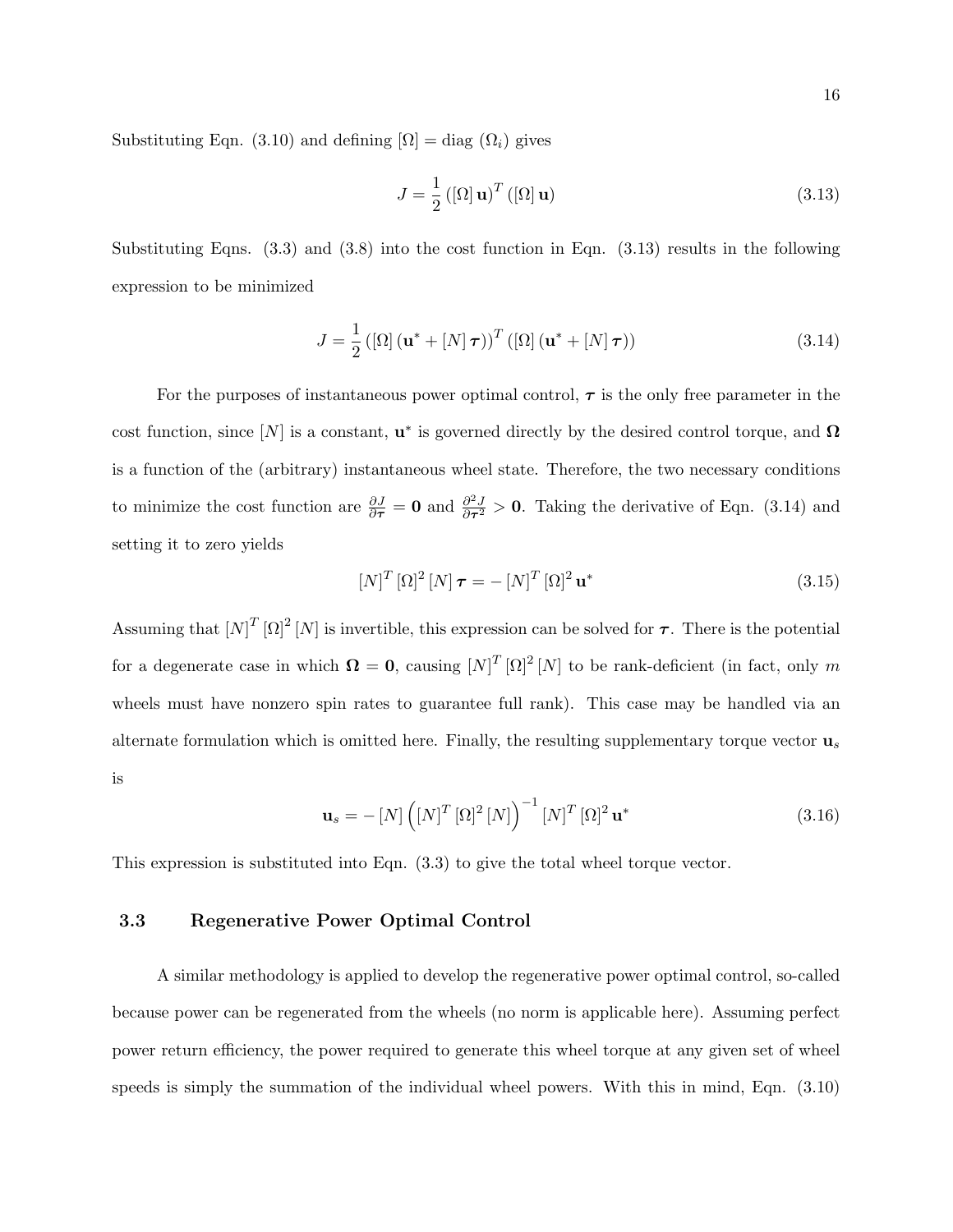can be expressed vectorially as

$$
P = \mathbf{\Omega}^T \mathbf{u} \tag{3.17}
$$

Substituting Eqn.  $(3.3)$  and Eqn.  $(3.8)$  into the power equation gives the following regenerative power cost function

$$
P = \mathbf{\Omega}^T \left( \mathbf{u}^* + [N] \,\boldsymbol{\tau} \right) \tag{3.18}
$$

At any arbitrary instant in time,  $\Omega$  is a function of the instantaneous state and cannot be altered. Similarly,  $\mathbf{u}^*$  is a function only of the instantaneous state, and  $[N]$  is a constant. The power is then only a function of the null space vector  $\tau$ . Since  $\tau$  is the only free parameter, Eqn. (3.18) is linear function representing an  $m+1$  dimensional hyperplane, the slope of which is a function only of the wheel geometry and wheel speeds.

Since the function is linear, the direction of the power extrema at any point can be found by taking the gradient of this plane, keeping in mind that all terms except  $\tau$  are fixed.

$$
\nabla P = \frac{\partial P}{\partial \tau} = \mathbf{\Omega}^T \left[ N \right] \tag{3.19}
$$

The extrema of the power plane lie along the gradient direction, so the extremizing null space vector  $\tau_s$  can be expressed in terms of the gradient (and m dimensional vector in the null space) and an unknown scalar multiplier  $\alpha$ 

$$
\boldsymbol{\tau}_s = \alpha \nabla P^T = \alpha \left[ N \right]^T \boldsymbol{\Omega} \tag{3.20}
$$

 $\tau_s$  is a column vector, so  $\nabla P$  is transposed since the result of Eqn. (3.19) is a 1 × m matrix containing the gradient vector elements. This geometry is shown in the null space (for an  $m = 2$ ) case) in Fig. (3.1).

With the extremizing null space vector  $\tau_s$  defined in Eqn. (3.20), the corresponding extremizing supplementary wheel torque vector  $\mathbf{u}_s$  can be found from Eqn. (3.8).

$$
\mathbf{u}_s = \alpha \left[ N \right] \boldsymbol{\tau}_s \tag{3.21}
$$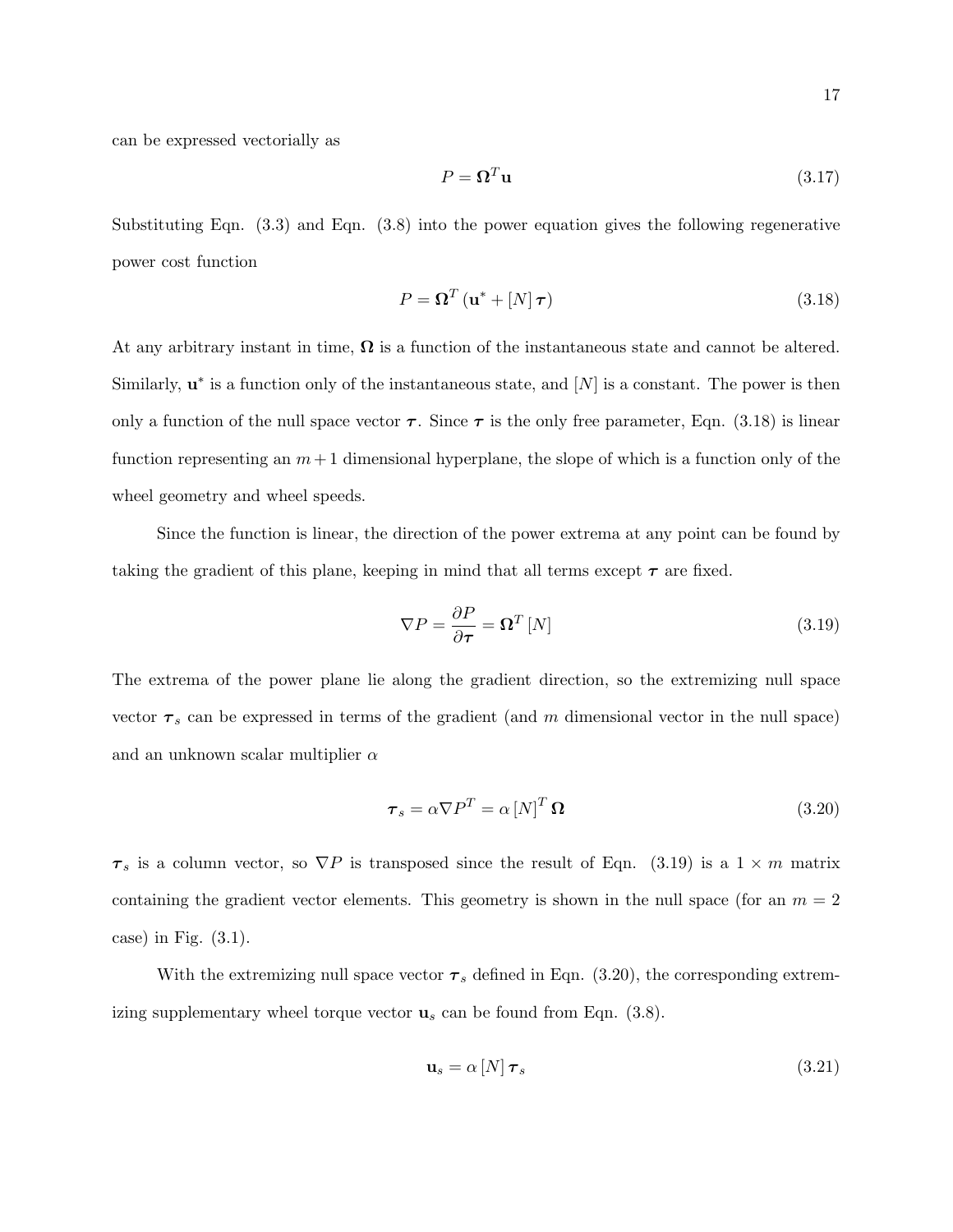

Figure 3.1: Power Hyperplane and Gradient in Null Space of [G]

Finally, substituting the definition of  $\tau_s$  in Eqn. (3.20) gives the following expression for  $\mathbf{u}_s$  in terms of the unknown scalar  $\alpha$ 

$$
\mathbf{u}_s = \alpha \left[ N \right] \left[ N \right]^T \mathbf{\Omega} \tag{3.22}
$$

It can be seen in Eqn.  $(3.21)$  that  $\mathbf{u}_s$  is an *n*-dimensional line in the power function gradient direction. The scalar multiplier  $\alpha$  must then be chosen to maximize the magnitude of  $\mathbf{u}_s$ , thereby maximizing the change in power use. However, based on this information alone, the power extrema appear to lie at  $\alpha = \pm \infty$ . This is logically consistent, since applying an infinite torque to accelerate a wheel would require infinite power, and stopping the wheel with infinite negative torque would return infinite power according to Eqn. (3.17). This is neither physically possible nor desirable, so the magnitude of  $\mathbf{u}_s$  must be maximized subject to a set of constraints. These constraints are the physical limits on the wheel motor torques. Given that  $i^{th}$  motor can exert a maximum torque of  $B_{h,i}$  and a minimum (negative direction) torque of  $B_{l,i}$ , each wheel torque  $u_i$  must satisfy

$$
B_{l,i} \le u_i \le B_{h,i} \tag{3.23}
$$

Each torque bound creates two bounding hyperplanes at  $u_i = B_{l,i}$  and  $u_i = B_{h,i}$ . It can be assumed for most motors that  $B_{h,i} = B_{l,i}$ , but the separate values are preserved here for generality. At this point it becomes apparent that this is a saturated control problem. Since the resulting total wheel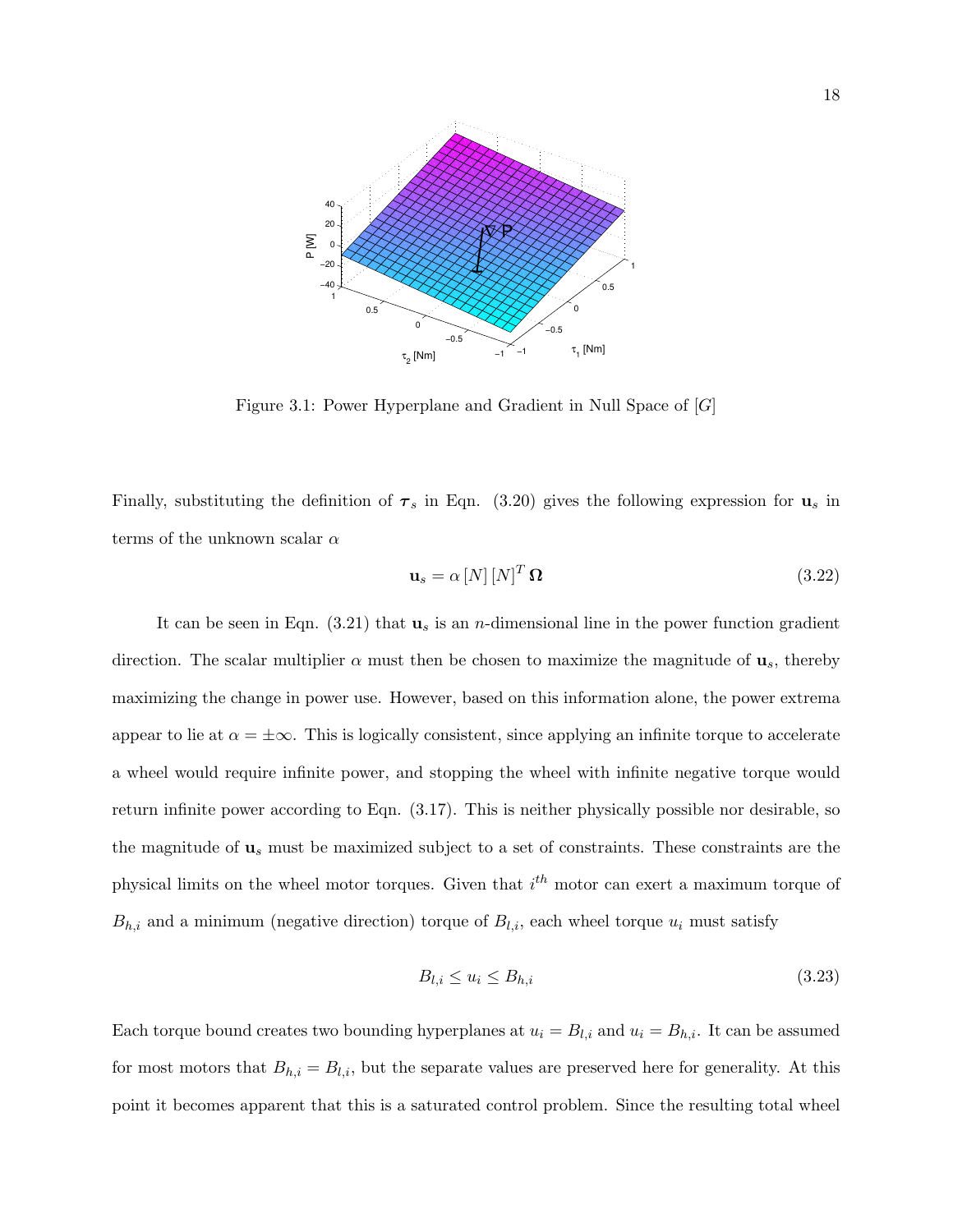torque vectors will always be intersecting with the cube, at least one motor torque will always be saturated.

The 2n values of  $\alpha$  corresponding to each set of torque bound planes are calculated by finding the intersections of the gradient line with the bounding hyperplanes. For each pair of bounding planes, the points of intersection are found at

$$
u_i^* + u_{s,i} = B_{h,i}
$$
  
\n
$$
u_i^* + u_{s,i} = B_{l,i}
$$
\n(3.24)

By defining  $T_i$  as the  $i^{th}$  element of the  $[N] \tau$  torque space gradient vector and substituting Eqn. (3.21), Eqn. (3.24) becomes

$$
u_i^* + \alpha T_i = B_{h,i}
$$
  
\n
$$
u_i^* + \alpha T_i = B_{l,i}
$$
\n(3.25)

Rearranging gives the two  $\alpha$  values for the  $i^{th}$  motor bounding hyperplane intersection with the low and high torque bounds, denoted  $\alpha_{l,i}$  and  $\alpha_{h,i}$ , respectively.

$$
\alpha_{l,i} = \frac{B_{l,i} - u_i^*}{T_i}
$$
  
\n
$$
\alpha_{h,i} = \frac{B_{h,i} - u_i^*}{T_i}
$$
\n(3.26)

The wheel torque bounding planes and the corresponding gradient direction intersections are shown in Fig. (3.2) given a four wheel case  $(m = 1)$  with arbitrary wheel rates and arbitrary  $\mathbf{L}_r$ , showing the intersection with the plane corresponding to each potential  $\alpha$  value. The four dimensional wheel torque space is projected onto two separate two dimensional planes for simple visualization.

The surface which satisfies all of these constraints then forms an  $n$ -dimensional hypercube, and the extrema of the cost function (the maximum supplementary torque vector magnitudes) are found at the intersection of  $\mathbf{u}_s$  with this hypercube. If the minimum norm torque  $\mathbf{u}^*$  satisfies the torque constraint, there are only two possible intersections of  $\mathbf{u}_s$  with the bounding hypercube (this is a defining characteristic of a convex polyhedron such as a cube, regardless of dimension). This is a safe assumption, since a  $\mathbf{u}^*$  which violated the torque constraints would no longer guarantee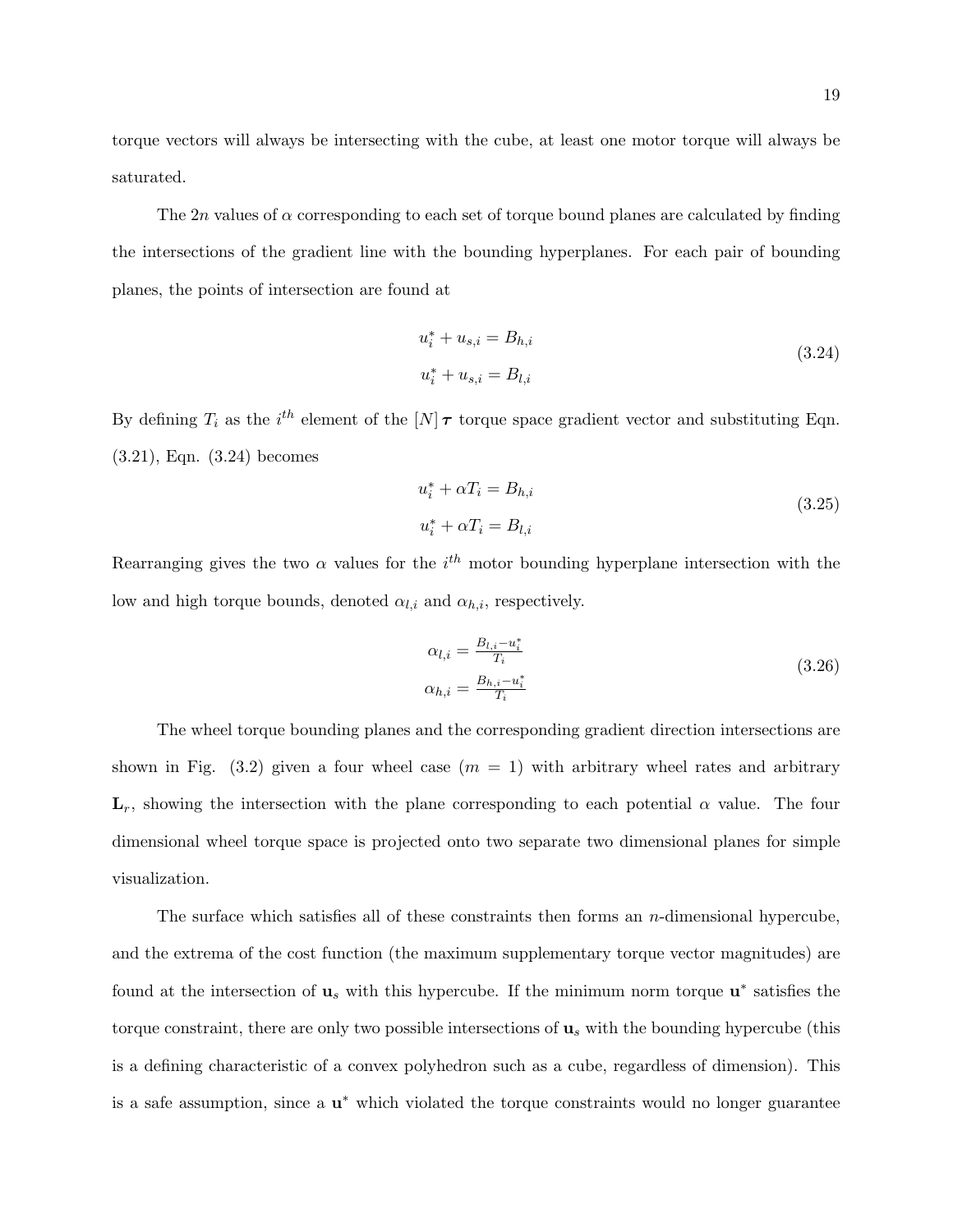

Figure 3.2: Gradient Line-Bounding Plane Intersection

stability and indicate a fundamental problem with the control gain selection. In practice, these two intersections are found by testing every possible  $\alpha_{l,i}$  and  $\alpha_{h,i}$  solution against every constraint. Figure (3.3) shows the two possible supplementary torque vectors which satisfy all of the constraints. In this example, it is apparent that the limiting torque hyperplanes (the sides of the hypercube



Figure 3.3: Supplementary Torque Vector-Hypercube Intersection

with which  $u_s$  intersects) are  $u_2 = B_{l,2}$  and  $u_4 = B_{h,4}$ . When numerically implemented, it can be safely assumed that only two  $\alpha$  values will be found, since more than two values can only occur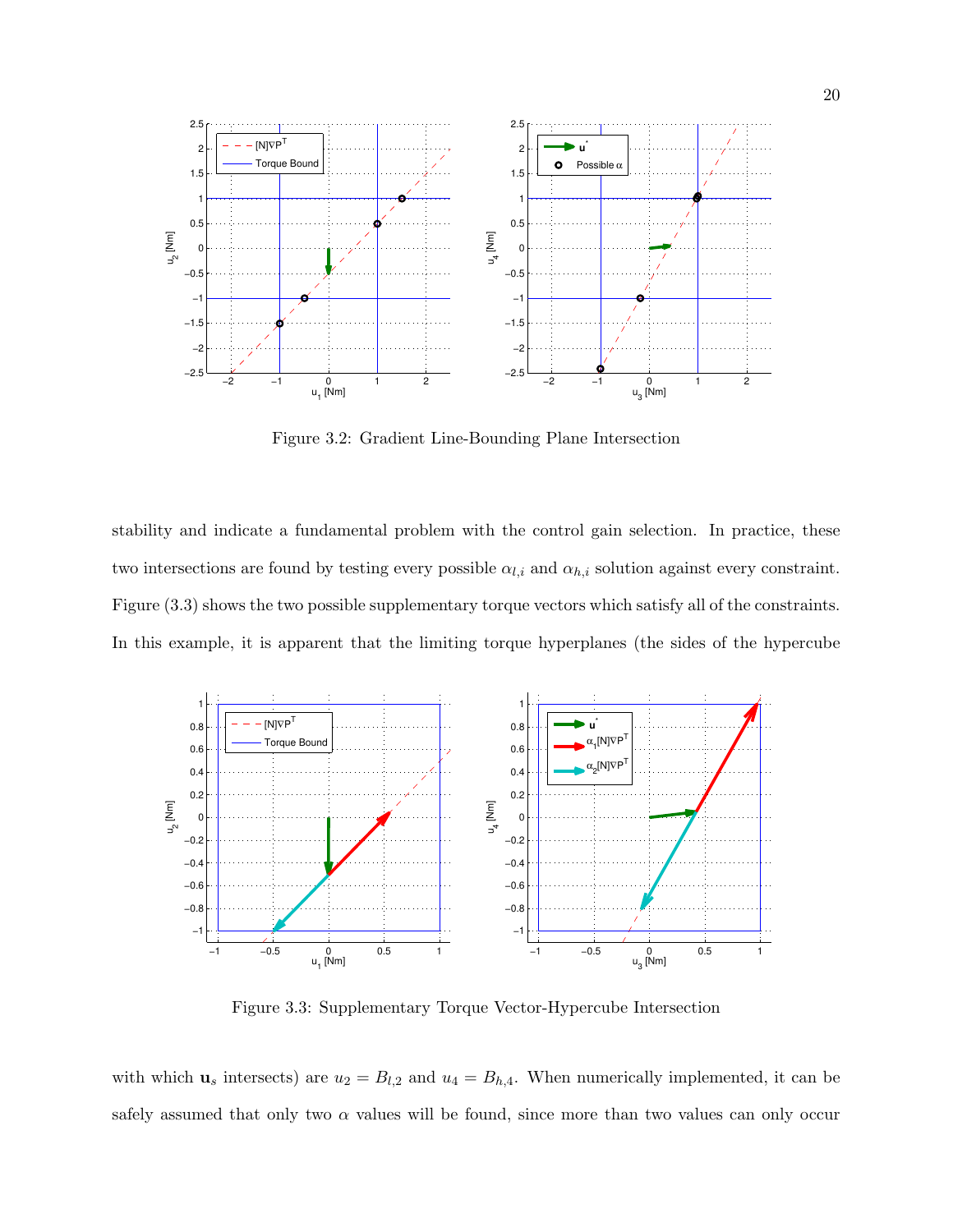if  $u_s$  passes through an edge or corner of the hypercube (this is a result of testing the bounding planes individually), and a solution falling precisely on an edge or corner is very unlikely. Even in the event that this did occur, resulting in more than two possible  $\alpha$  values, only two of the values would be distinct, and one of the repeated values could be selected arbitrarily. Only the distinct values  $\alpha_{1,2}$  are dealt with below.

The resulting two  $\alpha$  values now generate the maximum and minimum possible power use. Additionally, it is apparent from the geometry in Fig. (3.3) that  $\alpha_1 \leq 0$  and  $\alpha_2 \geq 0$ , assuming that  $\mathbf{u}^*$  satisfies the torque constraints. Since  $\alpha_1$  moves in the negative gradient direction and  $\alpha_2$  moves in the positive gradient direction,  $\alpha_1$  and  $\alpha_2$  correspond to the minimum and maximum power, respectively. This may be easily verified by substitution into the original power equation. From Eqns.  $(3.22)$  and  $(3.3)$ , the wheel torque vector is

$$
\mathbf{u}_{1,2} = \mathbf{u}^* + \alpha_{1,2} \left[ N \right] \left[ N \right]^T \mathbf{\Omega} \tag{3.27}
$$

Substituting Eqn. (3.27) into Eqn. (3.18) gives

$$
P_{1,2} = \mathbf{\Omega}^T \left( \mathbf{u}^* + \alpha_{1,2} \left[ N \right] \left[ N \right]^T \mathbf{\Omega} \right) \tag{3.28}
$$

The product  $\Omega^T [N] [N]^T \Omega$  is nonnegative scalar, confirming by inspection that max  $(\alpha_{1,2})$  corresponds to  $P_{\text{max}}$  and min $(\alpha_{1,2})$  corresponds to  $P_{\text{min}}$ . Selecting  $\alpha_1$  gives the final minimum power wheel torque as

$$
\mathbf{u} = \mathbf{u}^* + \alpha_1 [N] [N]^T \Omega \tag{3.29}
$$

Like the other instantaneous power optimal control above, this can be applied to any control law generating an instantaneous desired  $L_r$  control torque.

Since  $\alpha_1$  and  $\alpha_2$  generate the minimum and maximum possible power solutions, any  $\alpha$  satisfying

$$
\alpha_1 \le \alpha \le \alpha_2 \tag{3.30}
$$

is also admissible. According to Eqn. (3.28), power varies linearly with  $\alpha$ , so a range of wheel motor total powers between  $P_1$  and  $P_2$  is available at any instant, as shown in Fig. (3.4). This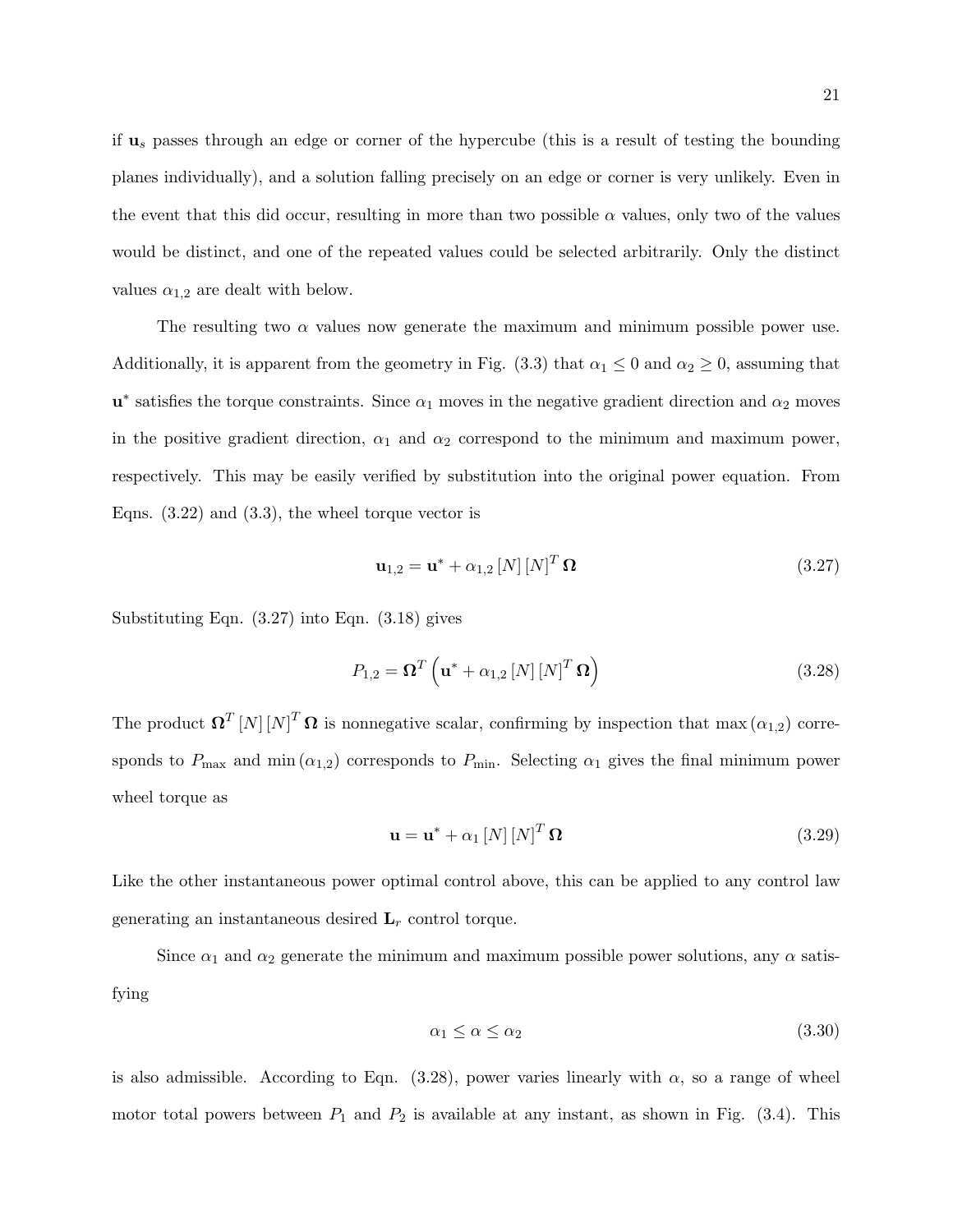

Figure 3.4: Instantaneous Power Range

property is useful to modify the control's power behavior, and the potential application for power tracking and IPACS is discussed further below.

### 3.4 Numerical Implementation

While control formulation presented above is free of mathematical singularities, there are numerical issues which must be dealt with. As the excess system energy approaches zero, the power hyperplane in Eqn. (3.18) flattens and the gradient approaches 0. As the norm of the gradient becomes critically small, machine roundoff error begins to dominate the gradient vector, causing rapid changes in  $\nabla P$  and corresponding sign changes in the two  $\alpha$  solutions. The resulting chatter behavior, shown below, is undesirable for any practical application, even though the resulting control torque is unaffected. Not only would this create unnecessary mechanical stresses, but such oscillations would be more likely to excite undesirable elastic modes in the spacecraft[5]. Note that the wheels oscillate between the saturated torques at  $\pm 1$  Nm. Since the regenerative control is always saturated, it can be thought of as a type of bang-bang control law. As such, this behavior can easily be alleviated by adding a deadband under which  $\alpha_1$  is set to zero. This is easily implemented by using the magnitude of  $\nabla P$  as the relevant scalar measure to which the deadband can be applied.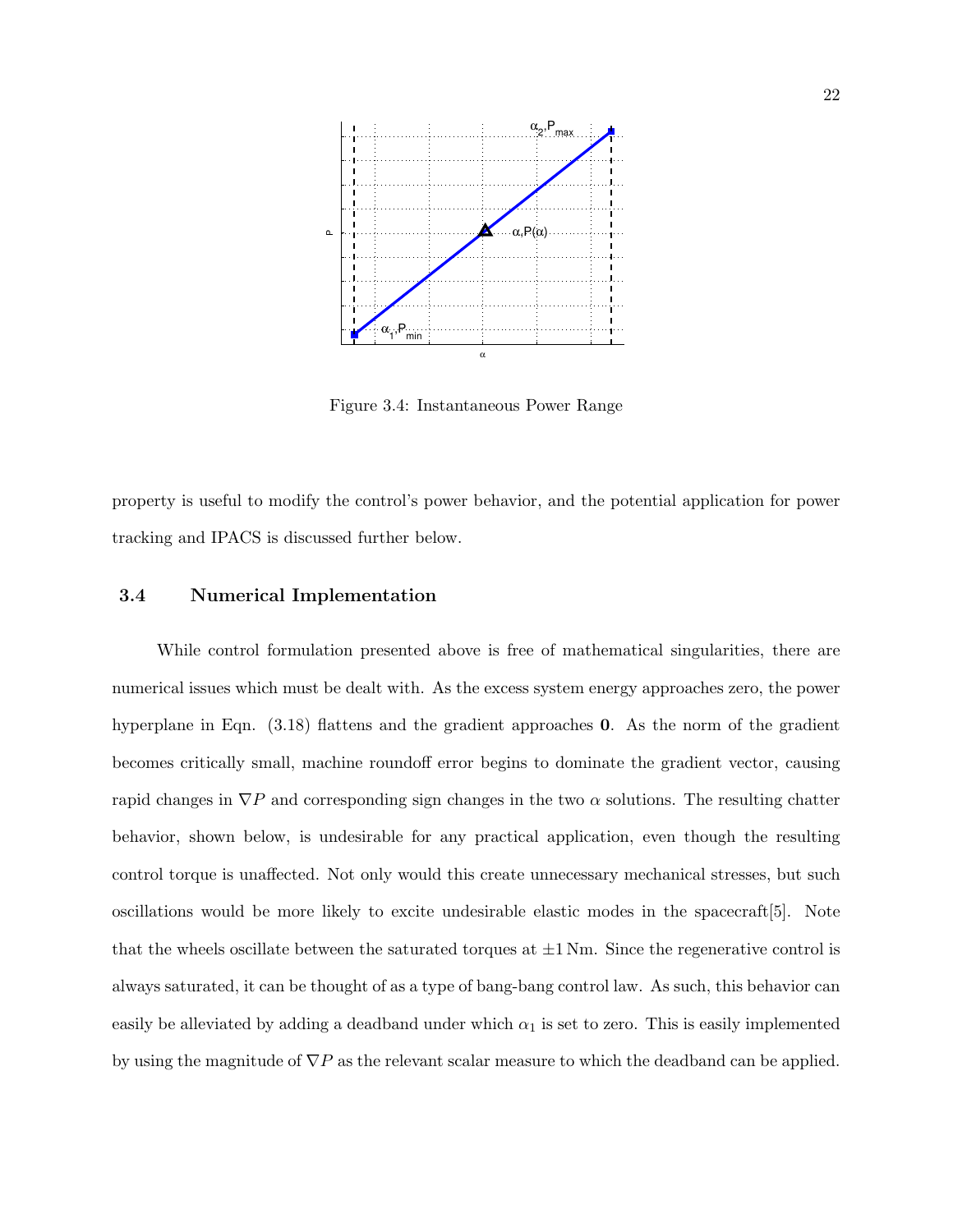

Figure 3.5: Wheel Torque Chatter

Using the deadband value  $\epsilon$ , this is expressed as

$$
|\nabla P| < \epsilon \implies \alpha_1 = 0 \tag{3.31}
$$



The effect of implementing the deadband is shown in Fig. (3.6). The resulting motor torques

Figure 3.6: Chatter Removal Using  $\epsilon = 0.3$  Deadband

are much better behaved, with the violent oscillations completely removed. The selection of  $\epsilon$  is somewhat arbitrary, but may be set to a relatively large value ( $\epsilon = 0.3$  is used above) since it has little impact on power performance and total energy return. For example, in the configuration used above, increasing the deadband by and order of magnitude from  $\epsilon = 0.3$  to  $\epsilon = 3$  engages the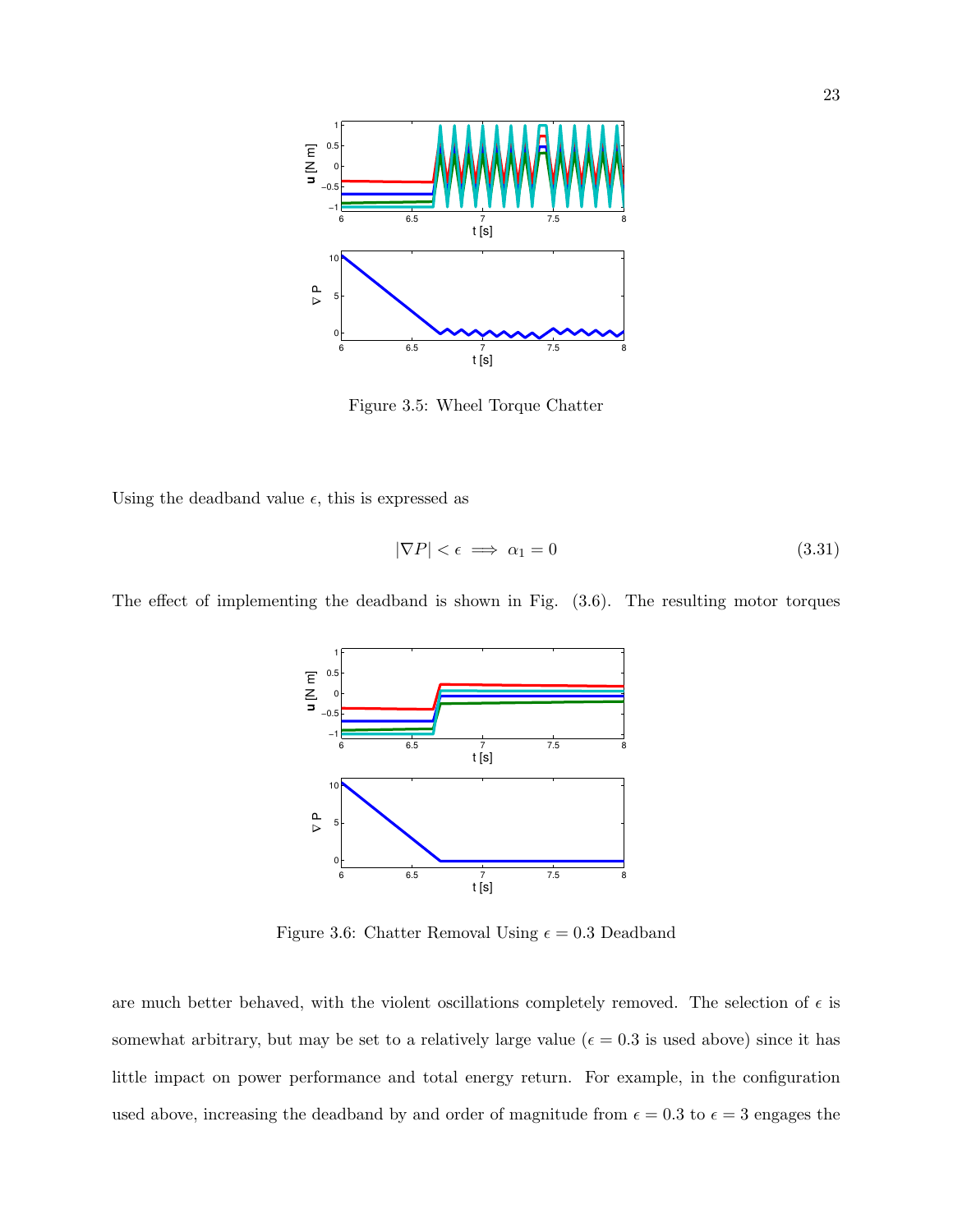deadband 0.2 seconds earlier, and only reduces the total energy returned by 0.3 J.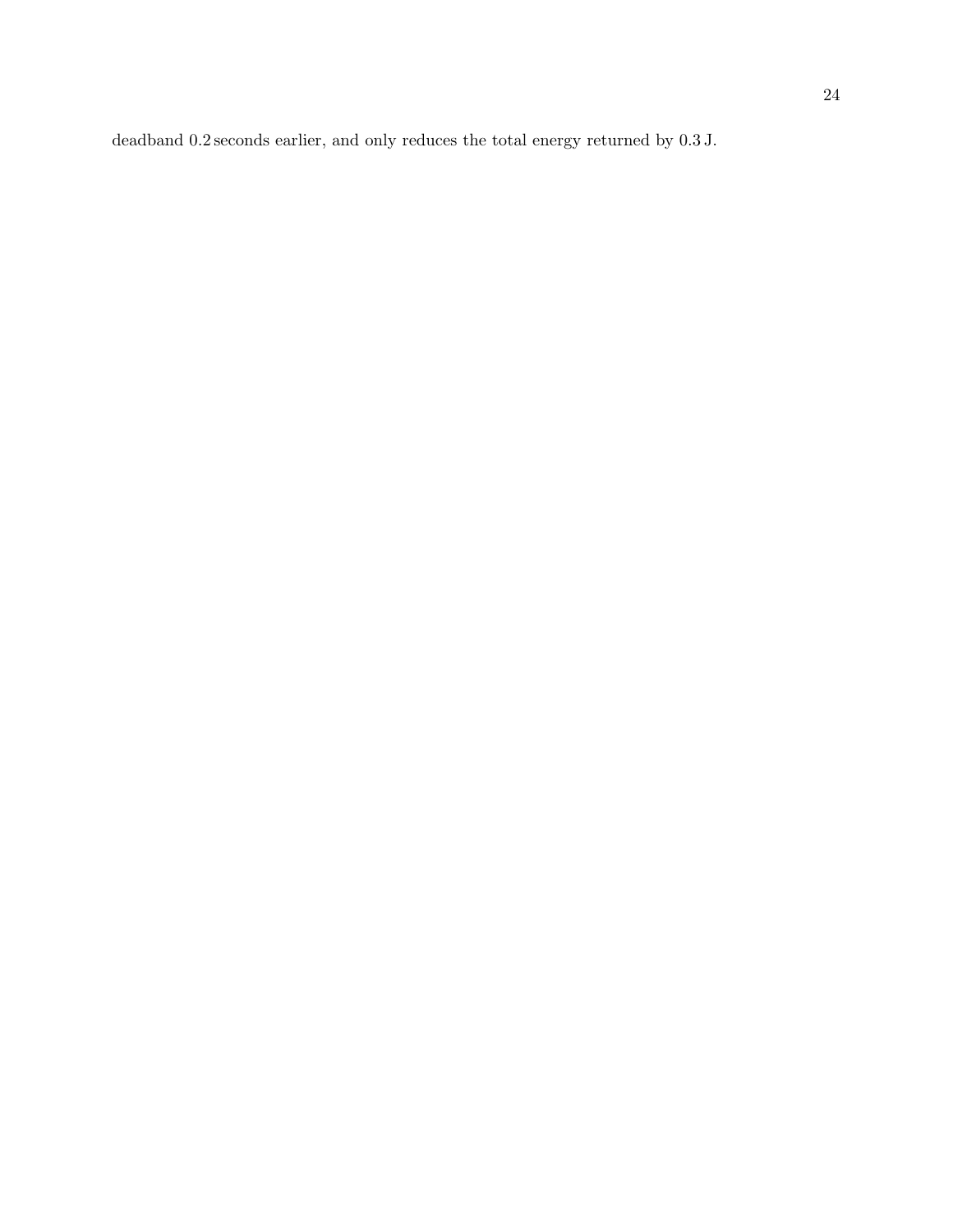## Chapter 4

## Numerical Simulations

## 4.1 System Definition

The simulations below are performed with a 4-wheeled craft, with an inertia of

diag 
$$
(5,5,8)
$$
 kg·m<sup>2</sup>

The reaction wheels all have a spin axis inertia of  $J_i = 0.1 \text{ kg} \cdot \text{m}^2$ . The torque boundary for all wheel motors is  $B_{h,i} = -B_{l,i} = 1$  Nm. Two different sets of spacecraft initial angular velocities and wheel speeds are used, each chosen to accentuate different behavior characteristics. Initial State A has perturbed angular velocity (for the velocity regulation simulations), and Initial State B has a perturbed initial attitude and angular velocity (for the tracking control simulations).

|  | $\sigma_1$ Initial State A $\vert \sigma_0 = 0, \ \omega_0 = \vert 0 \ 1 \ 2 \vert \ \text{rpm}, \ \Omega_0 = \vert 500 \ 500 \ 500 \ 200 \vert$ | rpm                                                                                                                                                                                                                                                                                                                                                                |
|--|--------------------------------------------------------------------------------------------------------------------------------------------------|--------------------------------------------------------------------------------------------------------------------------------------------------------------------------------------------------------------------------------------------------------------------------------------------------------------------------------------------------------------------|
|  |                                                                                                                                                  | $\alpha_1$ Initial State B $\vert \sigma_0 = \vert 0 \; \vert 0.5 \; \vert 0.2 \vert 0.5 \; \vert 0.2 \vert 0.00 \; \vert 0.00 \vert 0.00 \vert 0.00 \vert 0.00 \vert 0.00 \vert 0.00 \vert 0.00 \vert 0.00 \vert 0.00 \vert 0.00 \vert 0.00 \vert 0.00 \vert 0.00 \vert 0.00 \vert 0.00 \vert 0.00 \vert 0.00 \vert 0.00 \vert 0.00 \vert 0.00 \vert 0.00$<br>rpm |

The four wheels are arranged in a "tripod" configuration, shown in Fig. (4.1). This is a popular redundant wheel configuration, since the fourth wheel can be used to generate an arbitrary three axis control torque in the event that any of the first three orthogonal wheels fails. The corresponding [G] for this geometry is

$$
[G] = \begin{bmatrix} 1 & 0 & 0 & -1/\sqrt{3} \\ 0 & 1 & 0 & -1/\sqrt{3} \\ 0 & 0 & 1 & -1/\sqrt{3} \end{bmatrix}
$$
(4.1)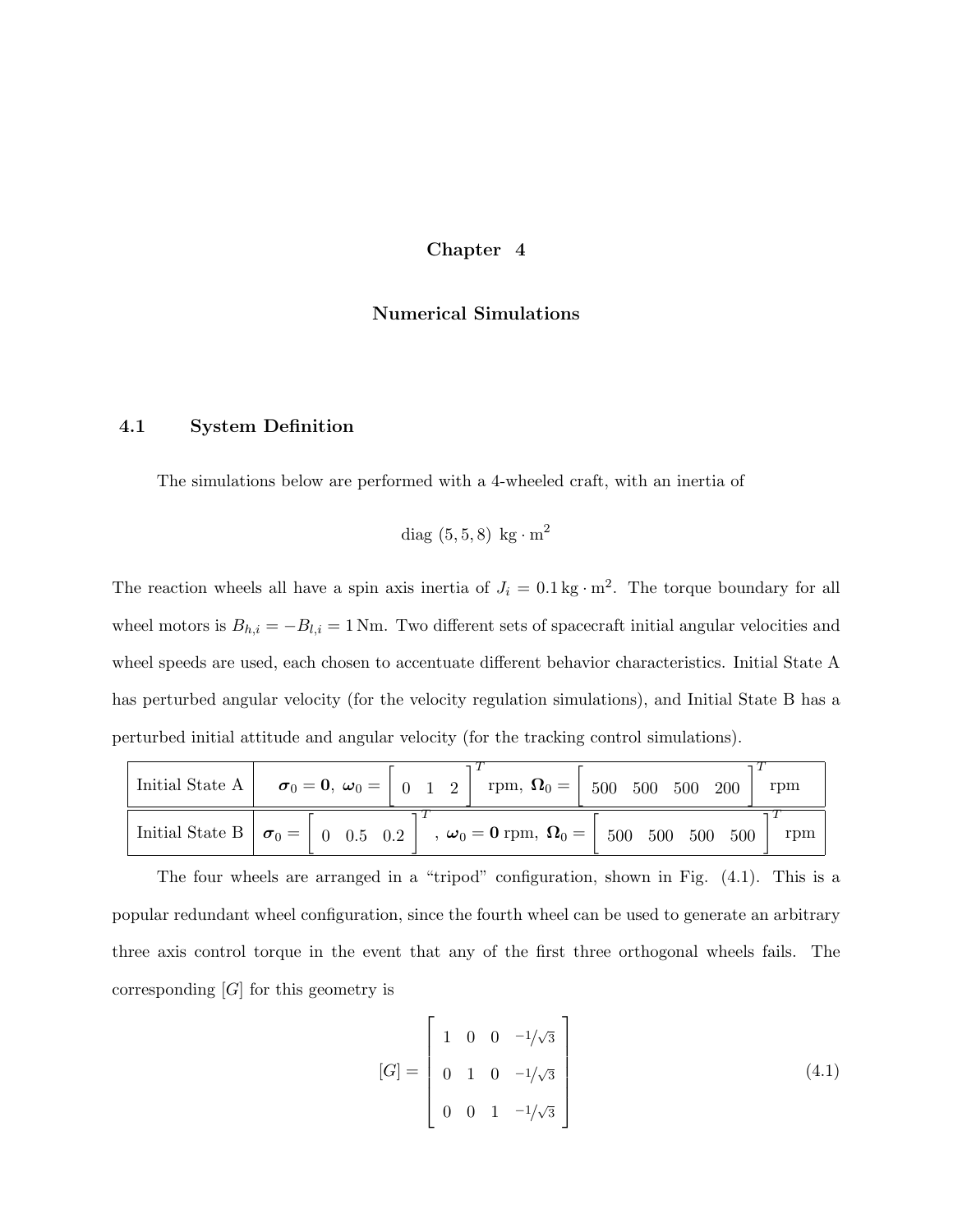

Figure 4.1: Tripod Wheel Configuration

Since this configuration has four wheels  $(n = 4)$ , there is a one-dimensional null space  $(m = 1)$ . To satisfy Eqn.  $(3.4)$ , the  $[G]$  matrix multiplied by any linear combination of the null space basis vectors must equal the zero vector 0. With this in mind, the basis vector may be calculated as follows, using  $a, b, c$ , and  $d$  as the components of the unknown basis vector.

$$
\begin{bmatrix} 1 & 0 & 0 & -1/\sqrt{3} \\ 0 & 1 & 0 & -1/\sqrt{3} \\ 0 & 0 & 1 & -1/\sqrt{3} \end{bmatrix} \begin{bmatrix} a \\ b \\ c \\ d \end{bmatrix} = \mathbf{0}
$$
 (4.2)

This system of equations can be solved by setting one of the variables (in this case  $d$ ) as a free parameter, which gives

$$
\begin{bmatrix} a \\ b \\ c \end{bmatrix} = \frac{d}{\sqrt{3}} \begin{bmatrix} 1 \\ 1 \\ 1 \end{bmatrix}
$$
 (4.3)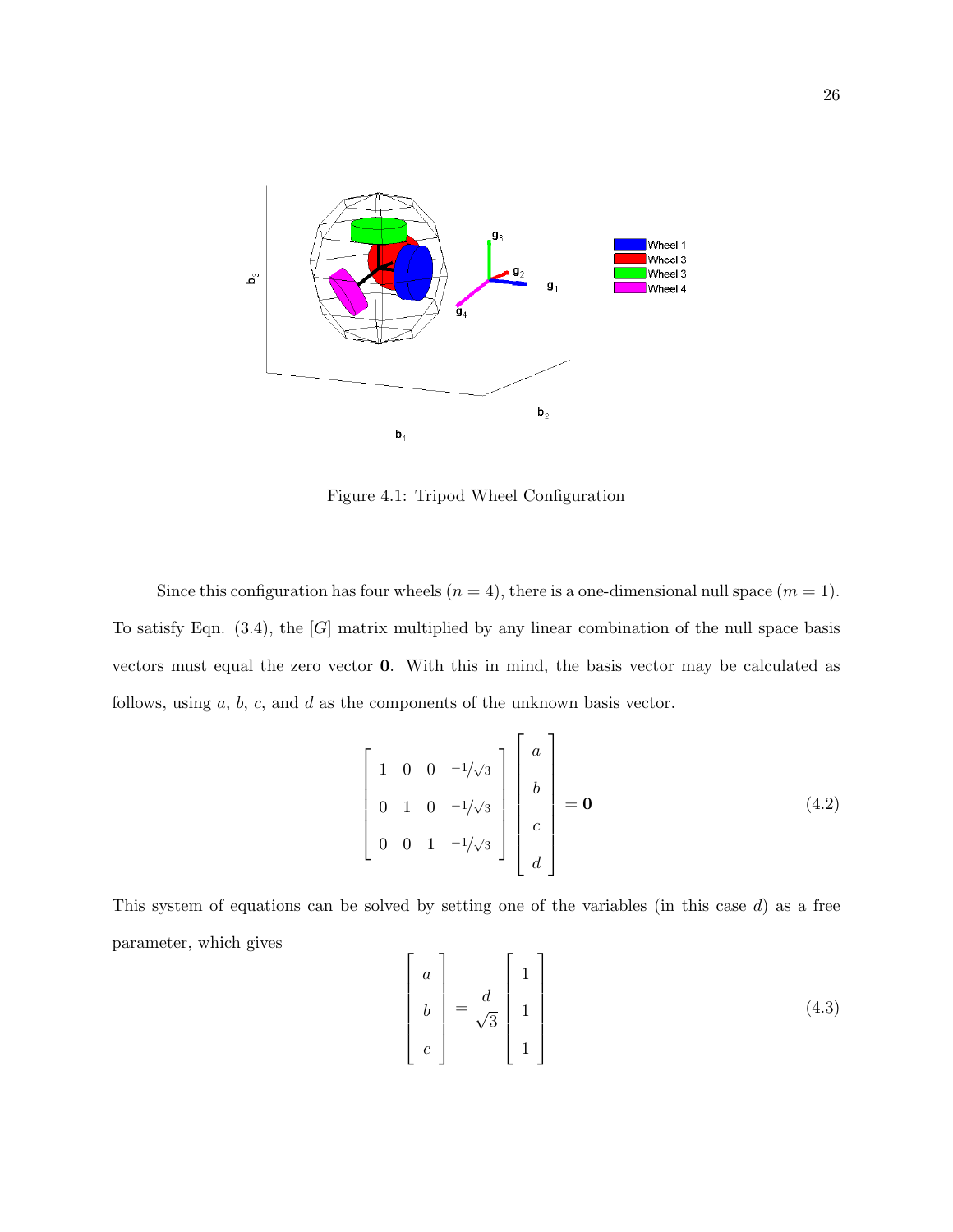Normalizing to  $d = 1$  gives the following basis vector for the null space of [G]

$$
\hat{\mathbf{n}}_1 = \begin{bmatrix} 1/\sqrt{3} \\ 1/\sqrt{3} \\ 1/\sqrt{3} \\ 1 \end{bmatrix}
$$
\n(4.4)

This operation is equally applicable to higher dimensional null spaces, but becomes tedious when performed by hand and can easily be automated.

#### 4.2 At-Rest Power Minimization

In this simulation the spacecraft is initially at rest, and the regulator control described in Eqn. (2.15) is implemented. The control law is unimportant for this simulation, since the initial angular velocity is zero, resulting in a control torque  $\mathbf{L}_r$  that is always zero. Thus only null motion torques are applied to the wheels in order to return energy from them. The standard minimum norm regulator control  $\mathbf{u} = \mathbf{u}^*$ , which does not utilize any null motion and remains inactive, is included for a point of reference. The simulation begins at Initial State B.



Figure 4.2: Regulator Control Power Comparison,  $\omega_0 = 0$ 

Fig. (4.3) shows the wheel rates over the duration of the simulations, which reach their steady state value as the return power goes to zero. Both controls keeps the spacecraft at rest, generating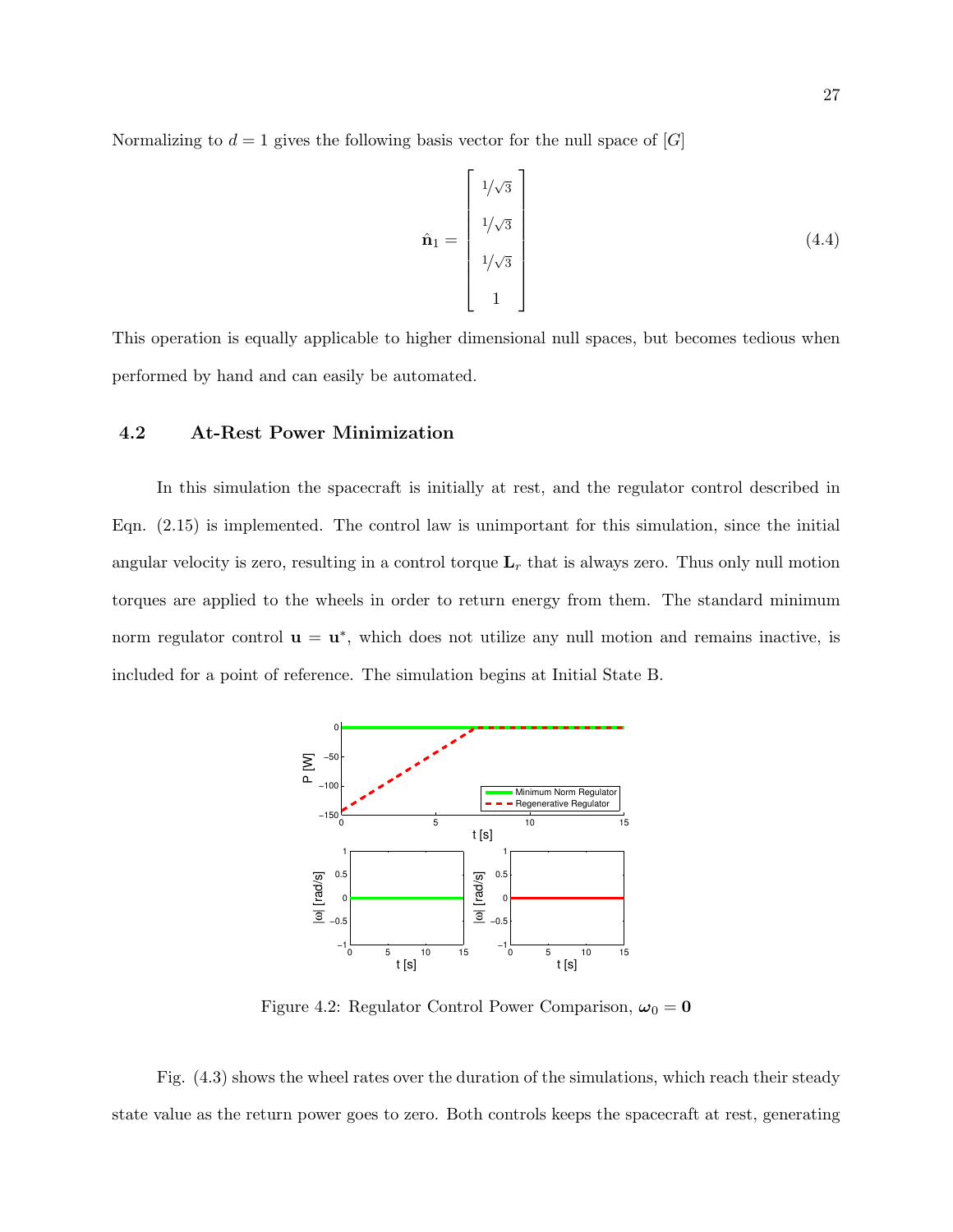

Figure 4.3: Regulator Control Wheel Speed Comparison,  $\omega_0 = 0$ 

zero net control torque. While the standard regulator applies no wheel torque, the regenerative regulator returns energy from the wheels. Since the goal of the wheel null motion is to extract the maximum amount of power from the wheels at all times, it follows that the wheels ought to reach their minimum energy state as  $t \to \infty$ . The minimum wheel speed can be calculated analytically by determining the minimum energy solution which satisfies conservation of momentum in the inertial frame.

Assuming that all of the wheels have the same inertia  $J$ , application of Eqn. (3.9) gives the following expression for the total kinetic energy  $K$ 

$$
K = \frac{1}{2}\omega^{T}\left[I\right]\omega + \frac{1}{2}J\sum_{i=1}^{4}\left(\Omega_{i} + \omega_{s,i}\right)^{2}
$$
\n(4.5)

Using these terms, the spacecraft angular momentum is expressed as

$$
\mathbf{H} = [I] \boldsymbol{\omega} + [G] \mathbf{h} \tag{4.6}
$$

Given that the spacecraft is initially at rest with angular momentum  $\mathbf{H_0} = \begin{bmatrix} \end{bmatrix}$  $h_1$   $h_2$   $h_3$  $\left.\begin{matrix} 1 \end{matrix}\right]^{T},$ and using Eqn. (4.6) with the wheel configuration in Eqn. (4.1), the wheel speeds are related to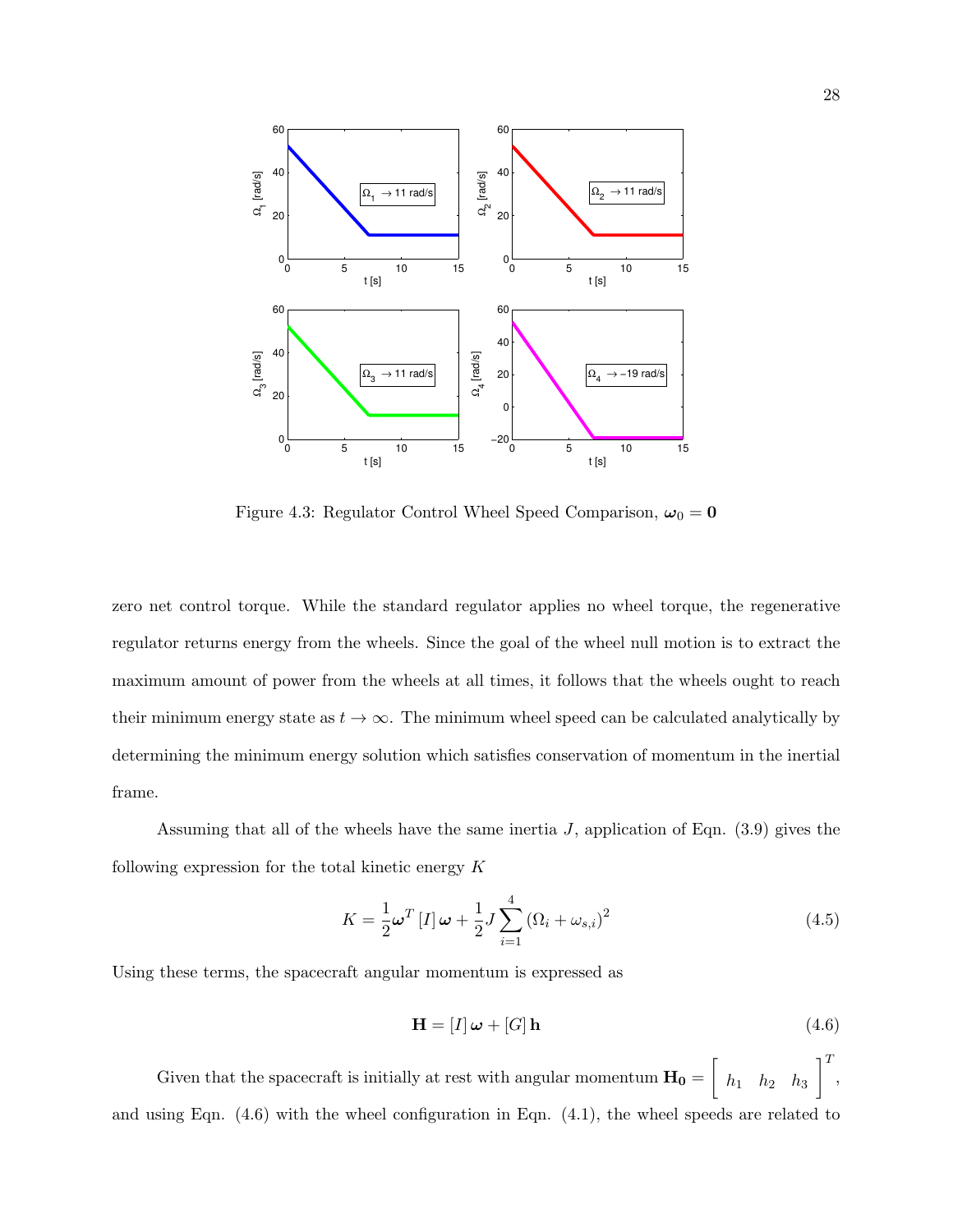the initial angular momentum by

$$
\begin{pmatrix} h_1 \\ h_2 \\ h_3 \end{pmatrix} = J \begin{pmatrix} \Omega_1 - 1/\sqrt{3}\Omega_4 \\ \Omega_2 - 1/\sqrt{3}\Omega_4 \\ \Omega_3 - 1/\sqrt{3}\Omega_4 \end{pmatrix}
$$
(4.7)

Substituting this result into Eqn. (4.5) gives the following expression for total kinetic energy

$$
K = J\frac{1}{2}\left(\left(\frac{h_1}{J} + \frac{1}{\sqrt{3}\Omega_4}\right)^2 + \left(\frac{h_2}{J} + \frac{1}{\sqrt{3}\Omega_4}\right)^2 + \left(\frac{h_3}{J} + \frac{1}{\sqrt{3}\Omega_4}\right)^2 + \Omega_4^2\right) \tag{4.8}
$$

Because  $H_0$  remains constant in the absence of external torque, setting the derivative of Eqn. (4.8) to zero and solving for  $\Omega_4$  yields the following minimum energy wheel speeds

$$
\begin{pmatrix}\n\Omega_1 \\
\Omega_2 \\
\Omega_3 \\
\Omega_4\n\end{pmatrix} = -\frac{1}{J} \begin{pmatrix}\n\frac{h_2 + h_3 - 5h_1}{6} \\
\frac{h_1 + h_3 - 5h_2}{6} \\
\frac{h_1 + h_2 - 5h_3}{6} \\
\frac{h_1 + h_2 + h_3}{\sqrt{12}}\n\end{pmatrix}
$$
\n(4.9)

These results are somewhat more complex for the more general case of varying wheel inertias and nonzero spacecraft initial velocity, but the same analysis applies. Evaluating Eqn. (4.9) with the initial conditions given above gives the theoretical minimum wheel spin rates for this configuration.

$$
\begin{pmatrix}\n\Omega_1 \\
\Omega_2 \\
\Omega_3 \\
\Omega_4\n\end{pmatrix}\n\begin{pmatrix}\n11.06 \\
11.06 \\
11.06 \\
11.06 \\
-19.17\n\end{pmatrix}\n\text{rad/s}\n\tag{4.10}
$$

As expected, all of the wheel rates in Fig. (4.3) approach the values predicted in Eqn. (4.10). At this point, the minimum energy state has been reached, and no power can be returned from the wheels. This minimum energy state seeking behavior is desirable from wheel speed management standpoint. However, due to potential wheel stickage issues, the zero wheel speed crossing may be undesirable for some systems.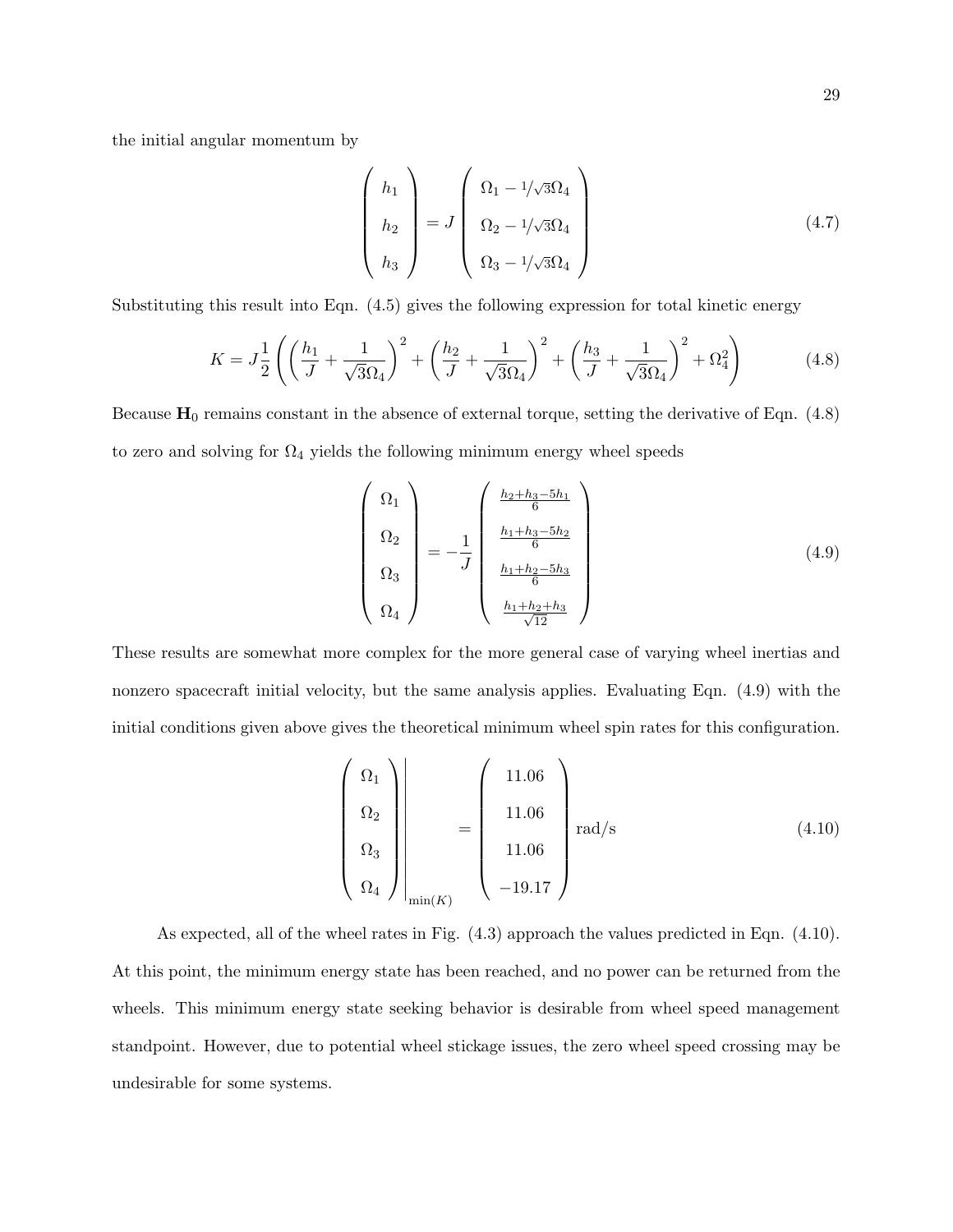## 4.3 Regulation Power Minimization

In this simulation, the spacecraft is given a substantial initial angular velocity, starting at Initial State A. The same regulator control in Eqn. [2.15] is implemented. Two other controls are shown for comparison: a minimum norm control (Eqn.  $(3.2)$ ), and a  $L_2$  power optimal control (Eqn. (3.16)). Both of the power optimal controls consume less power than the minimum norm



Figure 4.4: Regulator Control Power Comparison, Perturbed  $\omega_0$ 

control. While the regenerative regulator control returns considerably more power initially, it is eventually surpassed by the  $L_2$  optimal control. This is a result of the fact that both controls only guarantee instantaneous power optimal behavior. As shown in Fig. (4.5), the two power optimal controls result in very different wheel rate time histories. This illustrates that while the regenerative control guarantees optimal power return for any instantaneous set of wheel rates, it is not necessarily superior to the  $L_2$  optimal control at all points during the maneuver. However, the regenerative control can still be expected to extract more energy from the wheels for any given control torque history. This is confirmed by integration of the power histories; the  $L_2$  optimal control returns 95.3 J, while the regenerative control returns 163.7 J.

The same minimum energy state seeking behavior seen in Fig. (4.2) is also seen for the nonzero inital spacecraft angular velocity. Fig. (4.6) shows the total system kinetic energy, as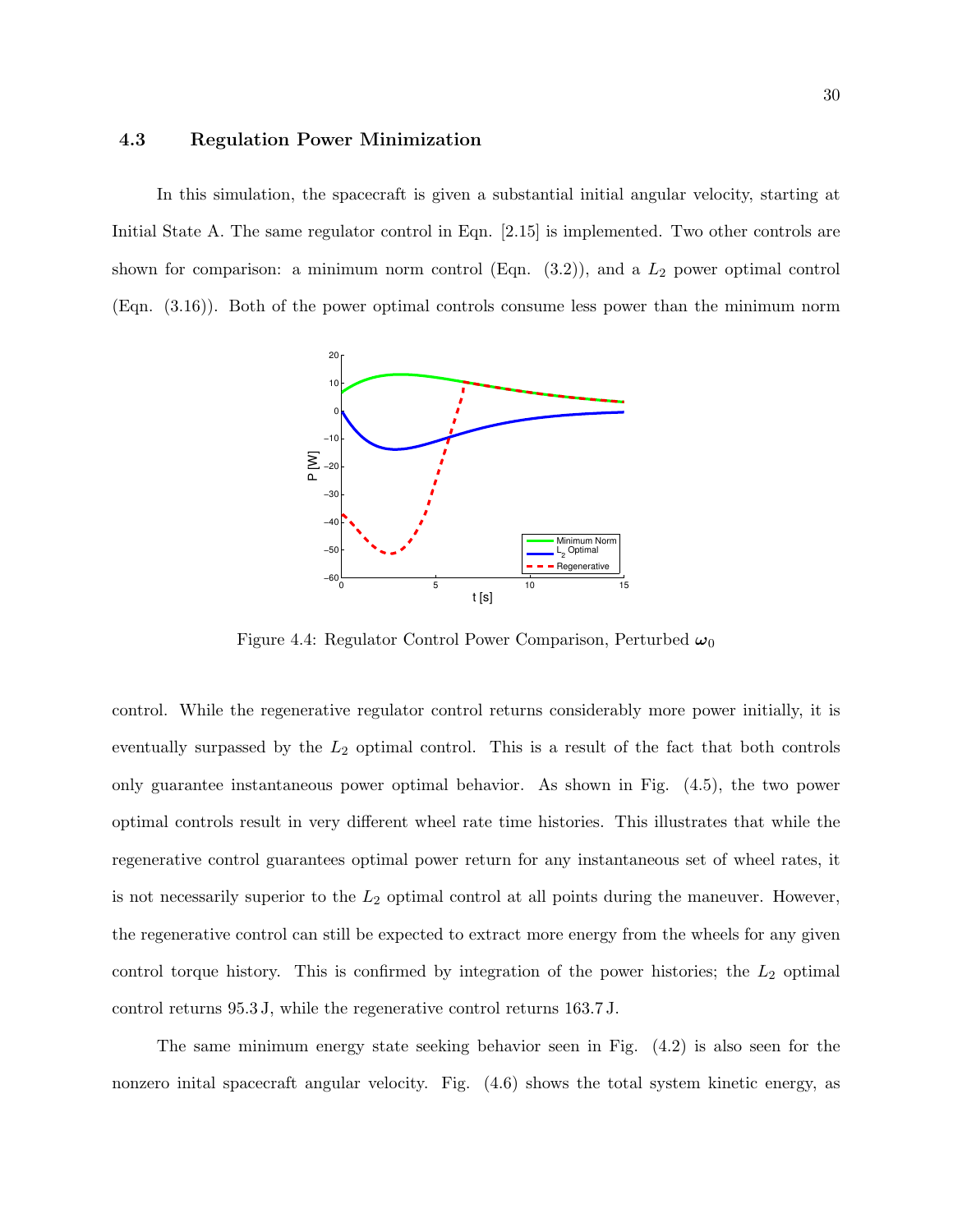

Figure 4.5: Power Optimal Control  $\Omega$  Comparison

calculated from Eqn. (3.9). Also, since the regenerative control is always saturated, higher wheel



Figure 4.6: Total Kinetic Energy Comparison

torques are expected at all times. By definition, both of the power optimal controls will produce larger wheel torques than the minimum-norm control.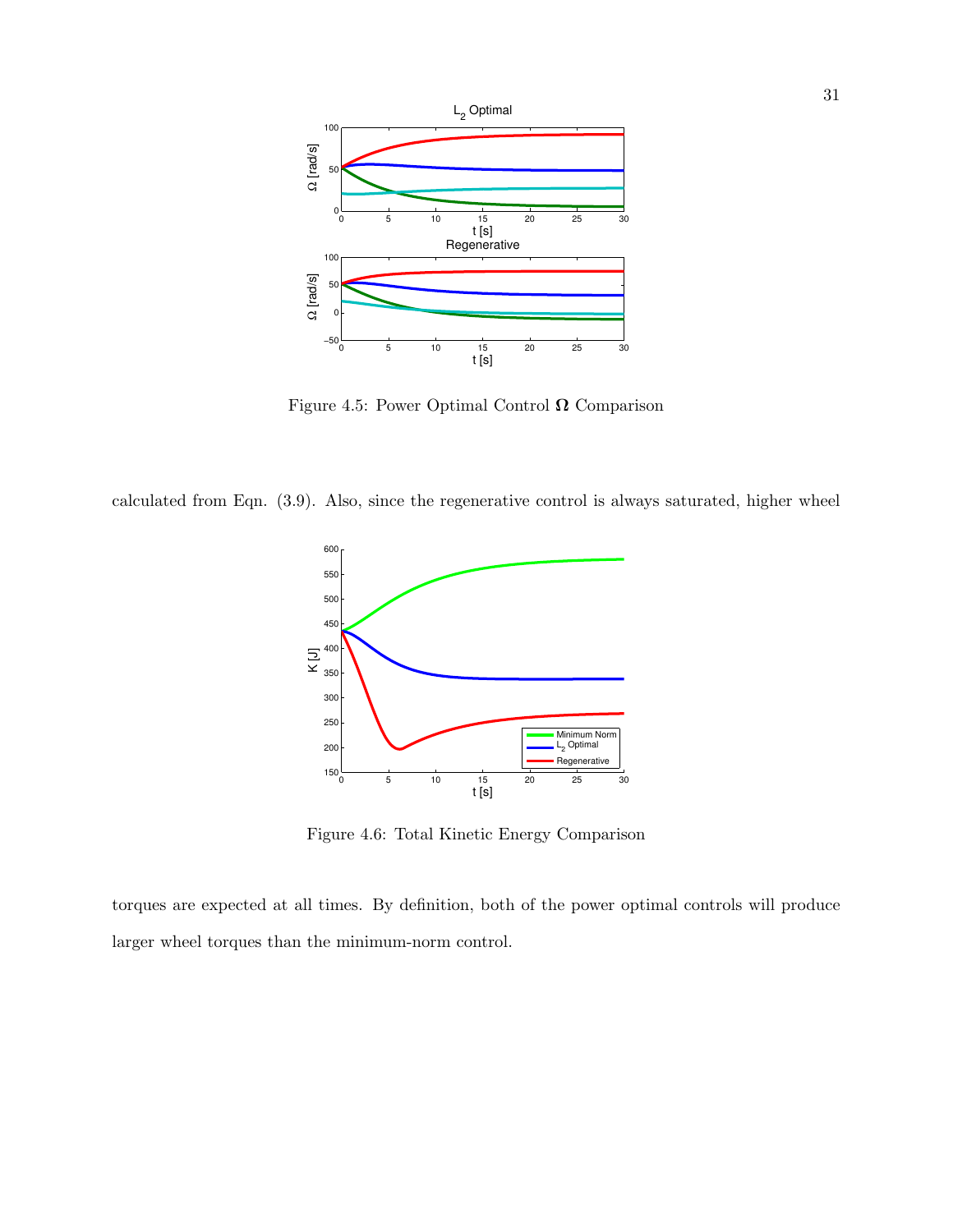

Figure 4.7: Power Optimal Control u Comparison

## 4.4 Tracking Power Minimization

While all of the controls above have been velocity regulators, the control law implemented below (Eqn. (2.24)) tracks a specific attitude and angular velocity profile, starting at Initial State B. The selected angular velocity error and attitude error gains are, respectively,  $P = 1.2$  and  $K = 0.3$ . In Fig. (4.8) the minimum norm wheel torque solution is implemented, tracking the attitude history  $\boldsymbol{\sigma}_r = \begin{bmatrix} 0.3 \sin(0.02t) & -0.3 \sin(0.02t) & 0 \end{bmatrix}^T$ . The corresponding reference angular velocity is calculated by applying MRP kinematic relations to the easily differentiable attitude history, giving[2]

$$
\boldsymbol{\omega}_r = \frac{1}{4} \left[ \left( 1 - \boldsymbol{\sigma}^T \boldsymbol{\sigma} \right) \left[ I_{3 \times 3} \right] + 2 \left[ \tilde{\sigma} \right] + 2 \boldsymbol{\sigma} \boldsymbol{\sigma}^T \right]^{-1} \dot{\boldsymbol{\sigma}} \tag{4.11}
$$

As mentioned above, the selection of the wheel torque solutions does not affect the performance characteristics of the control, so the power optimal controls exhibit exactly the same behavior. The power behavior is much the same as seen in the regulator control above. Here the same control law is applied using the minimum norm,  $L_2$  optimal, and regenerative wheel torque solutions. The 10 minute simulation is broken down into two segments illustrating different aspects of the response. Fig. (4.9) shows the first 30 seconds of the simulation. Exactly as seen in the velocity regulator control, the regenerative control initially returns a large amount of power as excess energy is removed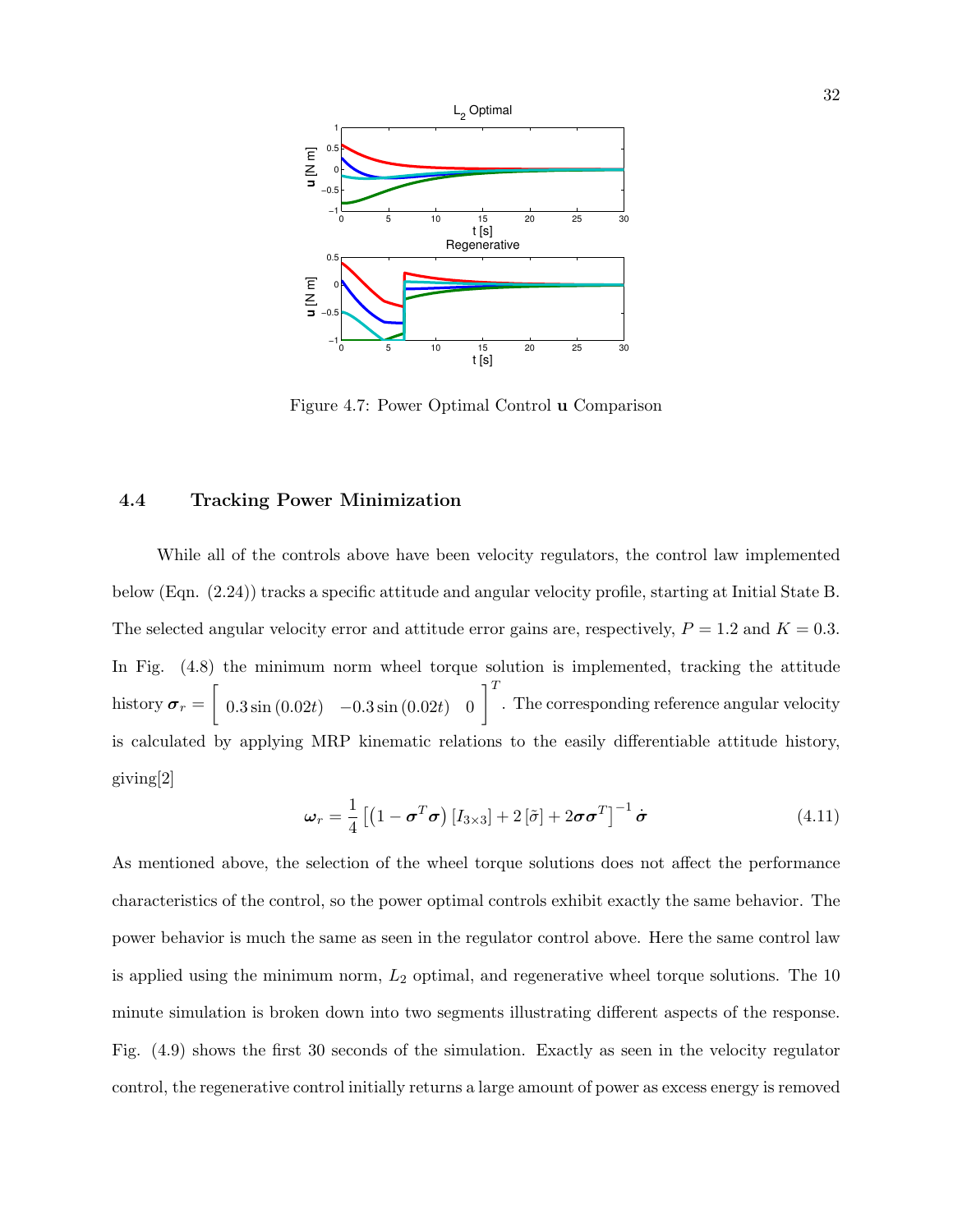

Figure 4.8: Minimum Norm Tracking Control



Figure 4.9: Power Comparison, 0 to 30 Seconds

from the system. Again, since both controls guarantee only instantaneous power optimality, neither can be said to always perform better than the other. Fig. (4.10) shows the remainder of the simulation, in which initial condition effects have largely vanished. Two behaviors are apparent here. First, the  $L_2$  optimal control is no longer power optimal because of the altered power calculation; this was also the case in the regulator control above, but could not be illustrated since the control torque approached zero. Second, once it falls within the power plane gradient deadband, the regenerative power optimal control behaves identically to the minimum norm control.

To further understand the behavior of the three controls, it is useful to compare the evolution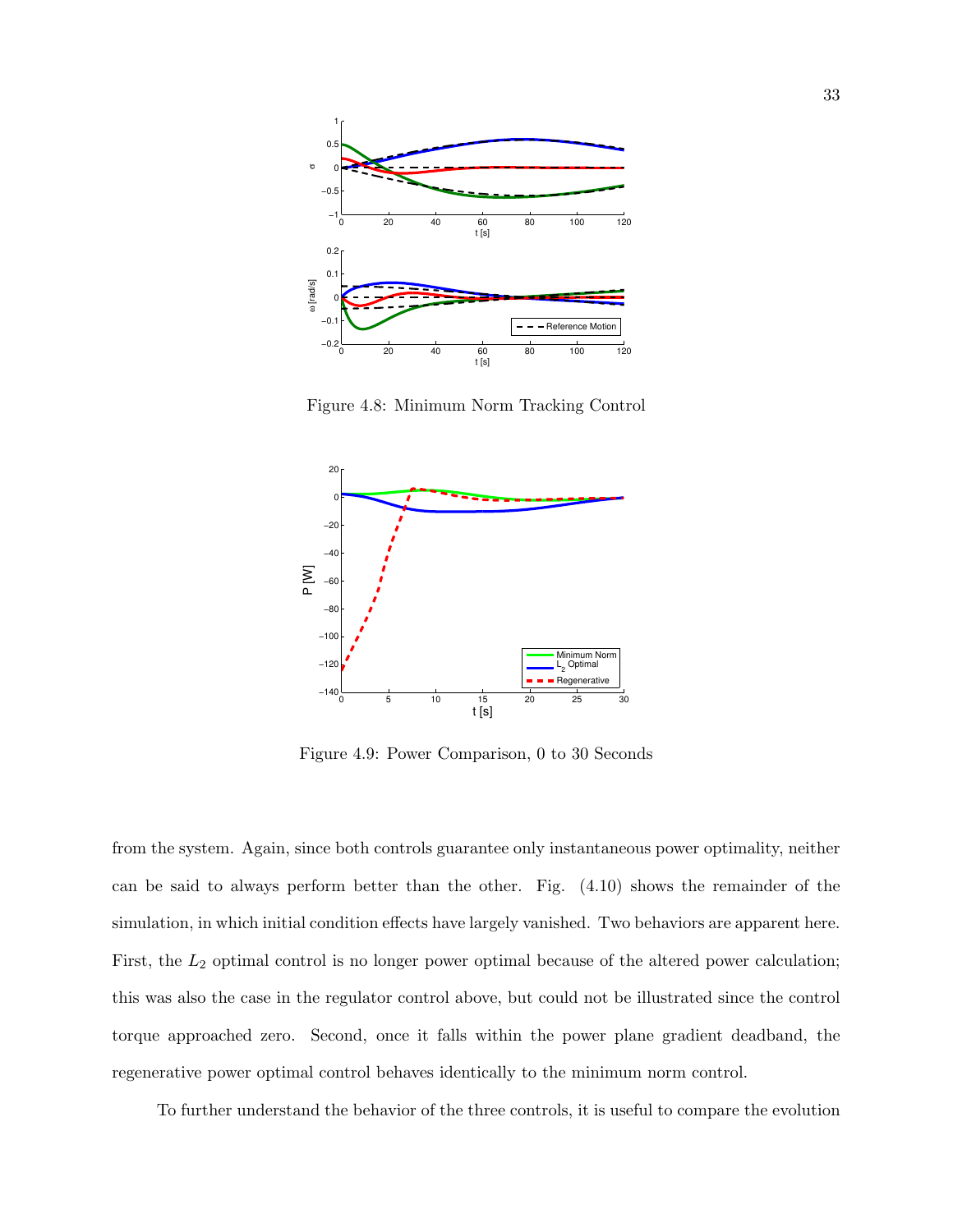

Figure 4.10: Power Comparison, 30 to 600 Seconds

of the total system energy as given in Eqn. (3.9). This is shown in Fig. (4.11). Since torque is



Figure 4.11: Total Kinetic Energy Comparison

applied to the system, energy is no longer conserved, but the regenerative control still exhibits the minimum energy state seeking behavior explored above. This also explains the lack of power optimal performance from the  $L_2$  optimal control seen in Fig.  $(4.10)$ , since its wheel state behavior left the system at a much higher total energy.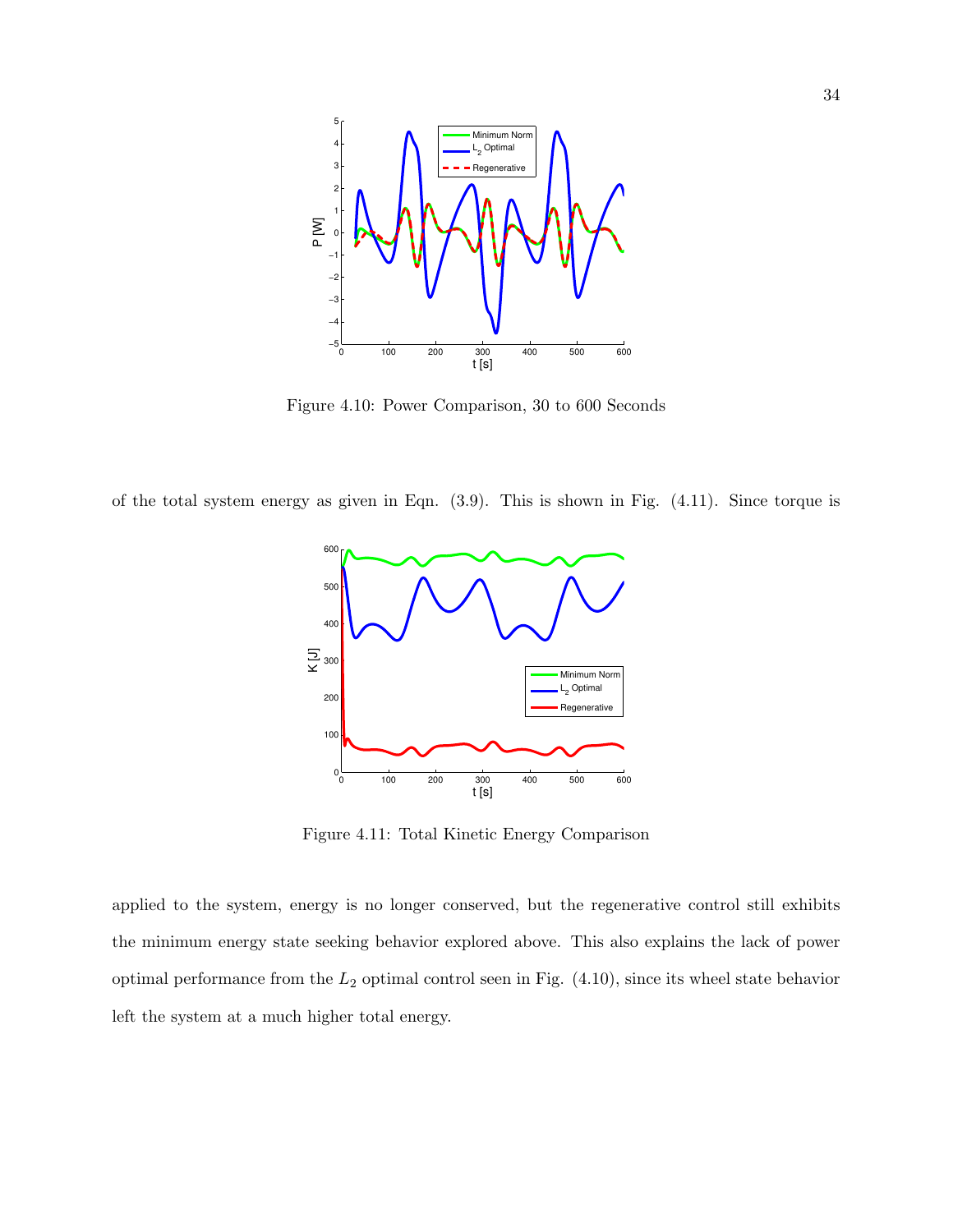### Chapter 5

## Future Work and Conclusions

## 5.1 Future Work

#### 5.1.1 Incorporation of Non-Unity Energy Return Efficiency

In a system which incorporates a system that returns energy from the reaction wheels, it can be safely assumed that this would not be done with perfect efficiency. This introduces the necessity for different efficiencies based upon the sign of the  $\Omega_i \cdot u_i$  product, differentiating between acceleration and decceleration of the wheels. The resulting power function, using the power return efficiency  $1 - \eta$ , is then

$$
P = \mathbf{\Omega}^T \left( \left( 1 - \frac{1}{2} \eta \right) [I_{3 \times 3}] + \frac{1}{2} \eta \operatorname{sign} \left( \mathbf{u}^* + [N] \tau \right) \right) \left( \mathbf{u}^* + [N] \tau \right) \tag{5.1}
$$

The function is no longer continuously differentiable, and the methods above can only be applied locally, presenting a significant challenge.

#### 5.1.2 Energy Storage

In addition to power optimal control, the power plane gradient concept can also be extended to formulation for a combined attitude control and energy storage system control. Based on Eqn. (3.28), the solutions for not only the instantaneous minimum power, but also the instantaneous maximum power are known. By selecting and  $\alpha$  along the gradient direction that lies between the two extrema values, the full power input and output range allowed by the instantaneous state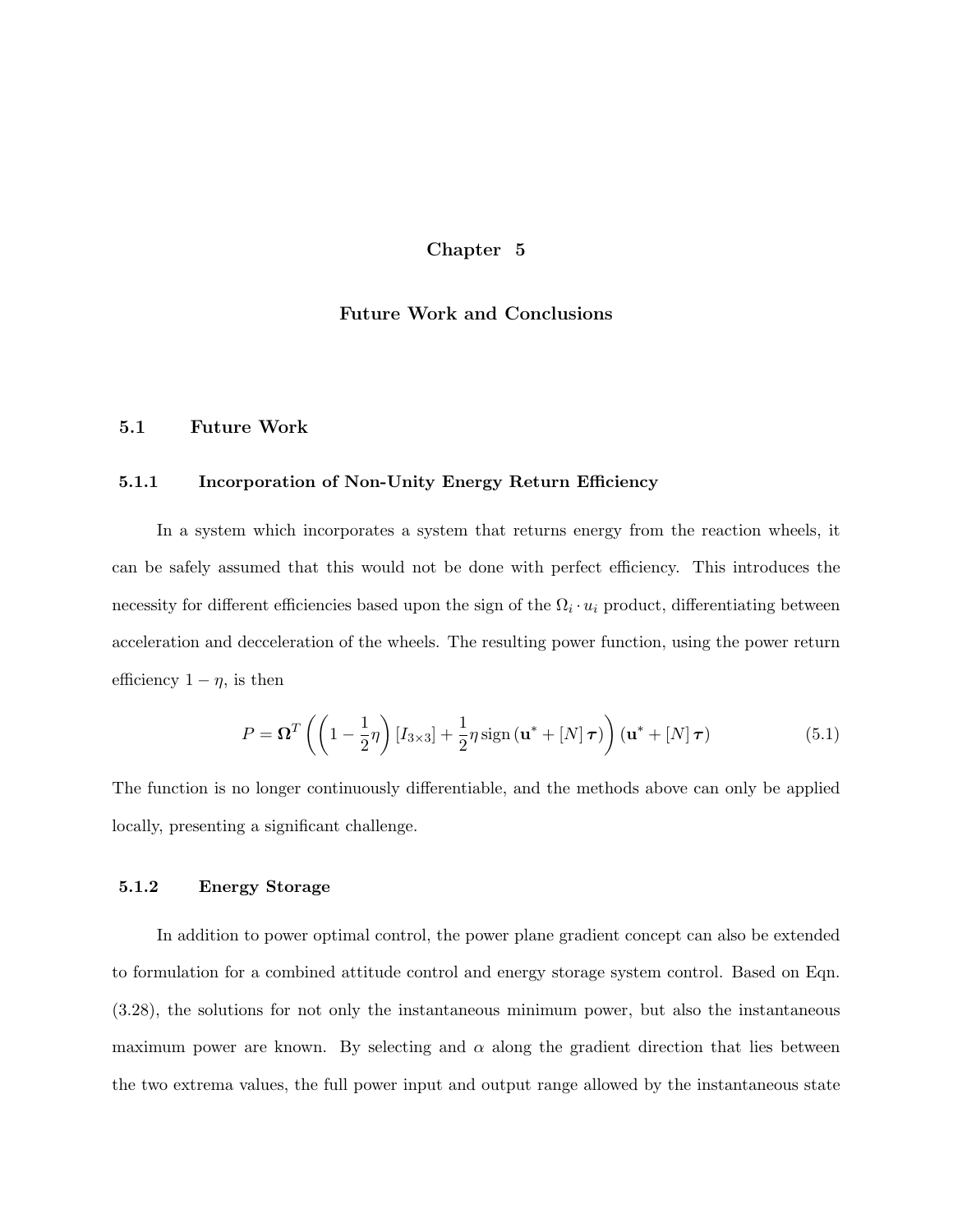and torque bounds can be utilized (as shown in Fig. (3.4)). An implementation which tracks an arbitrary power history, essentially very similar to that developed by [4], is shown below.

Since the relationship  $P(\alpha)$  is linear, the  $\alpha$  value which will generate any desired power  $P_t$ that lies within the instantaneous power boundaries can be trivially calculated as

$$
\alpha_t = \frac{\alpha_{min} - \alpha_{max}}{P_{min} - P_{max}} (P_t - P_{min}) + \alpha_{min}
$$
\n(5.2)

Fig. (5.1) applies this relationship to track the power history  $P_t = 10 \sin \left( \frac{\pi}{5} \right)$  $(\frac{\pi}{5}t)$  W while performing simultaneous angular velocity regulation, beginning at Initial State A.



Figure 5.1: Power Tracking

It is also straightforward to generate the instantaneous power bounds over the course of the maneuver by application of Eqn. (3.28), and their resulting time histories are shown in Fig. (5.2). The necessity for imposing constraints on the desired power history is to be expected, since it is analogous to satisfying the wheel torque constraints on any general attitude control to ensure stability. Since any power profile desired from an IPACS over the course of the maneuver must lie within these bounds, this is potentially useful for generating these constraints for other integrated attitude control and energy storage strategies[12][15][16].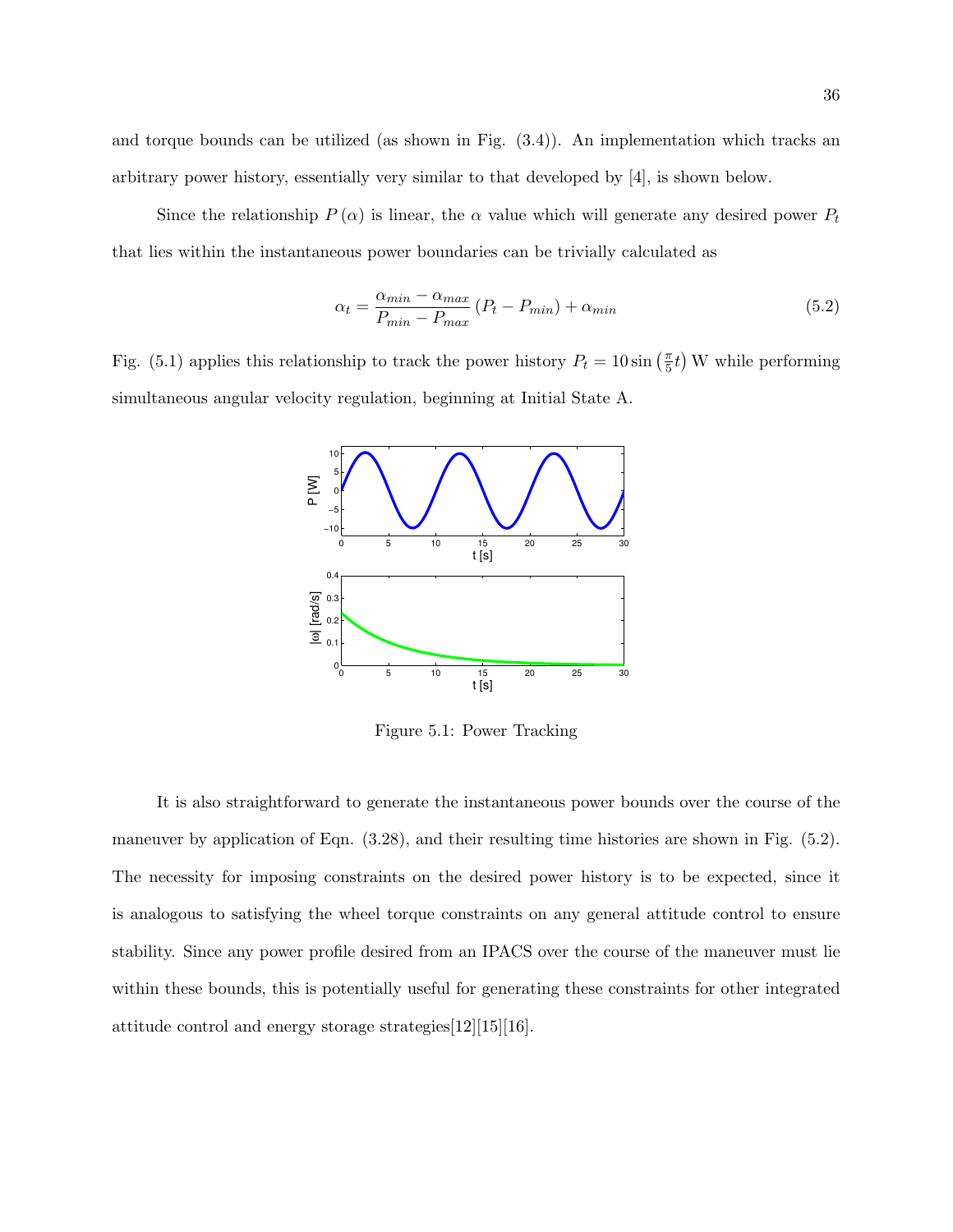

Figure 5.2: Min/Max Instantaneous Power Bounds

### 5.2 Conclusions

The control law developed above provides a method to minimize instantaneous power use for a redundant reaction wheel attitude control system utilizing flywheels for energy return. By expressing the total power to a linear function of the reaction wheel torque null space, the optimal wheel torque is determined analytically by application of constraints on the possible wheel motor torques, resulting in a saturated control. The formulation is applicable to any number of redundant wheels in any arbitrary geometry (which spans three-dimensional space). A potential numerical issue, which results in undesirable motor chatter behavior often seen in similar saturated bang-bang control laws, is eliminated by application of a simple deadband strategy.

The numerical simulations performed demonstrated a variety of control behaviors. The control was demonstrated to have identical attitude control performance to traditional wheel torque solutions as well as an  $L_2$  power optimal control, while demonstrating favorable power optimal characteristic. An important behavior demonstrated throughout the simulations was the minimum energy state seeking, by which all excess energy is returned from the wheels, providing desirable power return and wheel speed management. This control was demonstrated to be valuable when optimal power behavior is desired from integrated energy storage and power tracking systems (par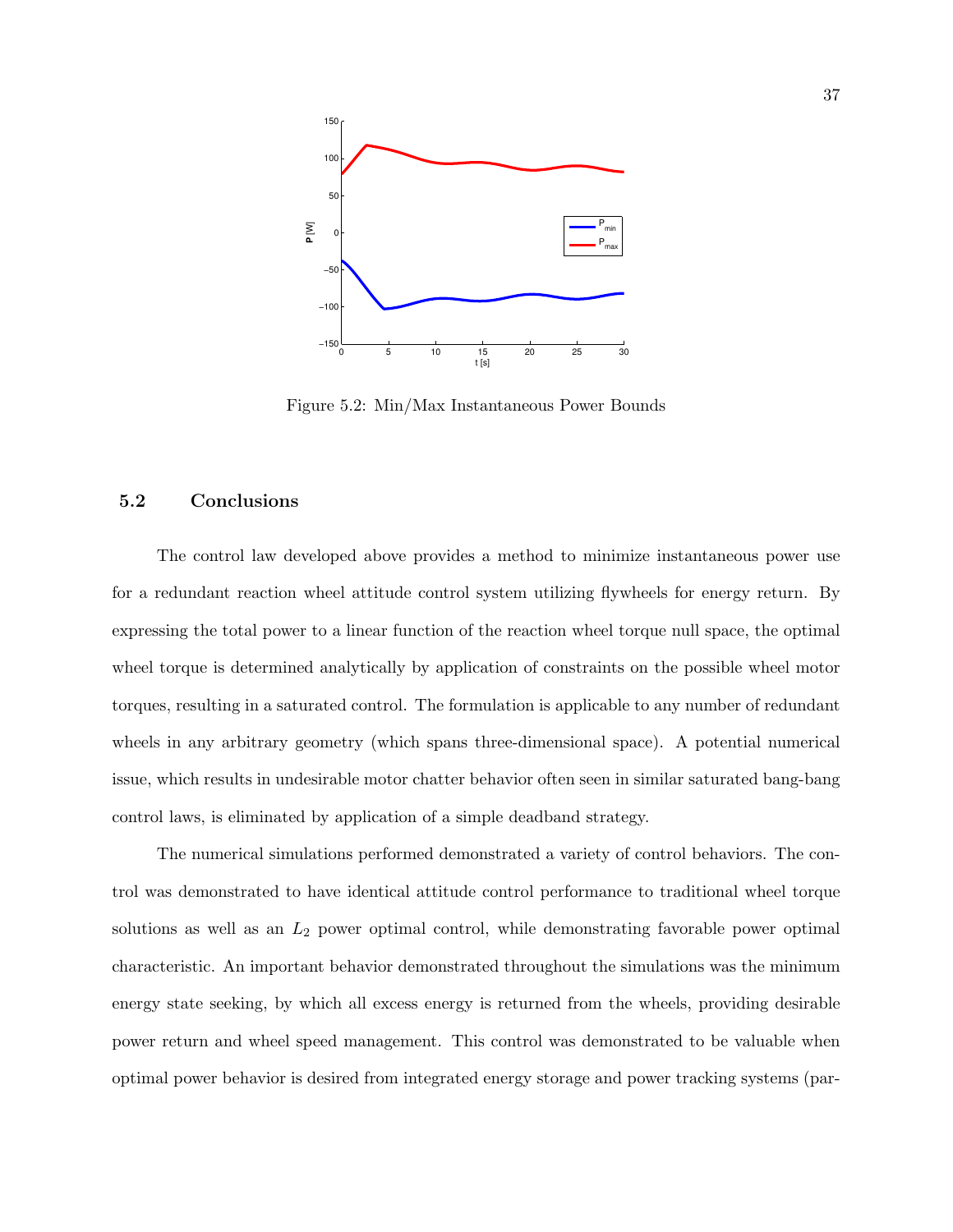ticularly after incorporation of power return inefficiency), and also useful for characterizing the behavior of such integrated systems.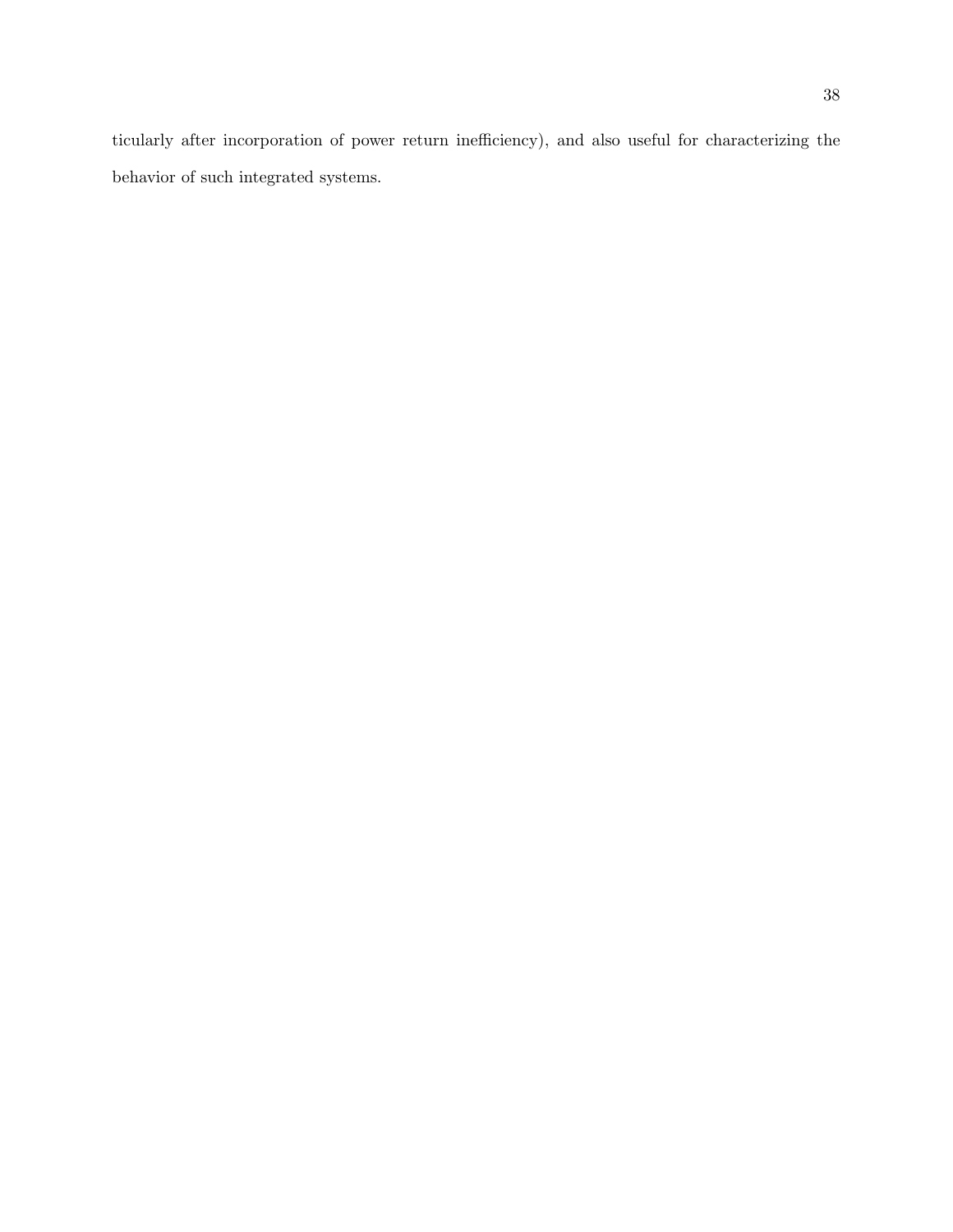## Bibliography

- [1] James L. Wertz Wiley H. Larson, editor. Space Mission Analysis and Design. Microcosm Press, 1999.
- [2] H. Schaub J. Junkins. Analytical Mechanics of Space Systems. American Institute of Aeronautics and Astronoautics, Inc., 2009.
- [3] L. Sarsfield. The Universe on a Shoestring: Small Spacecraft for Earth and Space Science. RAND Critical Technologies Institute, 1998.
- [4] P. Tsiotras et al. Satellite attitude control and power tracking with energy/momentum wheels. Journal of Guidance, Navigation and Control, 1999.
- [5] L.G. Kraige S.B. Skaar. Large-angle spacecraft attitude maneuvers using an optimal reaction wheel power criterion. The Journal of the Astronautical Sciences, 32(1), 1984.
- [6] D. J. Richie J. L. Fausz, editor. Flywheel Simultaneous Attitude Control and Energy Storage Using a VSCMG Configuration. Institue of Electrical and Electronics Engineers, 2000.
- [7] M. Pastena M. Grassi. Minimum power optimal control of microsatellite attitude dynamics. Journal of Guidance, Navigation and Control, 23(5), 2000.
- [8] V. Lappas H. Schaub. Redundant reaction wheel torque distribution yielding instantaneous l2 power-optimal attitude control. Journal of Guidance, Navigation and Control, 32(4), 2009.
- [9] General Dynamics C4 Systems. Swift gamma-ray observatory performance characteristics, 2005. <http://www.gdc4s.com/documents/Swift\_RevE.pdf>
- [10] Goodzeit et al. Wheel speed management control system for spacecraft. U.S. Patent 5058835, 1991.
- [11] Ratan et al. Optimal speed management for reaction wheel control system and method. U.S. Patent 7198232, 2007.
- [12] C. D. Hall. High Speed Flywheels for Integrated Energy Storage and Attitude Control. American Control Conference, 1997.
- [13] V. A. Spector T. J. Pieronek, D. K. Decker, editor. Spacecraft Flywheel Systems Benefits, and Issues. Institue of Electrical and Electronics Engineers, 1997.
- [14] M. R. Patel. Spacecraft Power Systems. CRC Press, 2005.